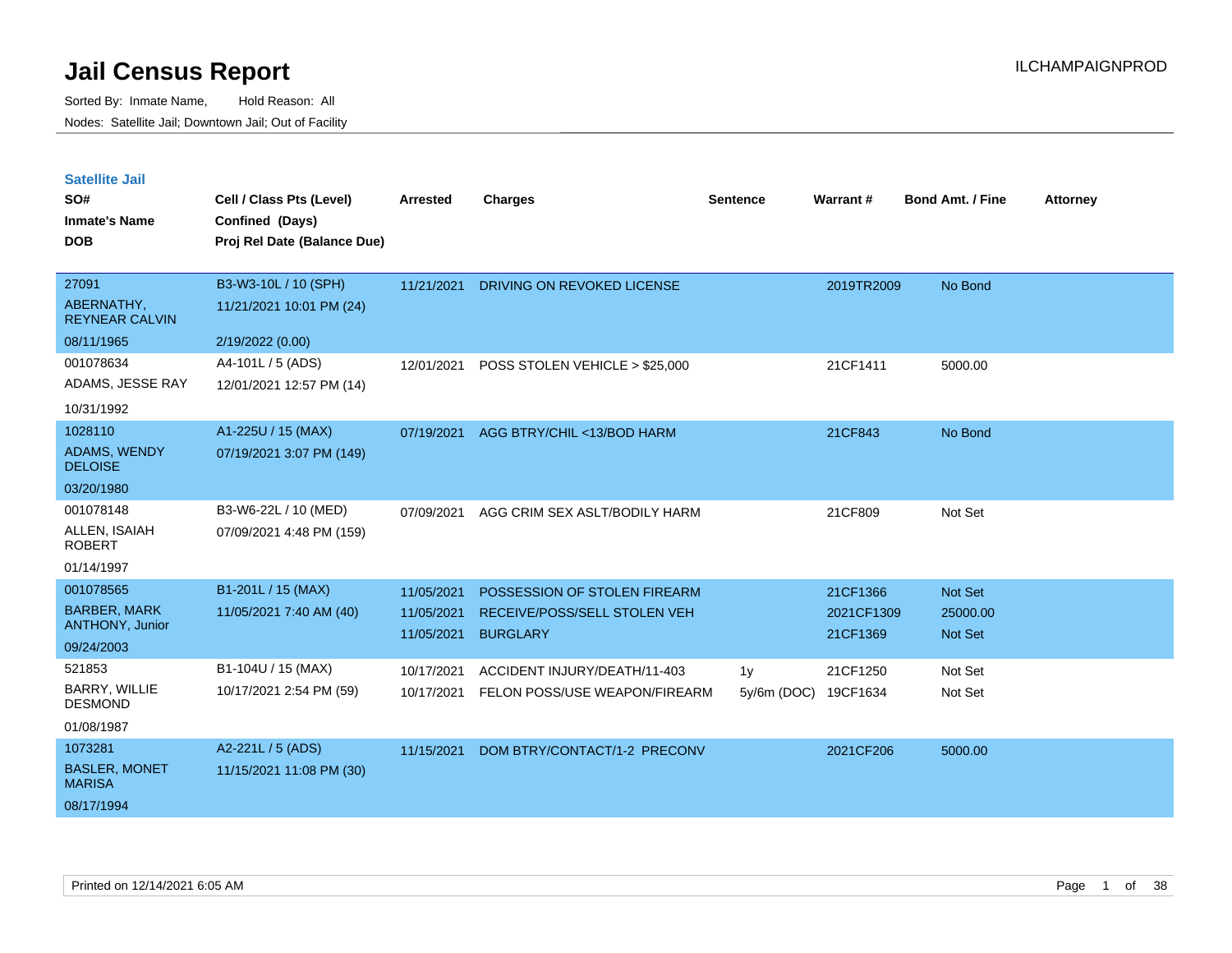| roaco. Odichile Jan, Downtown Jan, Out of Facility             |                                                                            |                 |                                          |                 |             |                         |                 |
|----------------------------------------------------------------|----------------------------------------------------------------------------|-----------------|------------------------------------------|-----------------|-------------|-------------------------|-----------------|
| SO#<br><b>Inmate's Name</b><br><b>DOB</b>                      | Cell / Class Pts (Level)<br>Confined (Days)<br>Proj Rel Date (Balance Due) | <b>Arrested</b> | <b>Charges</b>                           | <b>Sentence</b> | Warrant#    | <b>Bond Amt. / Fine</b> | <b>Attorney</b> |
| 001078636<br>BAYS, JENNIFER ANNE 12/01/2021 8:28 PM (14)       | A2-121L                                                                    | 12/01/2021      | <b>RESIDENTIAL BURGLARY</b>              |                 | 2021CF12131 | 50000.00                |                 |
| 06/15/1983                                                     |                                                                            |                 |                                          |                 |             |                         |                 |
| 001078595<br><b>BEADLES, KIERA</b><br>RENEE                    | A1-226L / 10 (MED)<br>11/20/2021 1:54 AM (25)                              | 11/20/2021      | AGGRAVATED DOMESTIC BATTERY              |                 | 21CF1426    | No Bond                 |                 |
| 01/23/1991                                                     |                                                                            |                 |                                          |                 |             |                         |                 |
| 55826<br>BEAUREGARD,<br><b>MAURICE RONALD,</b>                 | B1-102L / 15 (MAX)<br>10/22/2021 7:57 AM (54)                              | 10/22/2021      | MFG/DEL 100<400 GR COCA/ANLG             |                 | 21CF1284    | Not Set                 |                 |
| 06/19/1982                                                     |                                                                            |                 |                                          |                 |             |                         |                 |
| 969121<br>BECKLEY, ANTHONY<br><b>PATRICK</b>                   | BOOKH-1 / 15 (MAX)<br>11/25/2021 7:16 PM (20)                              | 11/25/2021      | <b>CRIM TRESPASS TO RESIDENCE</b>        |                 | 21CF1444    | Not Set                 |                 |
| 06/30/1989                                                     |                                                                            |                 |                                          |                 |             |                         |                 |
| 001078535<br>BERRY, DAVID ISAAC                                | B2-T2-07U / 15 (SPH)<br>10/26/2021 10:52 AM (50)                           | 10/26/2021      | <b>CRIM SEX ASSAULT/FORCE</b>            |                 | 21CF1305    | <b>Not Set</b>          |                 |
| 09/23/2000                                                     |                                                                            |                 |                                          |                 |             |                         |                 |
| 1057334<br>BEVERLY, DAVID<br><b>BENJAMIN</b><br>03/31/1987     | B4-221U / 15 (MAX)<br>10/27/2021 1:42 PM (49)                              | 10/27/2021      | MURDER/INTENT TO KILL/INJURE             |                 |             | No Bond                 |                 |
| 29626<br><b>BISHOP, DARRELL</b><br><b>EDWARD</b><br>07/18/1968 | B1-105U / 10 (MED)<br>11/09/2021 4:46 PM (36)                              | 11/09/2021      | MFG/DEL 15<100 GR COCA/ANALOG            |                 | 21CF1387    | Not Set                 |                 |
| 51247<br>BROWN, DANTE<br><b>MAURICE</b><br>04/19/1979          | B1-202U / 10 (MED)<br>04/15/2021 6:24 PM (244)                             |                 | 04/15/2021 FELON POSS/USE WEAPON/FIREARM |                 | 21CF411     | Not Set                 |                 |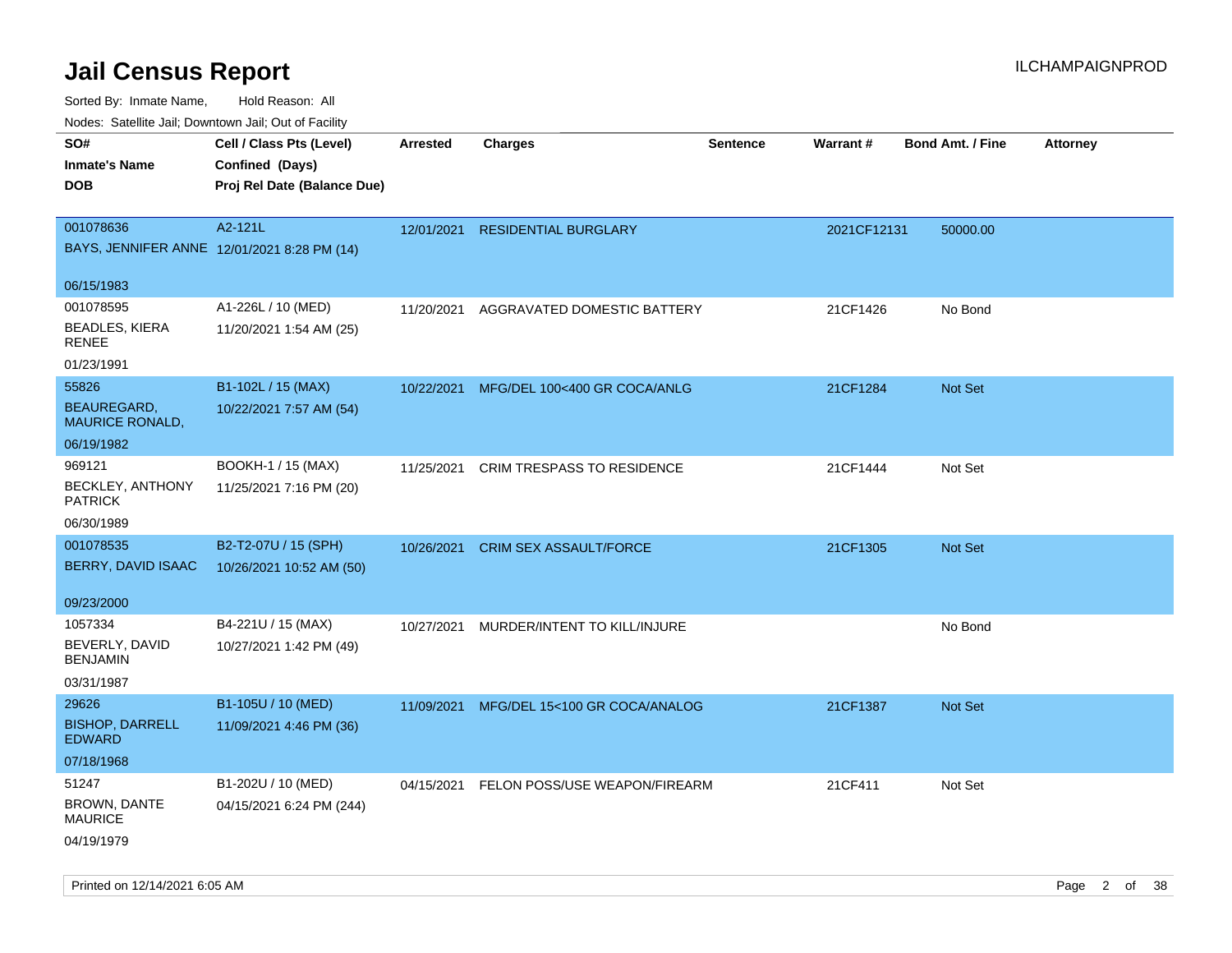Sorted By: Inmate Name, Hold Reason: All Nodes: Satellite Jail; Downtown Jail; Out of Facility

| SO#                                     | Cell / Class Pts (Level)                    | <b>Arrested</b> | <b>Charges</b>                            | <b>Sentence</b> | Warrant#   | <b>Bond Amt. / Fine</b> | <b>Attorney</b> |
|-----------------------------------------|---------------------------------------------|-----------------|-------------------------------------------|-----------------|------------|-------------------------|-----------------|
| <b>Inmate's Name</b>                    | Confined (Days)                             |                 |                                           |                 |            |                         |                 |
| <b>DOB</b>                              | Proj Rel Date (Balance Due)                 |                 |                                           |                 |            |                         |                 |
|                                         |                                             |                 |                                           |                 |            |                         |                 |
| 29957                                   | B4-222L / 15 (MAX)                          | 11/13/2021      | FELON POSS/USE WEAPON/FIREARM             |                 | 21CF1390   | Not Set                 |                 |
| <b>BROWN, RODNEY</b><br><b>LOUIS</b>    | 11/13/2021 8:57 PM (32)                     |                 | 11/13/2021 AGG CRIM SX AB/>5 YR OLDER VIC |                 | 2019CF0718 | 250000.00               |                 |
| 01/07/1968                              |                                             |                 |                                           |                 |            |                         |                 |
| 001077945                               | A1-225L / 10 (MED)                          | 11/13/2021      | AGG ASLT PEACE OFF/FIRE/ER WRK            |                 | 2021CF637  | 1000.00                 |                 |
| <b>BROWN, SIDREA</b>                    | 11/13/2021 10:49 AM (32)                    | 11/13/2021      | <b>BURGLARY</b>                           |                 | 2021CF543  | 50000.00                |                 |
| <b>RENEIA</b>                           |                                             | 11/17/2021      | <b>BURGLARY</b>                           |                 | 21CF1264   | 1000.00                 |                 |
| 07/23/1992                              |                                             |                 |                                           |                 |            |                         |                 |
| 988541                                  | A3-111L / 5 (ADS)                           | 12/06/2021      | POSSESSING A CONTROLLED SUBSTANC          |                 | 2020CF1195 | No Bond                 |                 |
| <b>BURDETTE, SHANE</b><br><b>DILLON</b> | 12/06/2021 2:57 PM (9)                      |                 |                                           |                 |            |                         |                 |
| 11/29/1991                              | 1/3/2022 (0.00)                             |                 |                                           |                 |            |                         |                 |
| 56936                                   | B4-227U / 15 (MAX)                          | 11/01/2021      | PUBLIC INDECENCY/EXPOSURE/3+              |                 |            | Not Set                 |                 |
| CALDWELL, STEVEN<br>ANDRE               | 11/01/2021 1:09 PM (44)                     |                 |                                           |                 |            |                         |                 |
| 04/19/1982                              |                                             |                 |                                           |                 |            |                         |                 |
| 39474                                   | B1-101U / 10 (ADS)                          | 07/06/2021      | MFG/DEL 15<100 GR HEROIN/ANLG             |                 | 21CF792    | Not Set                 |                 |
| <b>CAMPBELL, AARON</b><br><b>JACOB</b>  | 07/06/2021 11:56 PM (162)                   |                 |                                           |                 |            |                         |                 |
| 07/18/1974                              |                                             |                 |                                           |                 |            |                         |                 |
| 958898                                  | B4-123L / 15 (MAX)                          | 11/18/2021      | AGGRAVATED DOMESTIC BATTERY               |                 | 21CF1409   | Not Set                 |                 |
| <b>CHAMBERS, GARY</b><br><b>DANTE</b>   | 11/18/2021 5:10 AM (27)                     |                 |                                           |                 |            |                         |                 |
| 05/24/1973                              |                                             |                 |                                           |                 |            |                         |                 |
| 34805                                   | B1-106U / 15 (MAX)                          | 10/01/2021      | <b>DOMESTIC BATTERY</b>                   |                 | 21CF1183   | Not Set                 |                 |
|                                         | CONERLY, KIN JOSEPH 10/01/2021 1:53 AM (75) | 10/01/2021      | ARMED HABITUAL CRIMINAL                   |                 | 21CF1184   | Not Set                 |                 |
|                                         |                                             | 10/06/2021      | POSS STOLEN VEHICLE > \$25,000            |                 | 19CF1786   | Not Set                 |                 |
| 11/16/1971                              |                                             |                 |                                           |                 |            |                         |                 |
| 1074319                                 | B2-T1-04L / 15 (SPH)                        | 10/12/2021      | AGGRAVATED CRUELTY TO ANIMALS             |                 | 21CF1238   | Not Set                 |                 |
| <b>CRAIG, DAVUCCI</b><br><b>DAVION</b>  | 10/12/2021 11:36 AM (64)                    | 10/14/2021      | <b>MURDER</b>                             |                 | 21CF1239   | Not Set                 |                 |
| 08/02/2001                              |                                             |                 |                                           |                 |            |                         |                 |

Printed on  $12/14/2021$  6:05 AM Page 3 of 38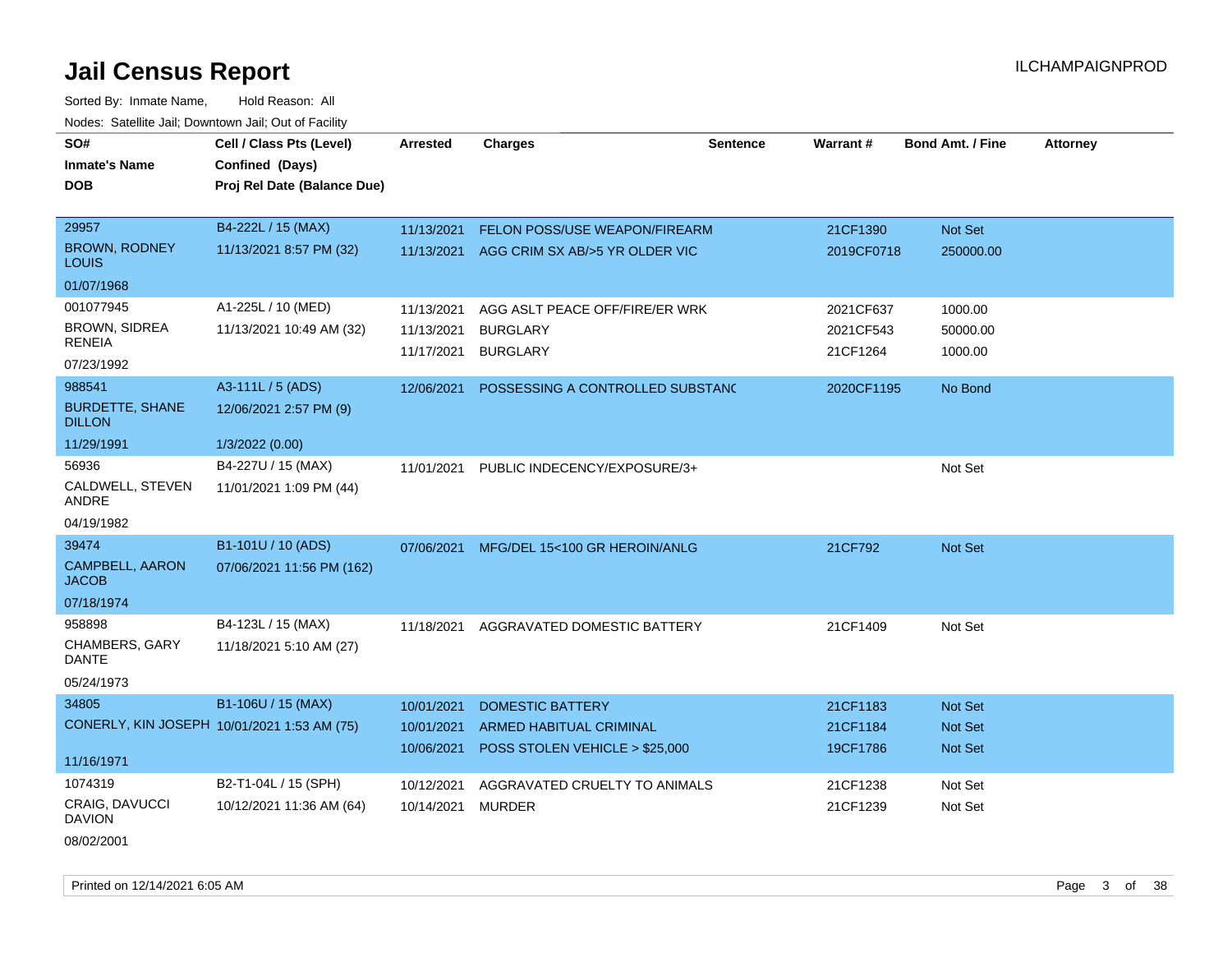| SO#                                  | Cell / Class Pts (Level)    | Arrested   | <b>Charges</b>                     | <b>Sentence</b> | Warrant#   | <b>Bond Amt. / Fine</b> | <b>Attorney</b> |
|--------------------------------------|-----------------------------|------------|------------------------------------|-----------------|------------|-------------------------|-----------------|
| <b>Inmate's Name</b>                 | Confined (Days)             |            |                                    |                 |            |                         |                 |
| <b>DOB</b>                           | Proj Rel Date (Balance Due) |            |                                    |                 |            |                         |                 |
|                                      |                             |            |                                    |                 |            |                         |                 |
| 1008150                              | A4-107L / 15 (MAX)          | 12/10/2021 | PAROLE REVOCATION                  |                 | CH2107737  | No Bond                 |                 |
| <b>CRAIG, MARCUS</b><br><b>DEVEL</b> | 12/10/2021 8:08 AM (5)      |            |                                    |                 |            |                         |                 |
| 07/20/1989                           |                             |            |                                    |                 |            |                         |                 |
| 001077549                            | B2-T3-10L / 10 (SPH)        | 12/22/2020 | PRED CRIM SEX ASLT/VICTIM <13      |                 | 2020CF1469 | Not Set                 |                 |
| CRISTOBAL-MATEO,<br><b>CRISTOBAL</b> | 12/22/2020 1:17 PM (358)    |            |                                    |                 |            |                         |                 |
| 12/02/1988                           |                             |            |                                    |                 |            |                         |                 |
| 1023587                              | B1-203U / 15 (MAX)          | 09/24/2021 | MFG/DEL CANNABIS/2.5-10 GRAMS      |                 | 21CF1155   | Not Set                 |                 |
| DAVIS, MARTIN<br><b>DENNIS</b>       | 09/24/2021 9:38 PM (82)     |            | 09/24/2021 ARMED HABITUAL CRIMINAL |                 | 2021-CF681 | 500000.00               |                 |
| 12/02/1994                           |                             |            |                                    |                 |            |                         |                 |
| 001077634                            | A2-223L / 5 (ADS)           | 09/23/2021 | OBSTRUCT JUST/DESTROY EVIDENCE     |                 | 21CF887    | 25000.00                |                 |
| DAVIS, TAMIKA                        | 09/23/2021 12:30 AM (83)    |            |                                    |                 |            |                         |                 |
| 03/11/1974                           |                             |            |                                    |                 |            |                         |                 |
| 001078538                            | B1-205L / 10 (MED)          | 10/26/2021 | <b>CRIM SEX ASSAULT/FORCE</b>      |                 | 21CF1301   | Not Set                 |                 |
| DAWKINS, LEN                         | 10/26/2021 8:18 PM (50)     |            |                                    |                 |            |                         |                 |
| 03/23/1987                           |                             |            |                                    |                 |            |                         |                 |
| 56972                                | B3-W8-32L / 10 (MED)        | 08/30/2021 | POSS STOLEN VEHICLE > \$25,000     |                 | 21CF1044   | Not Set                 |                 |
| DAY, DANIEL JOSEPH                   | 08/30/2021 3:07 PM (107)    | 09/04/2021 | <b>BURGLARY</b>                    |                 | 21CF1054   | Not Set                 |                 |
|                                      |                             |            |                                    |                 |            |                         |                 |
| 10/16/1982                           |                             |            |                                    |                 |            |                         |                 |
| 989143                               | B3-W2-06L / 10 (MED)        | 09/27/2021 | STALKING/CAUSE PERSON DISTRESS     | 2y (DOC)        | 21CF1149   | 50000.00                |                 |
| DIAL, CLAYTON COLE                   | 09/27/2021 4:12 PM (79)     | 09/27/2021 | POSSESSION OF METH<5 GRAMS         | 3y (DOC)        |            | 9430.00                 |                 |
| 07/28/1991                           |                             |            |                                    |                 |            |                         |                 |
| 515892                               | B4-224U / 15 (MAX)          | 11/18/2021 | AGG DOMESTIC BATTERY/STRANGLE      | 4y (DOC)        | 15CF1432   | No Bond                 |                 |
| DISHMAN, BYRON<br><b>EUJEAN</b>      | 11/18/2021 2:33 PM (27)     |            |                                    |                 |            |                         |                 |
| 07/30/1983                           |                             |            |                                    |                 |            |                         |                 |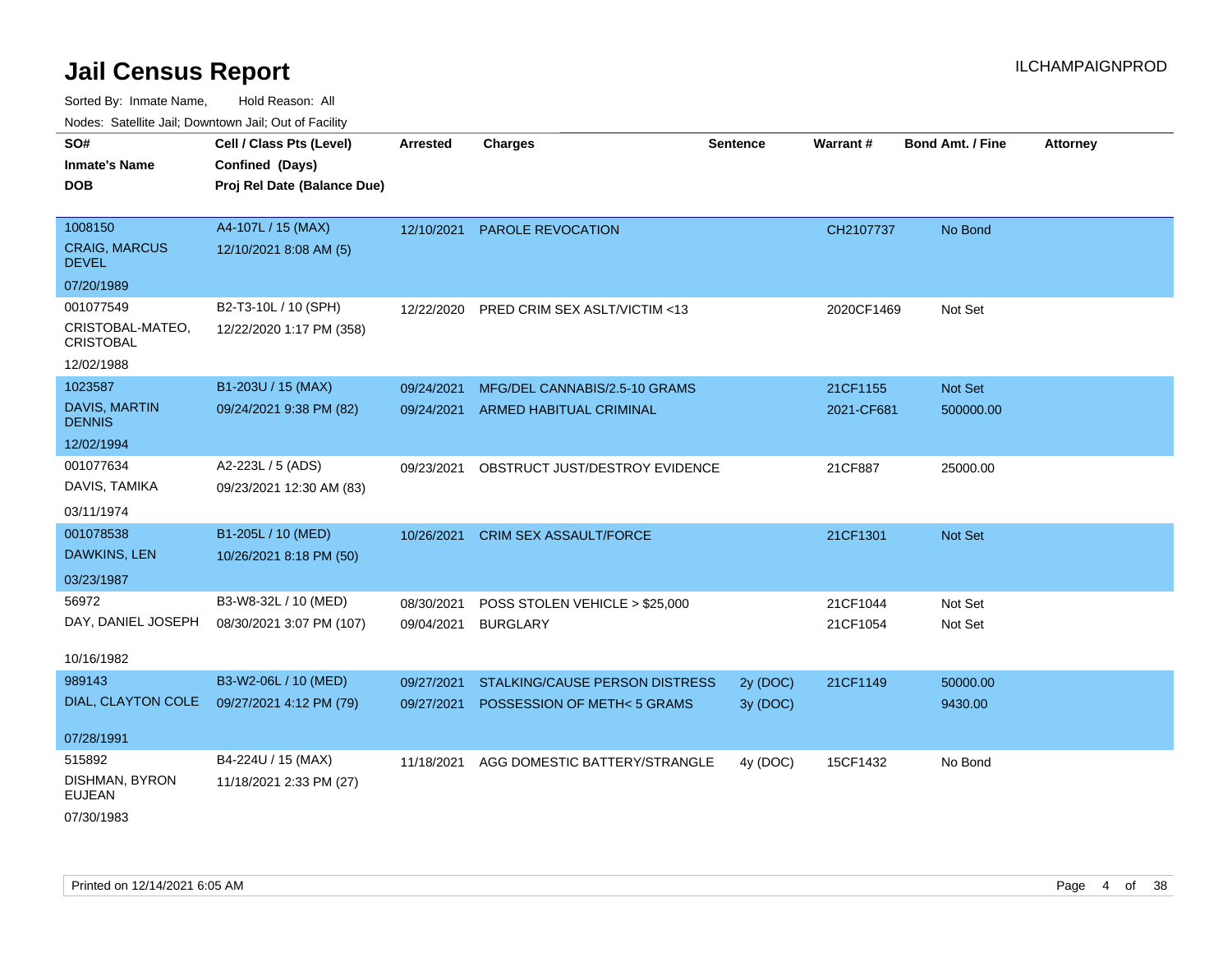| SO#<br><b>Inmate's Name</b><br><b>DOB</b> | Cell / Class Pts (Level)<br>Confined (Days)<br>Proj Rel Date (Balance Due) | <b>Arrested</b> | <b>Charges</b>                     | <b>Sentence</b> | <b>Warrant#</b> | <b>Bond Amt. / Fine</b> | <b>Attorney</b> |
|-------------------------------------------|----------------------------------------------------------------------------|-----------------|------------------------------------|-----------------|-----------------|-------------------------|-----------------|
| 25659                                     | B4-125L / 15 (MAX)                                                         | 06/15/2021      | <b>RESIDENTIAL BURGLARY</b>        |                 | 2020CF1218      | 50000.00                |                 |
| DORRIS, LORENZO                           | 06/15/2021 6:17 AM (183)                                                   | 06/15/2021      | <b>BURGLARY</b>                    |                 | 21CF689         | Not Set                 |                 |
| 07/19/1966                                |                                                                            |                 |                                    |                 |                 |                         |                 |
| 1050941                                   | BOOKH-5 / 10 (MED)                                                         | 12/13/2021      | THEFT/DISP MERCH/<\$300/PRECONV    |                 | 2021CF1456      | 2500.00                 |                 |
| EMBRY, JOSHUA WADE 12/13/2021 7:15 PM (2) |                                                                            | 12/13/2021      | <b>CRIMINAL TRESPASS BUILDING</b>  |                 | 2021CMAWOW      | 100.00                  |                 |
| 05/25/1977                                |                                                                            |                 |                                    |                 |                 |                         |                 |
| 987328                                    | <b>BOOKH-6 / 10 (MED)</b>                                                  | 12/11/2021      | AGG ASLT PEACE OFF/FIRE/ER WRK     |                 | 21CF1515        | Not Set                 |                 |
| ERVIN, DEIDRA ANN<br><b>RUTH</b>          | 12/11/2021 8:48 PM (4)                                                     |                 |                                    |                 |                 |                         |                 |
| 04/15/1991                                |                                                                            |                 |                                    |                 |                 |                         |                 |
| 45194                                     | B3-W1-01U / 10 (MED)                                                       | 10/20/2021      | DOMESTIC BATTERY/OTHER PRIOR       |                 | 21CF1265        | Not Set                 |                 |
| FALLS, ANDREW                             | 10/20/2021 12:59 AM (56)                                                   |                 |                                    |                 |                 |                         |                 |
| 08/15/1976                                |                                                                            |                 |                                    |                 |                 |                         |                 |
| 527081                                    | B3-W6-24L / 10 (MED)                                                       | 09/06/2021      | ARSON/REAL/PERSONAL PROP>\$150     |                 | 2021 CF 797     | 25000.00                |                 |
| FERGUSON,<br><b>CHRISTOPHER</b>           | 09/06/2021 1:18 PM (100)                                                   |                 |                                    |                 |                 |                         |                 |
| 12/21/1981                                |                                                                            |                 |                                    |                 |                 |                         |                 |
| 1039744                                   | A3-113L / 15 (ADS)                                                         | 12/06/2021      | <b>MURDER</b>                      |                 | 20CF959         | 1000000.00              |                 |
| FONVILLE, TREVOY<br><b>JERMAINE</b>       | 12/06/2021 10:52 AM (9)                                                    |                 |                                    |                 |                 |                         |                 |
| 01/13/1996                                |                                                                            |                 |                                    |                 |                 |                         |                 |
| 518395                                    | B2-T3-12L / 15 (SPH)                                                       |                 | 07/07/2020 CRIMINAL SEXUAL ASSAULT |                 | 2020-CF735      | 250000.00               |                 |
|                                           | FRANDLE, MARK RYAN 07/07/2020 3:42 PM (526)                                |                 |                                    |                 |                 |                         |                 |
| 09/10/1985                                |                                                                            |                 |                                    |                 |                 |                         |                 |
| 975482                                    | A4-106L / 10 (ADS)                                                         | 12/07/2021      | <b>DOMESTIC BATTERY</b>            |                 | 2021CF1255      | 50000.00                |                 |
| FRAZER, CHRISTIAN<br>LAMAHL               | 12/07/2021 11:14 PM (8)                                                    |                 |                                    |                 |                 |                         |                 |
| 12/28/1989                                |                                                                            |                 |                                    |                 |                 |                         |                 |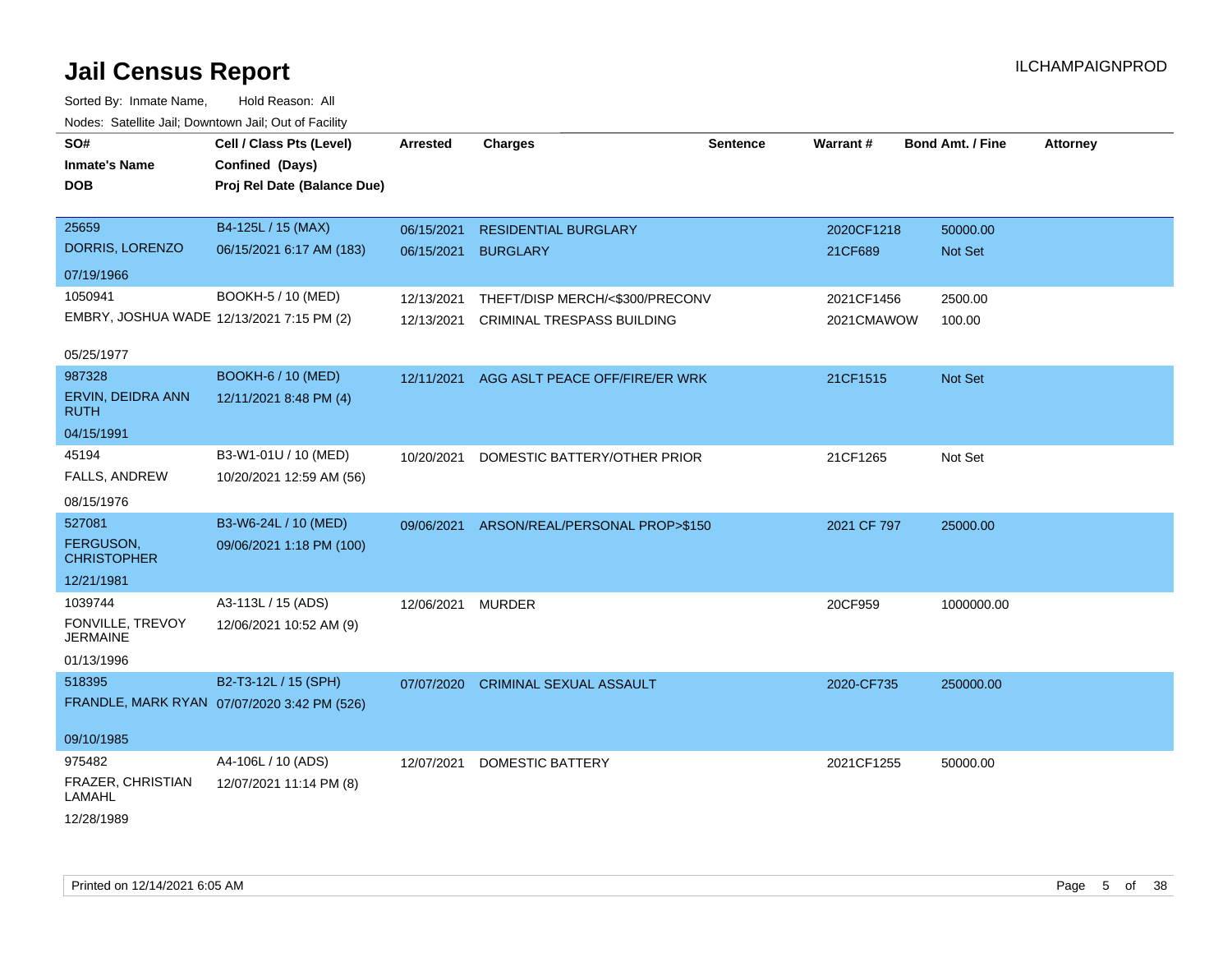Sorted By: Inmate Name, Hold Reason: All Nodes: Satellite Jail; Downtown Jail; Out of Facility

| roaco. Catolino cali, Domntonn cali, Out of Facility                  |                                                                            |                                                      |                                                                                                                              |                 |                                              |                                          |                 |
|-----------------------------------------------------------------------|----------------------------------------------------------------------------|------------------------------------------------------|------------------------------------------------------------------------------------------------------------------------------|-----------------|----------------------------------------------|------------------------------------------|-----------------|
| SO#<br><b>Inmate's Name</b><br><b>DOB</b>                             | Cell / Class Pts (Level)<br>Confined (Days)<br>Proj Rel Date (Balance Due) | <b>Arrested</b>                                      | <b>Charges</b>                                                                                                               | <b>Sentence</b> | Warrant#                                     | <b>Bond Amt. / Fine</b>                  | <b>Attorney</b> |
| 001078583<br><b>FRAZIER, RICHARD</b><br><b>EMOND</b><br>04/19/2001    | B1-205U / 15 (MAX)<br>11/14/2021 3:12 AM (31)                              | 11/14/2021                                           | AGG UNLAWFUL USE WEAPON/PERSON                                                                                               |                 | 21CF1392                                     | Not Set                                  |                 |
| 001077934<br>FREED, LOGAN<br><b>SUZANNE</b><br>08/18/1996             | A1-224L / 10 (MED)<br>08/22/2021 11:45 PM (115)                            | 08/22/2021<br>08/22/2021                             | <b>DOMESTIC BATTERY</b><br>AGG DUI/ACCIDENT/DEATH                                                                            |                 | 21 CM 172<br>21CF1024                        | 10000.00<br>Not Set                      |                 |
| 001078290<br><b>FREEMAN, ANGEL</b><br><b>JANILA KAY</b><br>12/25/1995 | A1-125U / 10 (ADS)<br>08/19/2021 1:26 AM (118)                             | 08/19/2021                                           | MACHINE GUN/AUTO WEAPON/VEH                                                                                                  |                 | 21CF1012                                     | <b>Not Set</b>                           |                 |
| 55731<br>FULLILOVE.<br><b>CHRISTOPHER</b><br>09/25/1980               | A3-213L / 15 (ADS)<br>12/07/2021 3:44 PM (8)                               | 12/07/2021                                           | THEFT CONTROL INTENT \$500<10K                                                                                               |                 | 2019CF1448                                   | No Bond                                  |                 |
| 001078450<br><b>GAMBLE, HAKEEM</b><br><b>DARION</b><br>12/17/1999     | B3-W1-04L / 10 (MED)<br>10/26/2021 1:01 PM (50)<br>12/23/2021 (0.00)       | 10/26/2021<br>10/26/2021                             | <b>AGGRAVATED BATTERY</b><br><b>BURGLARY W/O CAUSING DAMAGE</b>                                                              |                 |                                              | Not Set<br>No Bond                       |                 |
| 1059311<br>GONZALEZ, SHERRI<br>ANN<br>04/19/1977                      | BOOKF-2 / 10 (MED)<br>12/13/2021 9:09 AM (2)                               | 12/13/2021<br>12/13/2021<br>12/13/2021<br>12/13/2021 | <b>DOMESTIC BATTERY</b><br>RESIST/OBSTRUCTING A PEACE OFFICEF<br>BATTERY/CAUSE BODILY HARM<br>AGGRAVATED ASSAULT/PUBLIC PROP |                 | 21CFAWOW<br>21CFAWOW<br>21CFAWOW<br>21CFAWOW | Not Set<br>Not Set<br>Not Set<br>Not Set |                 |
| 001078633<br>GONZALEZ-GUILLEN,<br><b>EDWARD</b><br>08/25/2002         | B2-T4-13U / 15 (MAX)<br>12/01/2021 12:08 PM (14)                           | 12/01/2021                                           | PRED CRIM SEX ASLT/VICTIM <13                                                                                                |                 | 21CF1416                                     | 250000.00                                |                 |
| 001078607<br>GRAY, WILLIAM<br>DA'VON<br>04/18/1984                    | B4-122U / 15 (MAX)<br>11/22/2021 2:57 PM (23)                              | 11/22/2021<br>11/22/2021                             | FELON POSS/USE FIREARM/PAROLE<br>ATTEMPT (FIRST DEGREE MURDER)                                                               |                 | 21CF1437<br>21CF1435                         | Not Set<br>Not Set                       |                 |

Printed on 12/14/2021 6:05 AM **Page 6** of 38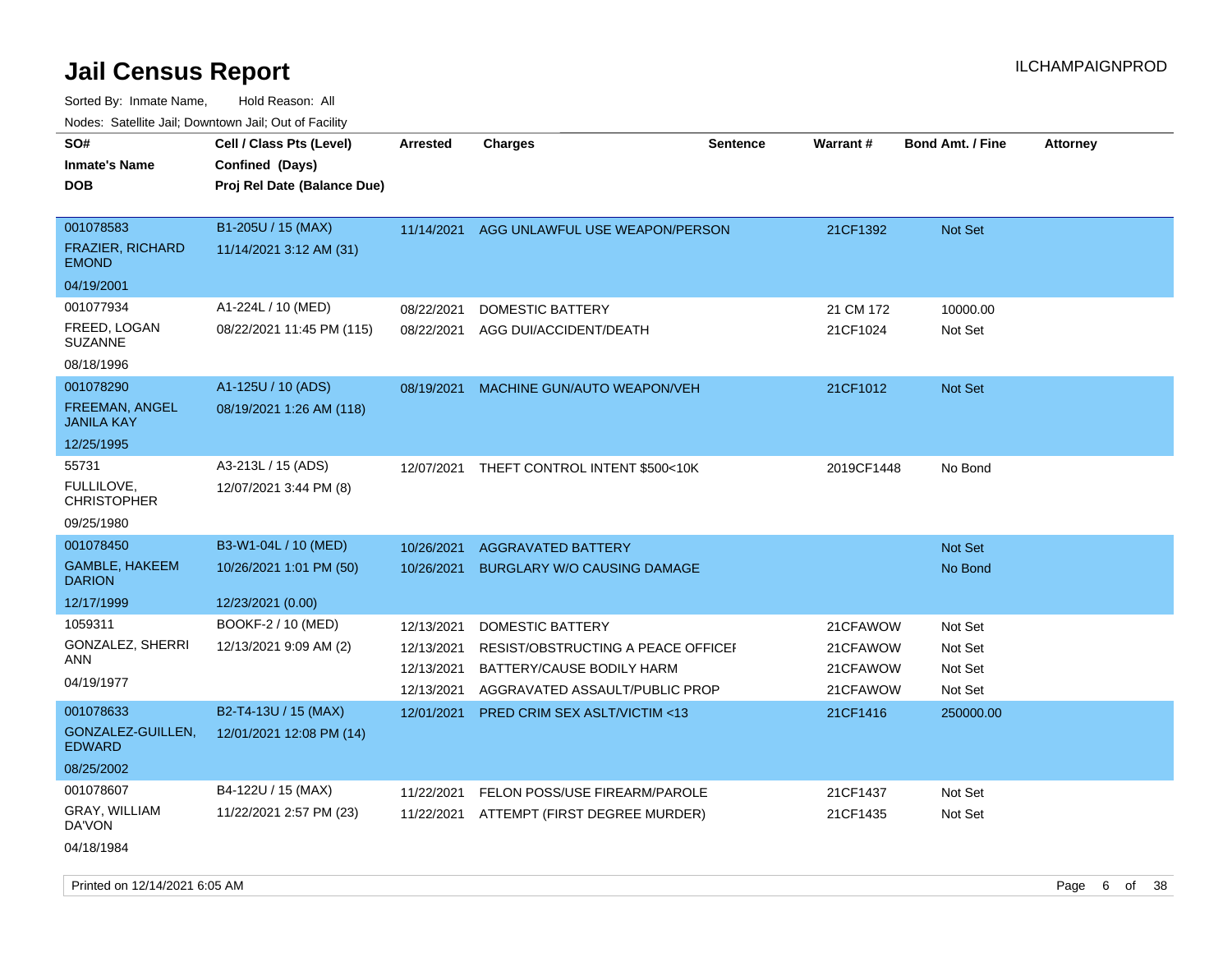| Noucs. Catchitic sail, Downtown sail, Out of Facility |                             |                 |                                    |                 |            |                         |                 |
|-------------------------------------------------------|-----------------------------|-----------------|------------------------------------|-----------------|------------|-------------------------|-----------------|
| SO#                                                   | Cell / Class Pts (Level)    | <b>Arrested</b> | <b>Charges</b>                     | <b>Sentence</b> | Warrant#   | <b>Bond Amt. / Fine</b> | <b>Attorney</b> |
| <b>Inmate's Name</b>                                  | Confined (Days)             |                 |                                    |                 |            |                         |                 |
| DOB                                                   | Proj Rel Date (Balance Due) |                 |                                    |                 |            |                         |                 |
|                                                       |                             |                 |                                    |                 |            |                         |                 |
| 56342                                                 | B1-104L / 10 (MED)          | 10/21/2021      | <b>ARMED HABITUAL CRIMINAL</b>     |                 | 21CF1279   | Not Set                 |                 |
| <b>GRIFFIN, NATHAN</b>                                | 10/21/2021 4:20 PM (55)     | 10/21/2021      | THEFT CONTROL INTENT <\$500        |                 | 17CF1451   | 10000.00                |                 |
| <b>EUGENE</b>                                         |                             | 10/21/2021      | DRIVING ON REVOKED LICENSE         |                 | 20TR1979   | 3000.00                 |                 |
| 02/24/1969                                            |                             |                 |                                    |                 |            |                         |                 |
| 977825                                                | A3-211U / 5 (ADS)           | 11/25/2021      | RET THEFT/DISP MERCH/>\$300        | 4y (DOC)        | 21CF203    | Not Set                 |                 |
| <b>GWIN, RAYMOND</b><br><b>CHARLES</b>                | 11/25/2021 2:23 PM (20)     |                 |                                    |                 |            |                         |                 |
| 09/30/1989                                            |                             |                 |                                    |                 |            |                         |                 |
| 001078681                                             | BOOKH-3/5 (MIN)             | 12/13/2021      | <b>TRANSP/CARRY ALC LIQ/DRIVER</b> |                 | 2021TRAWOW | Not Set                 |                 |
| HARMON, PAUL                                          | 12/13/2021 10:40 PM (2)     | 12/13/2021      | DRVG UNDER INFLU OF ALCOHOL        |                 | 2021DTAWOW | 3000.00                 |                 |
| <b>HERSCHEL</b>                                       |                             | 12/13/2021      | DRVG UNDER INFLU/BAC 0.08          |                 | 2021DTAWOW | Not Set                 |                 |
| 03/06/1971                                            |                             | 12/13/2021      | <b>IMPROPER TRAFFIC LANE USAGE</b> |                 | 2021TRAWOW | Not Set                 |                 |
| 1071098                                               | B1-201U / 15 (MAX)          | 11/06/2021      | AGG CRIM SEX ASSAULT/FIREARM       |                 | 21CF1368   | Not Set                 |                 |
| HARRIS, SHEMAR<br><b>HARLEM</b>                       | 11/06/2021 8:22 AM (39)     |                 |                                    |                 |            |                         |                 |
| 07/22/2000                                            |                             |                 |                                    |                 |            |                         |                 |
| 1038973                                               | B3-W2-05U / 10 (MED)        | 11/05/2021      | AGG DOMESTIC BATTERY/STRANGLE      |                 | 21CF1365   | <b>Not Set</b>          |                 |
| HAYS, DAMIEN CLYDE 11/05/2021 8:59 PM (40)            |                             |                 |                                    |                 |            |                         |                 |
|                                                       |                             |                 |                                    |                 |            |                         |                 |
| 03/19/1994                                            |                             |                 |                                    |                 |            |                         |                 |
| 965829                                                | BOOKH-4 / 10 (ADS)          | 09/09/2021      | HRSMT/NO CONVERSATION/KILL         |                 | 2021CF1072 | 25000.00                |                 |
| HEINZ, ANDREW                                         | 09/09/2021 5:21 PM (97)     | 09/13/2021      | PROBATION VIOLATION                |                 | 21CF7      | Not Set                 |                 |
| <b>MICHAEL</b>                                        |                             |                 |                                    |                 |            |                         |                 |
| 07/01/1987                                            |                             |                 |                                    |                 |            |                         |                 |
| 001078675                                             | <b>BOOKH-8 / 10 (MED)</b>   | 12/13/2021      | ARSON/REAL/PERSONAL PROP>\$150     |                 |            | Not Set                 |                 |
| <b>HENSLER, JOHN</b><br>WILLIAM, Junior               | 12/13/2021 3:32 AM (2)      |                 |                                    |                 |            |                         |                 |
| 09/15/1975                                            |                             |                 |                                    |                 |            |                         |                 |
| 001078488                                             | B2-T3-11U / 15 (SPH)        | 10/14/2021      | PRED CRIM SEX ASLT/VICTIM <13      |                 | 21CF1232   | 500000.00               |                 |
| HERNANDEZ-LOPEZ,<br><b>ERNESTO</b>                    | 10/14/2021 3:15 PM (62)     | 10/14/2021      | <b>FUGITIVE FROM JUSTICE</b>       |                 | 21CF1246   | Not Set                 |                 |
| 11/28/1975                                            |                             |                 |                                    |                 |            |                         |                 |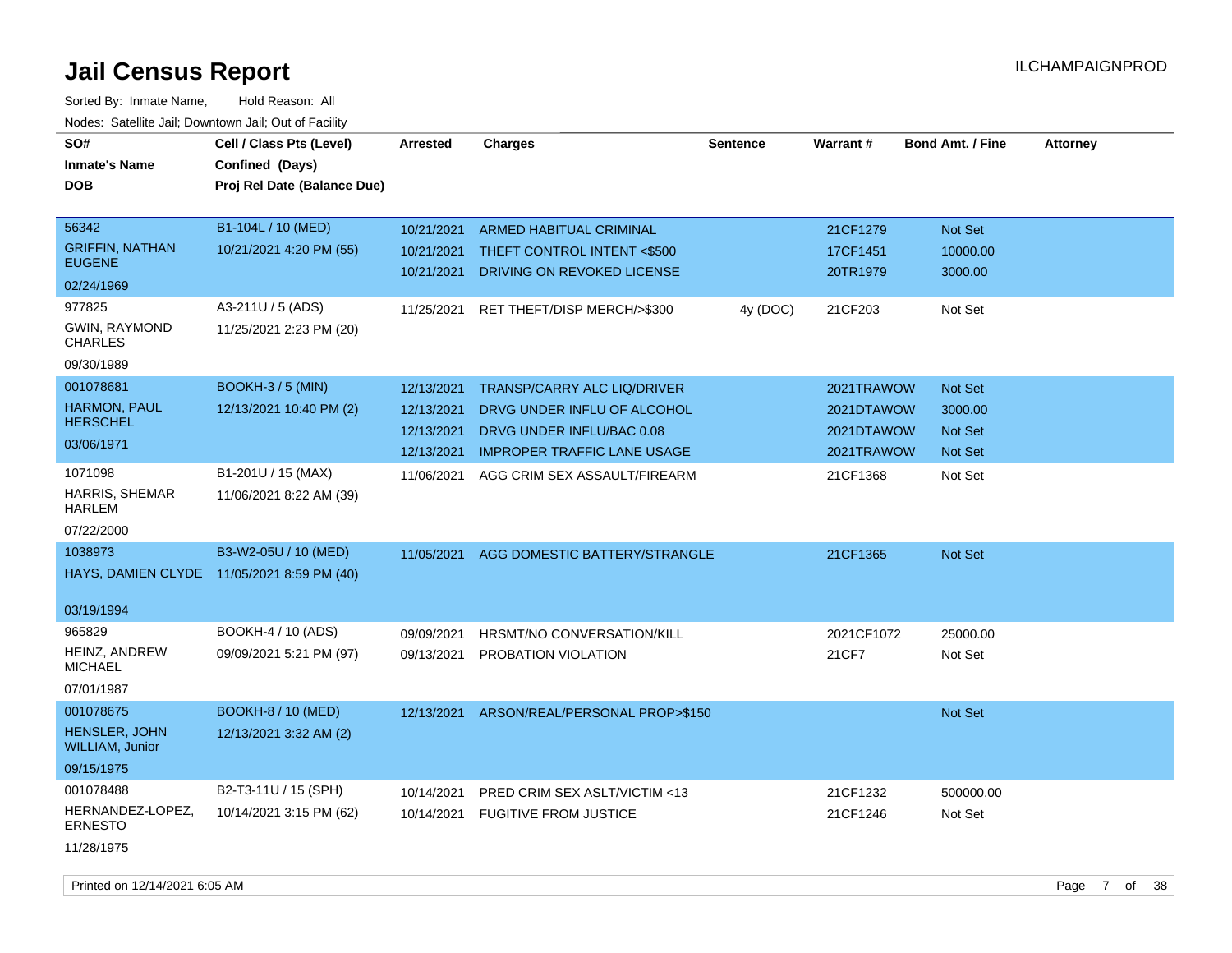| SO#                                      | Cell / Class Pts (Level)                       | Arrested   | <b>Charges</b>                           | <b>Sentence</b> | <b>Warrant#</b> | <b>Bond Amt. / Fine</b> | <b>Attorney</b> |
|------------------------------------------|------------------------------------------------|------------|------------------------------------------|-----------------|-----------------|-------------------------|-----------------|
| <b>Inmate's Name</b><br><b>DOB</b>       | Confined (Days)<br>Proj Rel Date (Balance Due) |            |                                          |                 |                 |                         |                 |
| 975293                                   | B2-T4-14L / 10 (SPH)                           | 07/21/2021 | <b>STALKING</b>                          |                 | 2021CF863       | Not Set                 |                 |
| <b>HILL, JACOB MILES</b>                 | 07/21/2021 8:43 PM (147)                       | 07/21/2021 | VIO ORDER/PRIOR VIO OF ORDER             |                 | 21CF914         | No Bond                 |                 |
|                                          |                                                | 07/25/2021 | <b>PAROLE REVOCATION</b>                 |                 | CH2104646       | Not Set                 |                 |
| 02/06/1988                               |                                                | 08/18/2021 | <b>HARASS WITNESS/FAMILY MBR/REP</b>     |                 | 21CF992         | <b>Not Set</b>          |                 |
|                                          |                                                |            | 09/09/2021 AGG STALKING/BODILY HARM      |                 | 21CF1073        | <b>Not Set</b>          |                 |
| 48471                                    | B1-207L / 15 (MAX)                             | 08/08/2021 | AGG BATTERY/DISCHARGE FIREARM            |                 | 21CF946         | Not Set                 |                 |
| HILL, RAMESH<br><b>JERMAINE</b>          | 08/08/2021 4:45 AM (129)                       |            |                                          |                 |                 |                         |                 |
| 12/11/1978                               |                                                |            |                                          |                 |                 |                         |                 |
| 49618                                    | B1-107U / 10 (MED)                             | 10/26/2021 | <b>CRIM DAMAGE TO PROPERTY &lt;\$500</b> |                 | 2021CF1300      | 100.00                  |                 |
| HITES, STEVEN<br><b>WAYNE</b>            | 10/26/2021 7:42 AM (50)                        | 11/24/2021 | FLEEING/ATTEMPT ELUDE OFFICER            |                 | 2021TR9315      | 1000.00                 |                 |
| 12/31/1979                               |                                                |            |                                          |                 |                 |                         |                 |
| 1076075                                  | BOOKF-2 / 5 (MIN)                              | 12/12/2021 | VIO BAIL BOND/CLASS 1 OFFENSE            |                 | 21CM574         | Not Set                 |                 |
| HOUSDEN, HANNAH<br>JO                    | 12/12/2021 2:37 PM (3)                         |            |                                          |                 |                 |                         |                 |
| 02/14/2002                               |                                                |            |                                          |                 |                 |                         |                 |
| 1043704                                  | B4-223L / 15 (MAX)                             |            | 07/13/2021 ARMED ROBBERY/ARMED W/FIREARM | 12y (DOC)       | 21CF815         | Not Set                 |                 |
| <b>HOUSTON, STEVEN</b><br><b>CORDELL</b> | 07/13/2021 5:56 AM (155)                       |            |                                          |                 |                 |                         |                 |
| 01/24/1989                               |                                                |            |                                          |                 |                 |                         |                 |
| 999198                                   | B4-223U / 15 (MAX)                             | 11/30/2021 | FELON POSS/USE FIREARM PRIOR             |                 | 21CF1377        | 500000.00               |                 |
| HOWARD, BRION LIN                        | 11/30/2021 10:41 AM (15)                       |            |                                          |                 |                 |                         |                 |
| 06/10/1992                               |                                                |            |                                          |                 |                 |                         |                 |
| 1061996                                  | A1-124L / 5 (MIN)                              | 10/30/2021 | DRVG UNDER INFLUENCE OF DRUG             | 180d (CJ)       |                 | No Bond                 |                 |
| HUBBARD, REBEKIAH<br><b>DIONA</b>        | 10/30/2021 1:37 PM (46)                        | 10/30/2021 | RETAIL THEFT/DISP MERCH/<\$300           |                 | 2018CF1302      | 20000.00                |                 |
|                                          |                                                | 10/31/2021 | USE FORGED CR/DEBIT CARD/<\$300          | 2y (DOC)        |                 | No Bond                 |                 |
| 04/08/1998                               |                                                |            |                                          |                 |                 |                         |                 |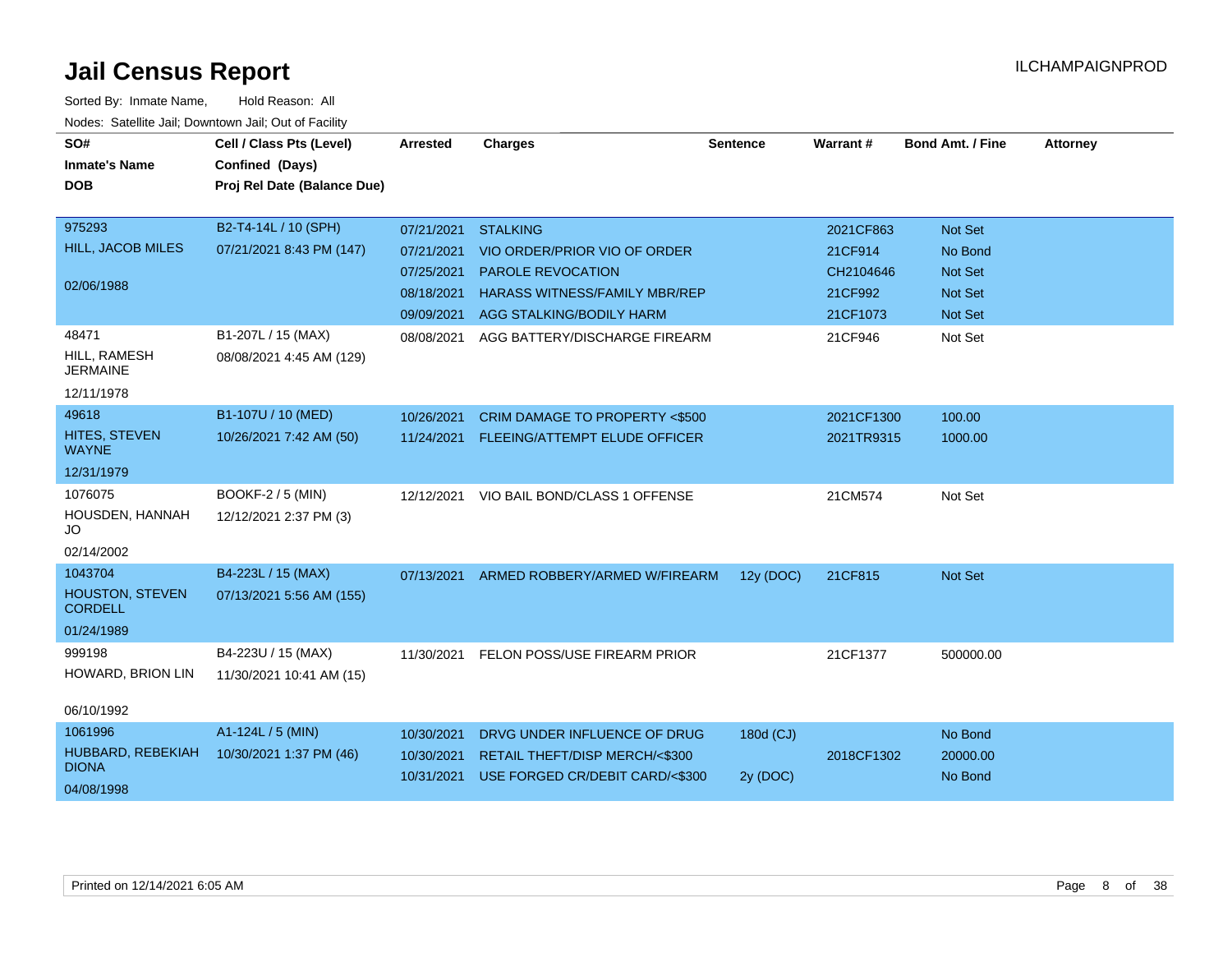| roaco. Catolino dall, Downtown dall, Out of Fability |                                            |                 |                                           |                 |             |                         |                 |
|------------------------------------------------------|--------------------------------------------|-----------------|-------------------------------------------|-----------------|-------------|-------------------------|-----------------|
| SO#                                                  | Cell / Class Pts (Level)                   | <b>Arrested</b> | <b>Charges</b>                            | <b>Sentence</b> | Warrant#    | <b>Bond Amt. / Fine</b> | <b>Attorney</b> |
| <b>Inmate's Name</b>                                 | Confined (Days)                            |                 |                                           |                 |             |                         |                 |
| <b>DOB</b>                                           | Proj Rel Date (Balance Due)                |                 |                                           |                 |             |                         |                 |
|                                                      |                                            |                 |                                           |                 |             |                         |                 |
| 953555                                               | B4-122L / 15 (MAX)                         | 03/10/2021      | <b>CRIM TRESPASS TO RESIDENCE</b>         |                 | 21CF272     | Not Set                 |                 |
| HUNT, TAVARIS EARL                                   | 03/10/2021 4:58 AM (280)                   |                 | 04/14/2021 AGG FLEEING POLICE/21 MPH OVER | 3y (DOC)        | 2020CF94    | 10000.00                |                 |
|                                                      |                                            |                 |                                           |                 |             |                         |                 |
| 12/29/1987                                           |                                            |                 |                                           |                 |             |                         |                 |
| 001078639                                            | A4-103L / 10 (ADS)                         | 12/02/2021      | <b>FUGITIVE FROM JUSTICE</b>              |                 | 21CF1465    | Not Set                 |                 |
| JACKSON, GREGORY<br>LYNN                             | 12/02/2021 3:43 AM (13)                    |                 |                                           |                 |             |                         |                 |
| 11/22/1994                                           |                                            |                 |                                           |                 |             |                         |                 |
| 38993                                                | B4-126L / 15 (MAX)                         |                 | 02/13/2021 ATTEMPT (FIRST DEGREE MURDER)  |                 | 21CF181     | Not Set                 |                 |
| JACKSON, LAMONT<br><b>JEREMIE</b>                    | 02/13/2021 7:45 AM (305)                   |                 |                                           |                 |             |                         |                 |
| 07/31/1973                                           |                                            |                 |                                           |                 |             |                         |                 |
| 001077487                                            | B3-W8-30L / 10 (MED)                       | 12/03/2020      | FELON POSS/USE WEAPON/FIREARM             |                 | 20CF1377    | Not Set                 |                 |
| JACKSON, TERREL<br><b>DANDRE</b>                     | 12/03/2020 10:18 AM (377)                  | 11/09/2021      | AGG DISCHARGE FIREARM/OCC VEH             |                 | 21CR0331401 | No Bond                 |                 |
| 08/11/1990                                           |                                            |                 |                                           |                 |             |                         |                 |
| 001077864                                            | B1-103L / 15 (MAX)                         | 04/18/2021      | FELON POSS/USE WEAPON/FIREARM             |                 | 21CF428     | Not Set                 |                 |
| D                                                    | JAMERSON, ANTHONY 04/18/2021 7:21 PM (241) |                 |                                           |                 |             |                         |                 |
| 01/26/1990                                           |                                            |                 |                                           |                 |             |                         |                 |
| 001077437                                            | B3-W4-16L / 10 (MED)                       | 08/23/2021      | DOM BTRY/CONTACT/1-2 PRECONV              |                 | 21CF1025    | Not Set                 |                 |
| JOHNSON, ANTONIO<br>LASHAUN                          | 08/23/2021 7:48 PM (114)                   |                 |                                           |                 |             |                         |                 |
| 01/06/1980                                           |                                            |                 |                                           |                 |             |                         |                 |
| 1071536                                              | B1-206U / 15 (MED)                         |                 | 06/17/2021 ATTEMPT (FIRST DEGREE MURDER)  |                 | 21CF702     | Not Set                 |                 |
| JOHNSON, ZACHERY<br><b>EDWARD</b>                    | 06/17/2021 2:00 AM (181)                   |                 |                                           |                 |             |                         |                 |
| 10/30/1987                                           |                                            |                 |                                           |                 |             |                         |                 |
| 001078645                                            | B4-222U / 10 (MED)                         | 12/02/2021      | AGG DISCHARGE FIREARM                     |                 | 21CF1478    | No Bond                 |                 |
| JONES, KELVIN<br><b>KHYRIC</b>                       | 12/02/2021 6:56 PM (13)                    |                 |                                           |                 |             |                         |                 |
| 02/27/2001                                           |                                            |                 |                                           |                 |             |                         |                 |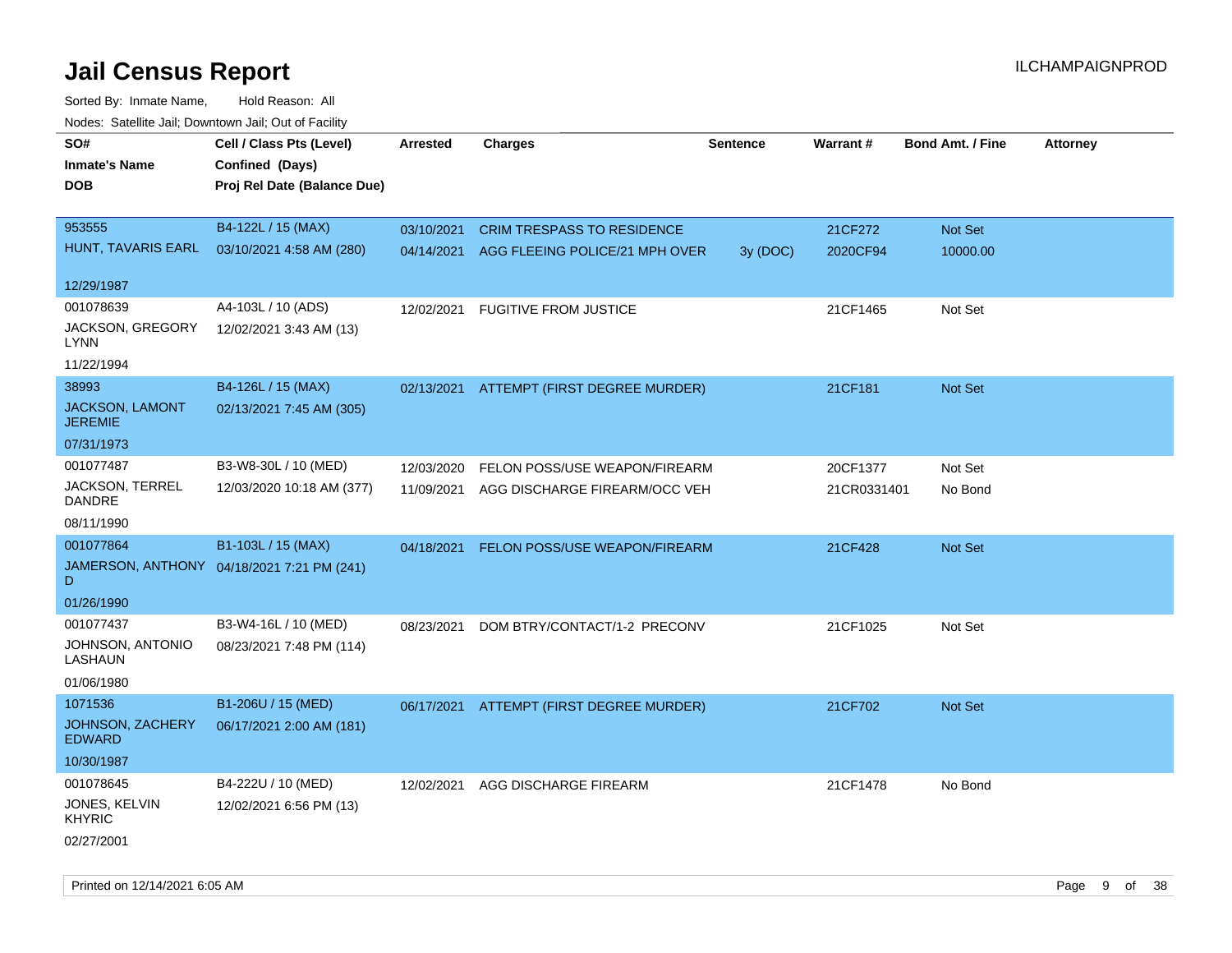| SO#<br><b>Inmate's Name</b><br><b>DOB</b>                       | Cell / Class Pts (Level)<br>Confined (Days)<br>Proj Rel Date (Balance Due) | <b>Arrested</b>                                      | <b>Charges</b>                                                                                      | <b>Sentence</b> | Warrant#                                                     | <b>Bond Amt. / Fine</b>                       | <b>Attorney</b> |
|-----------------------------------------------------------------|----------------------------------------------------------------------------|------------------------------------------------------|-----------------------------------------------------------------------------------------------------|-----------------|--------------------------------------------------------------|-----------------------------------------------|-----------------|
| 956822<br><b>JONES, MARIO</b><br><b>NATHANIEL</b><br>10/27/1987 | B1-105L / 15 (MAX)<br>11/25/2021 10:37 AM (20)                             | 11/25/2021<br>11/25/2021<br>11/25/2021               | AGGRAVATED DOMESTIC BATTERY<br><b>PAROLE REVOCATION</b><br><b>UNLAWFUL RESTRAINT</b>                |                 | 21CF1442<br>CH2106361<br>21CF1443                            | Not Set<br>No Bond<br>Not Set                 |                 |
| 1008468<br>JONES, MARTEZ<br><b>LAMONTE</b><br>06/22/1993        | A3-114L<br>12/01/2021 1:28 PM (14)                                         | 12/01/2021<br>12/02/2021                             | FELON POSS/USE WEAPON/FIREARM<br>PROBATION VIOLATION                                                |                 | 21CF1472<br>20CF1151                                         | Not Set<br>Not Set                            |                 |
| 506244<br>JOSLIN, JASON LEE<br>12/22/1985                       | B1-204L / 15 (MAX)<br>07/15/2021 4:38 AM (153)                             | 07/15/2021                                           | ARMED ROBBERY/ARMED W/FIREARM                                                                       |                 | 2021CF791                                                    | 250000.00                                     |                 |
| 1068501<br>KING, JULIUS<br><b>EMANUEL</b><br>04/08/1985         | BOOKH-3 / 10 (MED)<br>12/13/2021 5:37 PM (2)                               | 12/13/2021<br>12/13/2021                             | BATTERY/MAKES PHYSICAL CONTACT<br>VIO ORDER/PRIOR VIO OF ORDER                                      |                 | 2021CM558<br>2021CMAWOW                                      | 2500.00<br>Not Set                            |                 |
| 66662<br>KINTNER, WESLEY J<br>04/15/1986                        | A3-112L / 10 (ADS)<br>12/05/2021 1:57 PM (10)                              | 12/05/2021                                           | POSS AMT CON SUB EXCEPT(A)/(D)                                                                      |                 | 18CF597                                                      | 200000.00                                     |                 |
| 1070011<br>LAWS, WILLIAM<br>ZARAK, Third<br>07/06/1999          | B4-124U / 15 (MAX)<br>08/03/2021 3:53 PM (134)                             | 08/03/2021                                           | AGG DISCH FIREARM/1ST AID PERS                                                                      |                 | 21CF929                                                      | Not Set                                       |                 |
| 548089<br>LEWIS, LAWRENCE<br>PAUL, Third<br>02/08/1993          | B1-204U / 15 (MAX)<br>12/04/2020 4:42 AM (376)                             | 12/04/2020<br>12/04/2020<br>12/04/2020               | ATTEMPT (FIRST DEGREE MURDER)<br>METH DELIVERY/100<400 GRAMS<br>AGG DOMESTIC BATTERY/STRANGLE       |                 | 20CF1378<br>20CF1481<br>18CF1507                             | Not Set<br>Not Set<br>10000.00                |                 |
| 001077524<br>LEWIS, TREVOR<br>DANIEL<br>06/03/2002              | B2-T4-15U / 10 (SPH)<br>12/14/2020 5:16 PM (366)                           | 12/14/2020<br>12/14/2020<br>12/14/2020<br>12/14/2020 | AGG BATTERY/JUDGE/EMT<br>RESIDENTIAL ARSON<br>AGG BATTERY/PUBLIC PLACE<br>AGG BATTERY/PEACE OFFICER |                 | 2020-CF-1212<br>2020-CF-1388<br>2020-CF-1231<br>2020-CF-1211 | 10000.00<br>150000.00<br>50000.00<br>10000.00 |                 |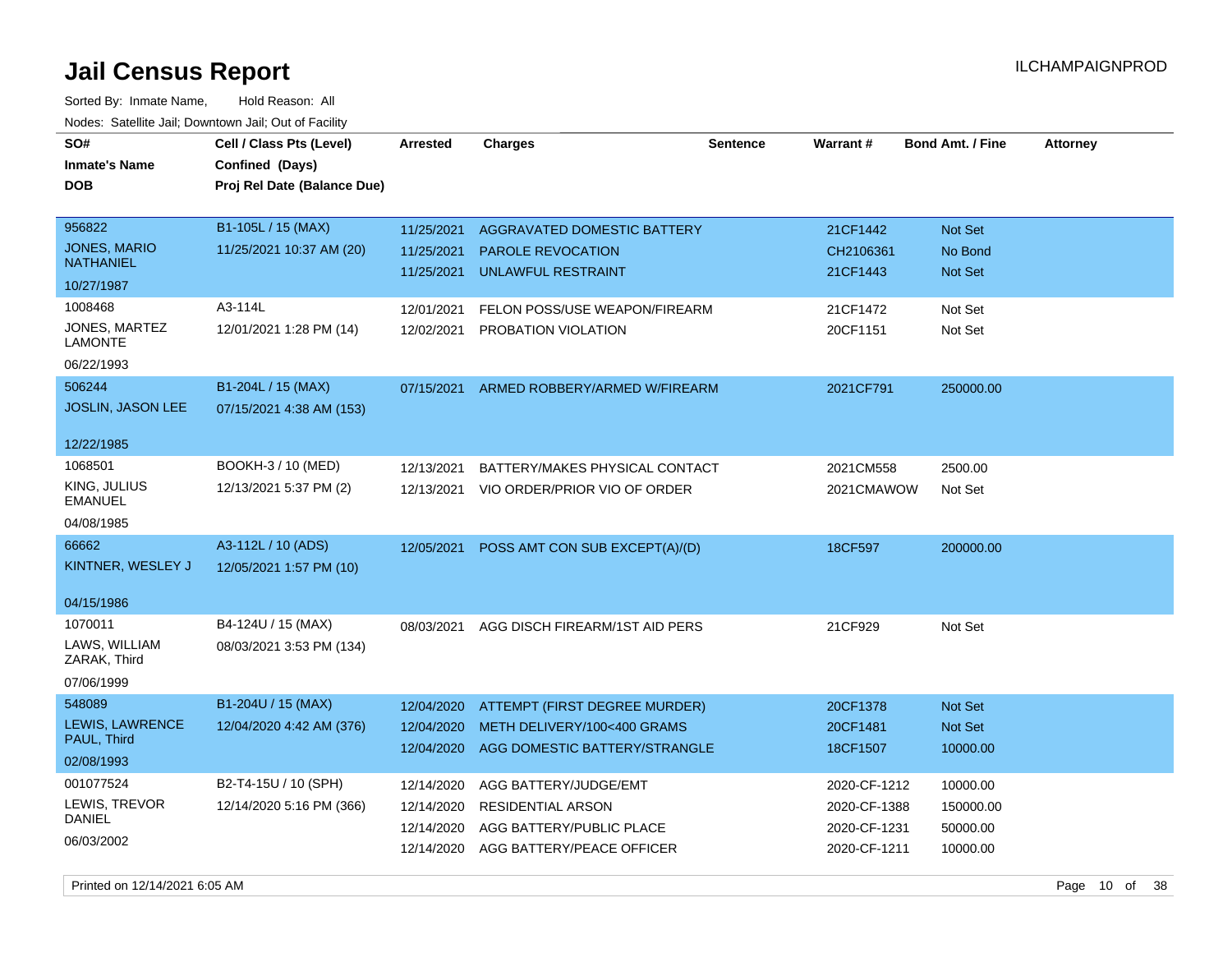| SO#<br><b>Inmate's Name</b><br><b>DOB</b> | Cell / Class Pts (Level)<br>Confined (Days)<br>Proj Rel Date (Balance Due) | Arrested                 | <b>Charges</b>                                  | <b>Sentence</b> | <b>Warrant#</b>        | <b>Bond Amt. / Fine</b> | <b>Attorney</b> |
|-------------------------------------------|----------------------------------------------------------------------------|--------------------------|-------------------------------------------------|-----------------|------------------------|-------------------------|-----------------|
| 001077621                                 | A3-113U / 10 (ADS)<br>LINDSEY, DONALD RAY 12/05/2021 10:23 AM (10)         | 12/05/2021               | AGG ASLT PEACE OFF/FIRE/ER WRK                  |                 | 2021CF64               | 100000.00               |                 |
| 08/19/1996                                |                                                                            |                          |                                                 |                 |                        |                         |                 |
| 542800                                    | B4-227L / 15 (MAX)                                                         | 12/03/2021               | MFG/DEL CANNABIS/>5,000 GRAMS                   | 54m (DOC)       | 20-CF-917              | No Bond                 |                 |
| LOVE, REGINALD<br><b>MONTEAS</b>          | 12/03/2021 10:00 AM (12)                                                   | 12/03/2021               | RECKLESS CONDUCT/BODILY HARM                    |                 | 18CM187                | 1000.00                 |                 |
| 11/11/1985                                |                                                                            |                          |                                                 |                 |                        |                         |                 |
| 1065002                                   | B3-W4-13U / 10 (MED)                                                       | 11/16/2021               | DOMESTIC BTRY/CONTACT/VIO O/P                   |                 | 2019CF001781           | 25000.00                |                 |
| LOVELESS, DUSTIN<br><b>DEE</b>            | 11/16/2021 11:41 AM (29)                                                   | 11/16/2021               | DOM BTRY/CONTACT/1-2 PRECONV                    |                 | 2021CF000494           | 25000.00                |                 |
| 06/17/1982                                |                                                                            |                          |                                                 |                 |                        |                         |                 |
| 1072891                                   | B2-DR / 5 (SPH)                                                            | 11/29/2021               | AGG CRIM SEX ABUSE/BODILY HARM                  |                 | 3y/0m/0d (DO: 19CF664  | No Bond                 |                 |
| MALAK, ATILCAN                            | 11/29/2021 8:57 AM (16)                                                    |                          |                                                 |                 |                        |                         |                 |
| 02/17/1997                                |                                                                            |                          |                                                 |                 |                        |                         |                 |
| 1000869                                   | B1-106L / 15 (MAX)                                                         | 09/11/2021               | FELON POSS/USE WEAPON/FIREARM                   |                 | 21CF1102               | Not Set                 |                 |
| MARTIN, MANNIX<br><b>TILMOND</b>          | 09/12/2021 12:40 AM (94)                                                   |                          |                                                 |                 |                        |                         |                 |
| 07/19/1991                                |                                                                            |                          |                                                 |                 |                        |                         |                 |
| 48792                                     | B4-225U / 10 (MED)                                                         | 11/19/2021               | AGG BATTERY/DISCHARGE FIREARM                   |                 | 21CF1425               | Not Set                 |                 |
| MCCLAIN, HURCHEL<br><b>JOSEPH</b>         | 11/20/2021 4:11 AM (25)                                                    |                          |                                                 |                 |                        |                         |                 |
| 05/01/1979                                |                                                                            |                          |                                                 |                 |                        |                         |                 |
| 001077404                                 | A3-214L / 10 (ADS)                                                         | 12/07/2021               | AGGRAVATED ASSAULT                              |                 |                        | Not Set                 |                 |
| MCCULLOUGH,<br><b>DEMETRIUS</b>           | 12/07/2021 3:45 PM (8)                                                     |                          |                                                 |                 |                        |                         |                 |
| 07/03/1994                                |                                                                            |                          |                                                 |                 |                        |                         |                 |
| 001077938                                 | BOOKH-2 / 15 (ADS)                                                         | 05/10/2021               | AGG KIDNAPING DISCH FIR/HARM                    |                 | 21CF532                | Not Set                 |                 |
| MCGAHA,<br><b>CHRISTOPHER D</b>           | 05/10/2021 7:02 PM (219)                                                   | 05/11/2021<br>05/27/2021 | <b>MURDER</b><br>ESCAPE FROM DEPT OF CORRECTION |                 | 2021-CF-215<br>21CF600 | No Bond<br>Not Set      |                 |
| 07/27/1991                                |                                                                            |                          |                                                 |                 |                        |                         |                 |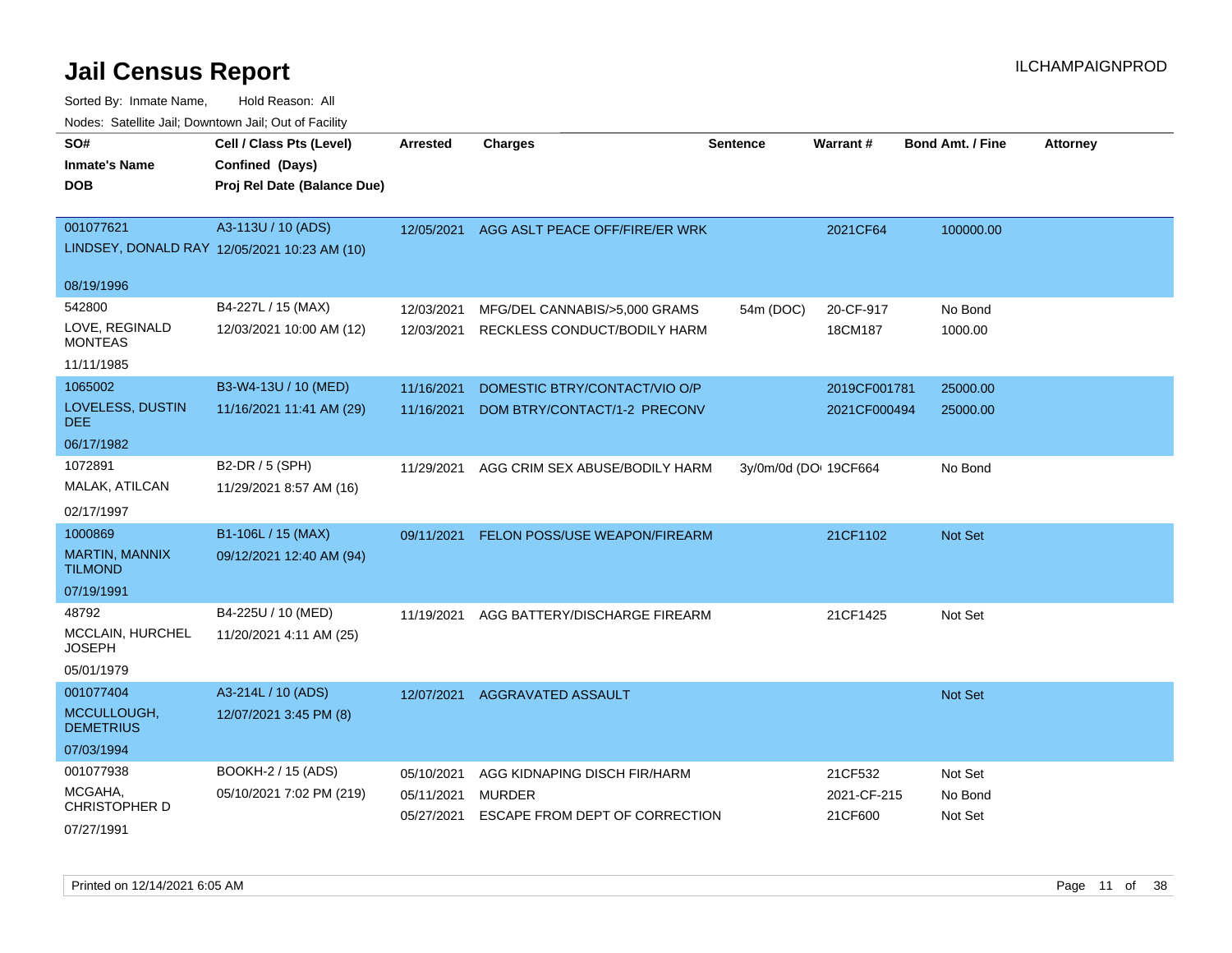| SO#<br><b>Inmate's Name</b><br><b>DOB</b>                 | Cell / Class Pts (Level)<br>Confined (Days)<br>Proj Rel Date (Balance Due) | Arrested                               | <b>Charges</b>                                                                            | <b>Sentence</b> | <b>Warrant#</b>                                | <b>Bond Amt. / Fine</b>         | <b>Attorney</b> |  |
|-----------------------------------------------------------|----------------------------------------------------------------------------|----------------------------------------|-------------------------------------------------------------------------------------------|-----------------|------------------------------------------------|---------------------------------|-----------------|--|
| 1043071<br><b>MERRELL-</b><br>SUTHERLAND, ALICIA          | A2-220L / 10 (MED)<br>11/08/2021 2:22 AM (37)                              | 11/08/2021                             | CRIM DMG/GOVT PROP/<\$500                                                                 |                 | 21CF1378                                       | Not Set                         |                 |  |
| 11/26/1972                                                |                                                                            |                                        |                                                                                           |                 |                                                |                                 |                 |  |
| 41584<br>MILLER, JOSE LOVELL 12/02/2021 1:04 AM (13)      | A4-103U / 15 (ADS)                                                         | 12/01/2021                             | ARMED HABITUAL CRIMINAL                                                                   |                 | 21CF1467                                       | Not Set                         |                 |  |
| 10/07/1975                                                |                                                                            |                                        |                                                                                           |                 |                                                |                                 |                 |  |
| 001077902<br>MOFFETT, CAROLYN<br><b>REENE</b>             | A2-123L / 5 (ADS)<br>11/21/2021 10:31 AM (24)                              | 11/21/2021<br>11/23/2021               | <b>CRIM DAMAGE TO PROPERTY &lt;\$500</b><br><b>BATTERY/CAUSE BODILY HARM</b>              |                 | 21CF1427<br>21CM187                            | Not Set<br>Not Set              |                 |  |
| 10/23/1988                                                |                                                                            |                                        |                                                                                           |                 |                                                |                                 |                 |  |
| 39106<br>Junior                                           | B4-121L / 10 (MED)<br>MOORE, ANDREW LEE, 10/12/2021 1:02 AM (64)           | 10/12/2021                             | DOMESTIC BATTERY/OTHER PRIOR                                                              |                 | 21CF1217                                       | Not Set                         |                 |  |
| 04/12/1973                                                |                                                                            |                                        |                                                                                           |                 |                                                |                                 |                 |  |
| 48033<br>MOORE,<br><b>CHRISTOPHER ALLEN</b><br>07/02/1976 | <b>BOOKH-8 / 5 (ADS)</b><br>12/04/2021 4:38 PM (11)                        | 12/04/2021<br>12/06/2021<br>12/06/2021 | DOMESTIC BATTERY/OTHER PRIOR<br>AGG DUI/LIC SUSP OR REVOKED<br>DRIVING ON REVOKED LICENSE |                 | 21CF1482<br>19CF354<br>21CF854                 | Not Set<br>50000.00<br>50000.00 |                 |  |
| 1076384                                                   | A1-227L / 5 (MIN)<br>MURPHY, AZIA CIMONE 10/29/2021 12:49 AM (47)          | 10/28/2021                             | RETAIL THEFT/DISP MERCH/<\$300                                                            |                 | 21CM149                                        | 12500.00                        |                 |  |
| 09/23/1995                                                |                                                                            |                                        |                                                                                           |                 |                                                |                                 |                 |  |
| 001077355<br><b>NEAL, DAWAUN</b><br>10/05/2001            | <b>BOOKF-1 / 15 (ADS)</b><br>12/08/2021 5:56 PM (7)                        | 12/08/2021<br>12/08/2021<br>12/08/2021 | <b>AGGRAVATED BATTERY</b><br><b>DOMESTIC BATTERY</b><br><b>DISORDERLY CONDUCT</b>         |                 | 21CF324<br>20CM673<br>20-100200201<br>20-02462 | Not Set<br>5000.00<br>5000.00   |                 |  |
| 1064664                                                   | B3-W4-15U / 10 (MED)                                                       | 12/08/2021                             | BATTERY/CAUSE BODILY HARM                                                                 |                 |                                                | 5000.00                         |                 |  |
| NEVAREZ, OSCAR<br><b>DEWEY</b>                            | 12/01/2021 4:46 PM (14)                                                    | 12/01/2021                             | DOMESTIC BATTERY                                                                          |                 | 20CF1443                                       | No Bond                         |                 |  |
| 09/26/1996                                                | 12/29/2021 (0.00)                                                          |                                        |                                                                                           |                 |                                                |                                 |                 |  |
| Printed on 12/14/2021 6:05 AM                             |                                                                            |                                        |                                                                                           |                 |                                                |                                 | Page 12 of 38   |  |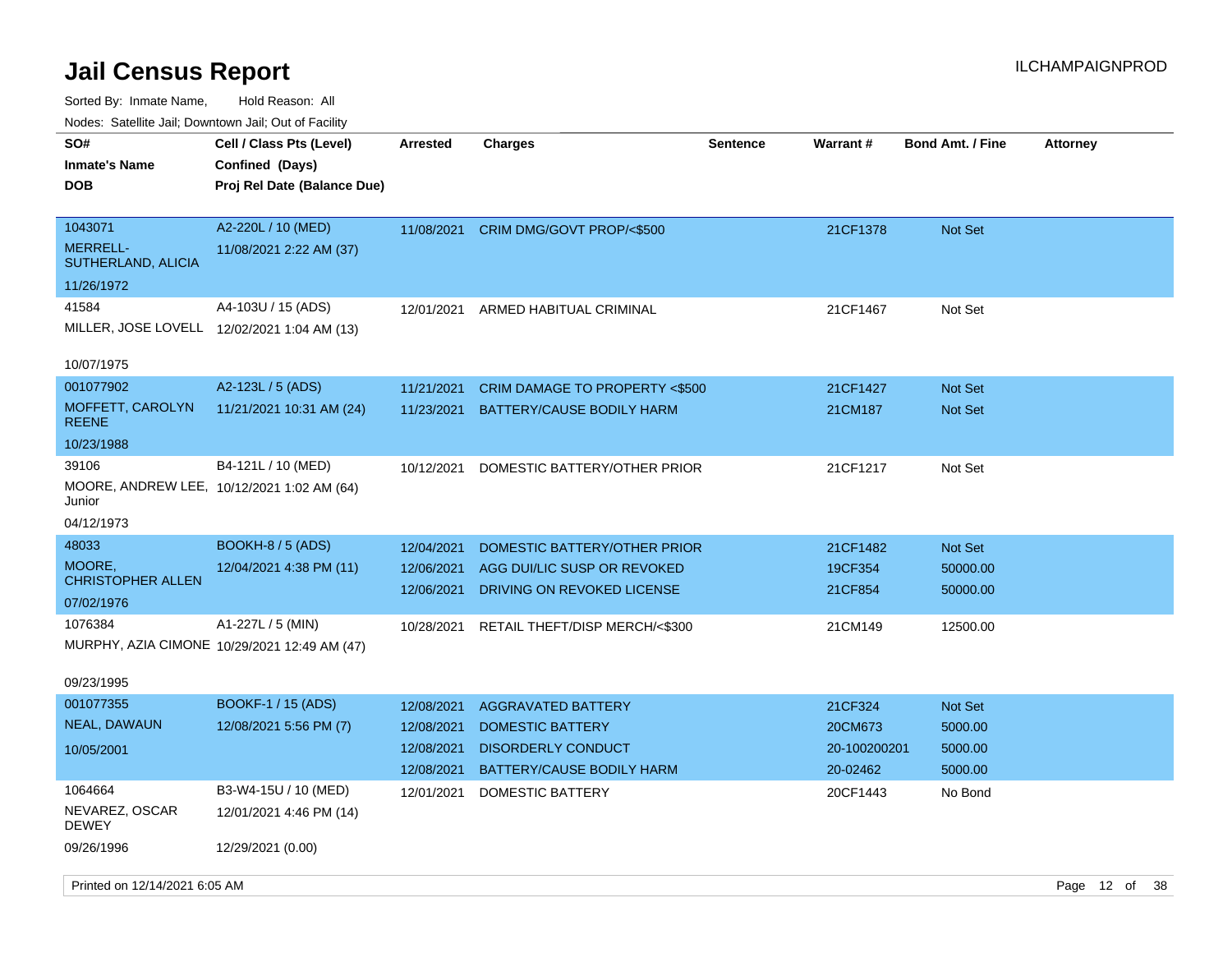| SO#                                          | Cell / Class Pts (Level)    | <b>Arrested</b> | <b>Charges</b>                      | <b>Sentence</b> | Warrant#  | <b>Bond Amt. / Fine</b> | <b>Attorney</b> |
|----------------------------------------------|-----------------------------|-----------------|-------------------------------------|-----------------|-----------|-------------------------|-----------------|
| <b>Inmate's Name</b>                         | Confined (Days)             |                 |                                     |                 |           |                         |                 |
| DOB                                          | Proj Rel Date (Balance Due) |                 |                                     |                 |           |                         |                 |
|                                              |                             |                 |                                     |                 |           |                         |                 |
| 1064809                                      | B4-127L / 10 (MED)          | 11/03/2021      | <b>CRIMINAL TRESPASS TO LAND</b>    |                 | 21CF1318  | 50000.00                |                 |
| PARKER, ALVIN<br><b>JARELL</b>               | 11/03/2021 2:39 PM (42)     | 11/08/2021      | <b>FELON POSS/USE FIREARM PRIOR</b> |                 | 21CF635   | 25000.00                |                 |
| 08/24/1982                                   |                             |                 |                                     |                 |           |                         |                 |
| 1063325                                      | A3-117L / 10 (ADS)          | 12/09/2021      | DOMESTIC BATTERY                    |                 | 21CF1502  | Not Set                 |                 |
| PICKENS, JOSEPH<br><b>PARNELL</b>            | 12/09/2021 4:43 AM (6)      |                 |                                     |                 |           |                         |                 |
| 04/27/1978                                   |                             |                 |                                     |                 |           |                         |                 |
| 999352                                       | B4-225L / 10 (MED)          | 09/09/2021      | <b>VIOLATE OP/OTHER PRIOR</b>       |                 | 21CF1092  | Not Set                 |                 |
| PIRLOT, JUSTIN LEE                           | 09/09/2021 11:28 AM (97)    | 10/23/2021      | <b>FALSE REPORT OF OFFENSE</b>      |                 | 2019CF836 | 5000.00                 |                 |
|                                              |                             |                 |                                     |                 |           |                         |                 |
| 11/08/1982                                   |                             |                 |                                     |                 |           |                         |                 |
| 50638                                        | A3-117U / 10 (ADS)          | 12/09/2021      | HRSMT/THREATEN PERSON/KILL          |                 | 21CF1511  | Not Set                 |                 |
| RANEY, DONALD LEE                            | 12/09/2021 7:54 PM (6)      |                 |                                     |                 |           |                         |                 |
| 06/17/1980                                   |                             |                 |                                     |                 |           |                         |                 |
| 001078669                                    | A4-105U / 10 (MED)          | 12/10/2021      | AGG DISCHARGE FIREARM/BLDG/SCH      |                 | 21CF1507  | <b>Not Set</b>          |                 |
| RANGEL, ADRIAN                               | 12/10/2021 12:53 AM (5)     |                 |                                     |                 |           |                         |                 |
| 11/25/2000                                   |                             |                 |                                     |                 |           |                         |                 |
| 1069524                                      | B4-224L / 15 (MAX)          | 08/08/2021      | MFG/DEL CANNABIS/30-500 GRAMS       |                 | 21CF953   | Not Set                 |                 |
| RAY DAVIS, KAMARI<br><b>DAYVON</b>           | 08/09/2021 2:44 AM (128)    |                 |                                     |                 |           |                         |                 |
| 03/30/2000                                   |                             |                 |                                     |                 |           |                         |                 |
| 989170                                       | <b>BOOKF-2 / 10 (MED)</b>   | 12/13/2021      | <b>RESIDENTIAL ARSON</b>            |                 | 21-CF-283 | No Bond                 |                 |
| <b>REIFSTECK, KAYLA</b><br><b>ALEXANDRIA</b> | 12/13/2021 2:08 PM (2)      |                 |                                     |                 |           |                         |                 |
| 12/07/1990                                   | 12/15/2021 (0.00)           |                 |                                     |                 |           |                         |                 |
| 45473                                        | B1-202L / 15 (MAX)          | 11/23/2021      | CHIL SEX OFFEN/RESIDE DAY CARE      |                 | 21CF1275  | 10000.00                |                 |
| REXROAD, CALVIN<br>ALLEN                     | 11/23/2021 6:27 PM (22)     | 11/23/2021      | VIOLATE SEX OFFENDER REGIS          |                 | 21CF546   | 50000.00                |                 |
| 10/04/1970                                   |                             |                 |                                     |                 |           |                         |                 |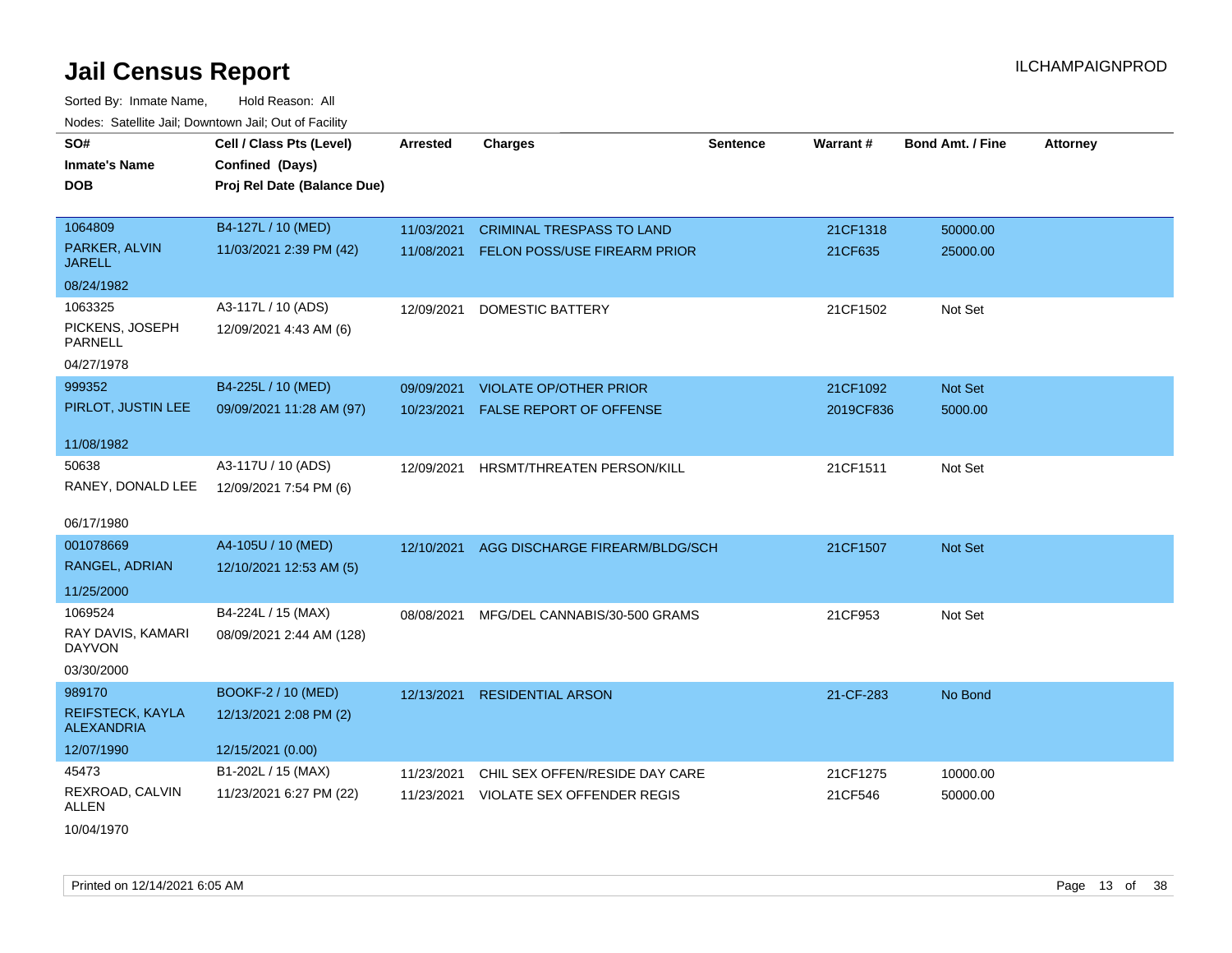Sorted By: Inmate Name, Hold Reason: All Nodes: Satellite Jail; Downtown Jail; Out of Facility

| ivuutis. Galtiillit Jall, Duwilluwii Jall, Oul of Facility |                                              |                 |                                         |                 |            |                         |                 |
|------------------------------------------------------------|----------------------------------------------|-----------------|-----------------------------------------|-----------------|------------|-------------------------|-----------------|
| SO#                                                        | Cell / Class Pts (Level)                     | <b>Arrested</b> | <b>Charges</b>                          | <b>Sentence</b> | Warrant#   | <b>Bond Amt. / Fine</b> | <b>Attorney</b> |
| <b>Inmate's Name</b>                                       | Confined (Days)                              |                 |                                         |                 |            |                         |                 |
| <b>DOB</b>                                                 | Proj Rel Date (Balance Due)                  |                 |                                         |                 |            |                         |                 |
|                                                            |                                              |                 |                                         |                 |            |                         |                 |
| 1009425                                                    | A4-105L / 5 (MIN)                            | 12/12/2021      | AGG DUI/LIC SUSP OR REVOKED             |                 | 17CF1598   | 200000.00               |                 |
| RICHARDSON, DEREK 12/12/2021 4:31 PM (3)<br><b>WAYNE</b>   |                                              |                 |                                         |                 |            |                         |                 |
| 01/31/1993                                                 |                                              |                 |                                         |                 |            |                         |                 |
| 001078602                                                  | B4-226L / 10 (MED)                           | 11/21/2021      | AGGRAVATED DOMESTIC BATTERY             |                 | 21CF1428   | Not Set                 |                 |
| RICHARDSON,<br><b>JOHNNY LINDAL</b>                        | 11/21/2021 10:00 AM (24)                     |                 |                                         |                 |            |                         |                 |
| 06/27/2000                                                 |                                              |                 |                                         |                 |            |                         |                 |
| 979485                                                     | B2-T4-16L / 15 (ADS)                         | 03/12/2021      | <b>PRED CRIM SEX ASLT/VICTIM &lt;13</b> |                 | 21CF282    | Not Set                 |                 |
| RODRIGUEZ, JOSHUA<br><b>ANTHONY</b>                        | 03/12/2021 1:57 PM (278)                     |                 |                                         |                 |            |                         |                 |
| 04/06/1990                                                 |                                              |                 |                                         |                 |            |                         |                 |
| 61330                                                      | A3-114U                                      | 12/01/2021      | ARMED HABITUAL CRIMINAL                 |                 | 21CF1473   | Not Set                 |                 |
| RUFFIN, JONATHON<br>CECIL                                  | 12/01/2021 5:34 AM (14)                      | 12/01/2021      | PAROLE REVOCATION                       |                 | CH2107545  | No Bond                 |                 |
| 05/10/1984                                                 |                                              |                 |                                         |                 |            |                         |                 |
| 1071161                                                    | B4-124L / 15 (MAX)                           | 08/18/2021      | DELIVERY OF OR POSSESSION OF W/ INT     |                 | 21CF1008   | No Bond                 |                 |
| <b>SANDERS, MARKELL</b><br><b>LAMAR</b>                    | 08/18/2021 6:18 PM (119)                     |                 |                                         |                 |            |                         |                 |
| 02/02/2000                                                 |                                              |                 |                                         |                 |            |                         |                 |
| 59178                                                      | BOOKH-3 / 15 (MAX)                           | 12/13/2021      | POSS AMT CON SUB EXCEPT(A)/(D)          |                 | 2020CF221  | 5000.00                 |                 |
| SANDERS, MICHAEL<br>JEAN                                   | 12/13/2021 4:17 PM (2)                       | 12/13/2021      | AGG DISCHARGE FIREARM/OCC VEH           |                 | 2021CF1274 | 1500000.00              |                 |
| 12/22/1967                                                 |                                              |                 |                                         |                 |            |                         |                 |
| 1047469                                                    | B3-W5-18L / 10 (MED)                         | 07/03/2021      | <b>CRIMINAL SEX ASSAULT/CONSENT</b>     |                 | 21CF773    | Not Set                 |                 |
| <b>ALLEN</b>                                               | SCHINDLER, RICHARD 07/03/2021 10:25 PM (165) |                 |                                         |                 |            |                         |                 |
| 10/16/1979                                                 |                                              |                 |                                         |                 |            |                         |                 |
| 001077488                                                  | A3-216L / 5 (MIN)                            | 11/30/2021      | <b>RETAIL THEFT</b>                     | 4y (DOC)        | 20CF1376   | No Bond                 |                 |
|                                                            | SESSUM, NICHOLAS C 11/30/2021 6:56 AM (15)   |                 |                                         |                 |            |                         |                 |

06/22/1989

Printed on  $12/14/2021$  6:05 AM Page 14 of 38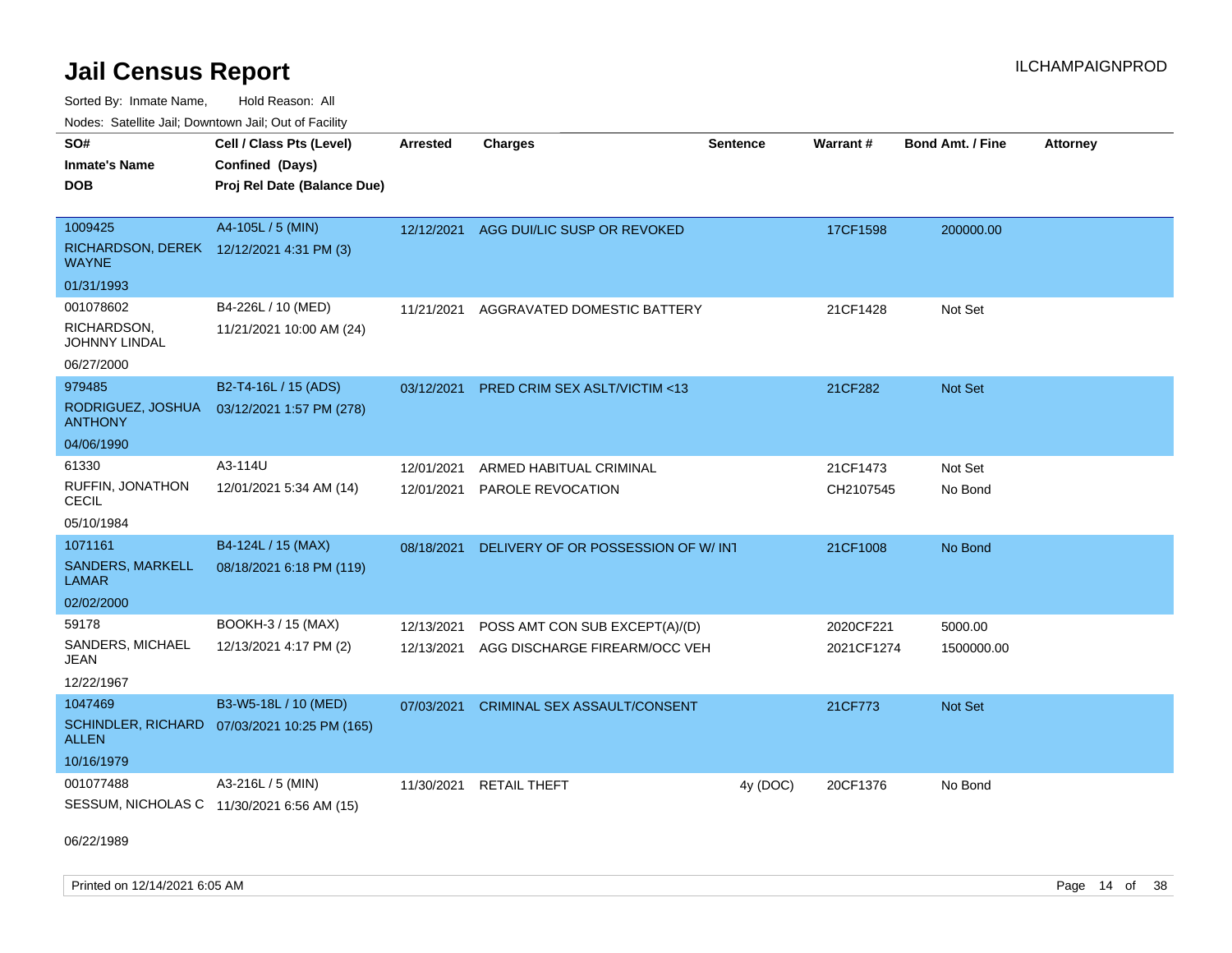Sorted By: Inmate Name, Hold Reason: All Nodes: Satellite Jail; Downtown Jail; Out of Facility

| ivouss. Saleling Jali, Downlown Jali, Out of Facility |                             |            |                                         |                 |           |                         |                 |
|-------------------------------------------------------|-----------------------------|------------|-----------------------------------------|-----------------|-----------|-------------------------|-----------------|
| SO#                                                   | Cell / Class Pts (Level)    | Arrested   | <b>Charges</b>                          | <b>Sentence</b> | Warrant#  | <b>Bond Amt. / Fine</b> | <b>Attorney</b> |
| <b>Inmate's Name</b>                                  | Confined (Days)             |            |                                         |                 |           |                         |                 |
| <b>DOB</b>                                            | Proj Rel Date (Balance Due) |            |                                         |                 |           |                         |                 |
|                                                       |                             |            |                                         |                 |           |                         |                 |
| 001078441                                             | BOOKF-3 / 15 (ADS)          |            | 10/01/2021 ARMED HABITUAL CRIMINAL      |                 | 21CF1182  | Not Set                 |                 |
| SINGLETON, CORRIE<br><b>DERRELL</b>                   | 10/01/2021 12:36 PM (75)    |            |                                         |                 |           |                         |                 |
| 05/07/1983                                            |                             |            |                                         |                 |           |                         |                 |
| 38305                                                 | B2-T2-06L / 10 (SPH)        |            | 03/18/2020 CRIMINAL SEXUAL ABUSE        |                 | 20CF-343  | 500000.00               |                 |
| STOVER, JOSH<br>ANDREW                                | 03/18/2020 10:24 AM (637)   |            |                                         |                 |           |                         |                 |
| 08/18/1973                                            |                             |            |                                         |                 |           |                         |                 |
| 001078436                                             | B2-T1-02L / 10 (SPH)        | 09/30/2021 | <b>CRIMINAL SEX ASSAULT/CONSENT</b>     |                 | 20CF255   | 150000.00               |                 |
| STRONG, CORTEZ                                        | 09/30/2021 2:47 PM (76)     |            |                                         |                 |           |                         |                 |
| 04/13/1996                                            |                             |            |                                         |                 |           |                         |                 |
| 1030307                                               | B1-107L / 10 (MED)          | 11/28/2021 | DOMESTIC BATTERY/OTHER PRIOR            |                 | 21CF1450  | No Bond                 |                 |
| <b>SUTTON, FRANKIE</b><br><b>DMARVIO</b>              | 11/28/2021 11:16 PM (17)    |            |                                         |                 |           |                         |                 |
| 07/03/1983                                            |                             |            |                                         |                 |           |                         |                 |
| 1066794                                               | B3-W2-07U / 5 (MIN)         |            | 09/07/2021 VIOLATE OP/OTHER PRIOR       |                 | 21CF1061  | Not Set                 |                 |
| TAYLOR, STANLEY<br><b>JAMES</b>                       | 09/07/2021 7:01 AM (99)     |            |                                         |                 |           |                         |                 |
| 01/05/1994                                            |                             |            |                                         |                 |           |                         |                 |
| 001078471                                             | B4-127U / 10 (MED)          | 10/11/2021 | AGG UUW/VEHICLE/<21                     |                 | 21CF1210  | 100.00                  |                 |
| THATCH, OMARION<br><b>DIAMONTE</b>                    | 10/11/2021 1:26 AM (65)     |            |                                         |                 |           |                         |                 |
| 09/05/2003                                            |                             |            |                                         |                 |           |                         |                 |
| 21252                                                 | B4-121U / 15 (MAX)          |            | 10/18/2021 MFG/DEL 1<15 GR COCAINE/ANLG |                 | 2021CF172 | 25000.00                |                 |
| THOMAS, ELIJAH                                        | 10/18/2021 12:35 AM (58)    |            |                                         |                 |           |                         |                 |
| 07/31/1962                                            |                             |            |                                         |                 |           |                         |                 |
| 32058                                                 | B4-123U / 15 (MAX)          | 06/14/2021 | <b>AGG DISCH FIREARM</b>                |                 | 21CF690   | Not Set                 |                 |
| THOMPSON, STEVEN<br><b>ONEAL</b>                      | 06/14/2021 6:44 AM (184)    |            |                                         |                 |           |                         |                 |
| 03/14/1969                                            |                             |            |                                         |                 |           |                         |                 |

Printed on  $12/14/2021$  6:05 AM Page 15 of 38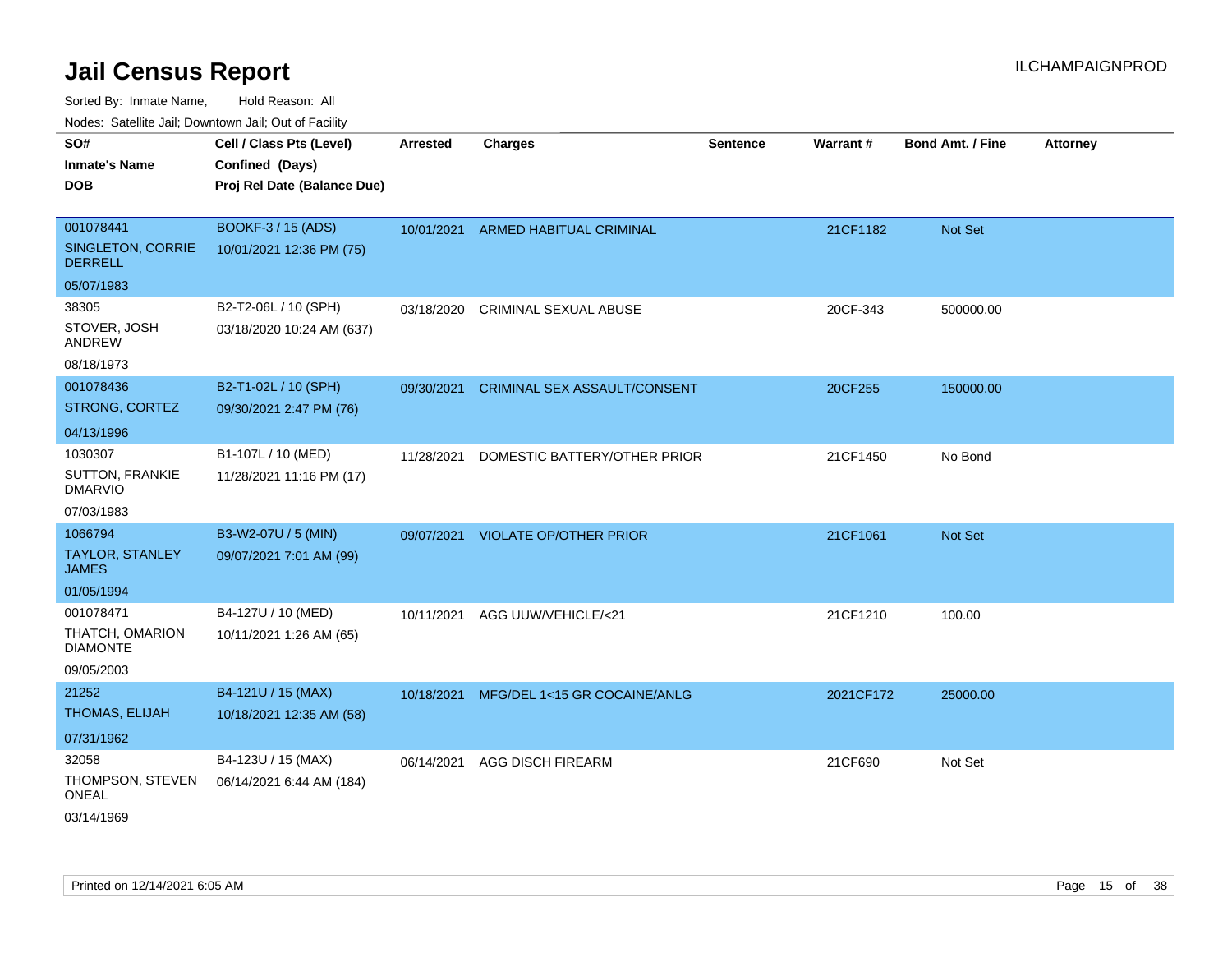Sorted By: Inmate Name, Hold Reason: All

Nodes: Satellite Jail; Downtown Jail; Out of Facility

| rougs. Calcing Jan, Downtown Jan, Out of Facility |                             |                 |                                        |                 |                 |                         |                 |
|---------------------------------------------------|-----------------------------|-----------------|----------------------------------------|-----------------|-----------------|-------------------------|-----------------|
| SO#                                               | Cell / Class Pts (Level)    | <b>Arrested</b> | <b>Charges</b>                         | <b>Sentence</b> | <b>Warrant#</b> | <b>Bond Amt. / Fine</b> | <b>Attorney</b> |
| <b>Inmate's Name</b>                              | Confined (Days)             |                 |                                        |                 |                 |                         |                 |
| <b>DOB</b>                                        | Proj Rel Date (Balance Due) |                 |                                        |                 |                 |                         |                 |
|                                                   |                             |                 |                                        |                 |                 |                         |                 |
| 32910                                             | B3-W4-14L / 10 (MED)        | 10/04/2021      | DOM BTRY/HARM/1-2 PRECONV              |                 | 21CF1189        | Not Set                 |                 |
| <b>TULL, CHRISTOPHER</b><br><b>MICHAEL</b>        | 10/04/2021 10:53 PM (72)    |                 |                                        |                 |                 |                         |                 |
| 04/02/1971                                        |                             |                 |                                        |                 |                 |                         |                 |
| 1070737                                           | A1-126L / 15 (MAX)          | 10/14/2021      | AGG KIDNAPG/<13/INTEL DISABL           |                 | 2020CF418       | 250000.00               |                 |
| <b>WASHINGTON,</b><br><b>JASTINA VIRGINIA</b>     | 10/14/2021 12:02 PM (62)    |                 |                                        |                 |                 |                         |                 |
| 04/11/2000                                        |                             |                 |                                        |                 |                 |                         |                 |
| 977140                                            | B1-203L / 10 (MED)          | 10/24/2021      | ARMED HABITUAL CRIMINAL                |                 | 21CF1289        | Not Set                 |                 |
| <b>WEBSTER, DERRIAL</b><br><b>DEVON</b>           | 10/24/2021 2:46 AM (52)     |                 |                                        |                 |                 |                         |                 |
| 01/14/1990                                        |                             |                 |                                        |                 |                 |                         |                 |
| 1070971                                           | A3-217U / 5 (ADS)           | 12/07/2021      | <b>IDENTITY THEFT/&lt;\$300</b>        |                 | 20CF922         | Not Set                 |                 |
| <b>WEIR, CLINTON</b><br><b>HOWARD</b>             | 12/08/2021 3:45 AM (7)      | 12/07/2021      | <b>RECKLESS DRIVING</b>                |                 | 19TR2348        | Not Set                 |                 |
| 03/15/1983                                        |                             |                 |                                        |                 |                 |                         |                 |
| 001078328                                         | B1-207U / 15 (MAX)          | 08/30/2021      | <b>FELON POSS/USE WEAPON/FIREARM</b>   |                 | 21CF1045        | <b>Not Set</b>          |                 |
| <b>WHITE, JUSTIN</b><br><b>STEVEN</b>             | 08/30/2021 10:48 AM (107)   |                 |                                        |                 |                 |                         |                 |
| 10/25/1995                                        |                             |                 |                                        |                 |                 |                         |                 |
| 638552                                            | B2-DR / 5 (SPH)             | 10/07/2021      | CHILD PORNOGRAPHY/PHOTOGRAPH           |                 | 2021CF1207      | No Bond                 |                 |
| WILLIAMS, MICHAEL<br><b>JAMES</b>                 | 10/07/2021 12:20 PM (69)    |                 |                                        |                 |                 |                         |                 |
| 03/29/1964                                        |                             |                 |                                        |                 |                 |                         |                 |
| 1066370                                           | B1-101L / 15 (MAX)          |                 | 07/28/2021 ARMED VIOLENCE/CATEGORY III |                 | 2021 CF 882     | Not Set                 |                 |
| <b>WILLIAMS, REONTE</b><br><b>REMIR</b>           | 07/28/2021 5:40 AM (140)    |                 |                                        |                 |                 |                         |                 |
| 05/14/1999                                        |                             |                 |                                        |                 |                 |                         |                 |
| 1037388                                           | A4-102L / 5 (MIN)           | 12/12/2021      | AGG DUI/3                              |                 | 21CF1517        | 3000.00                 |                 |
| WINSTON, WESLEY<br>ANDREA                         | 12/12/2021 10:20 AM (3)     |                 |                                        |                 |                 |                         |                 |
| 01/02/1993                                        |                             |                 |                                        |                 |                 |                         |                 |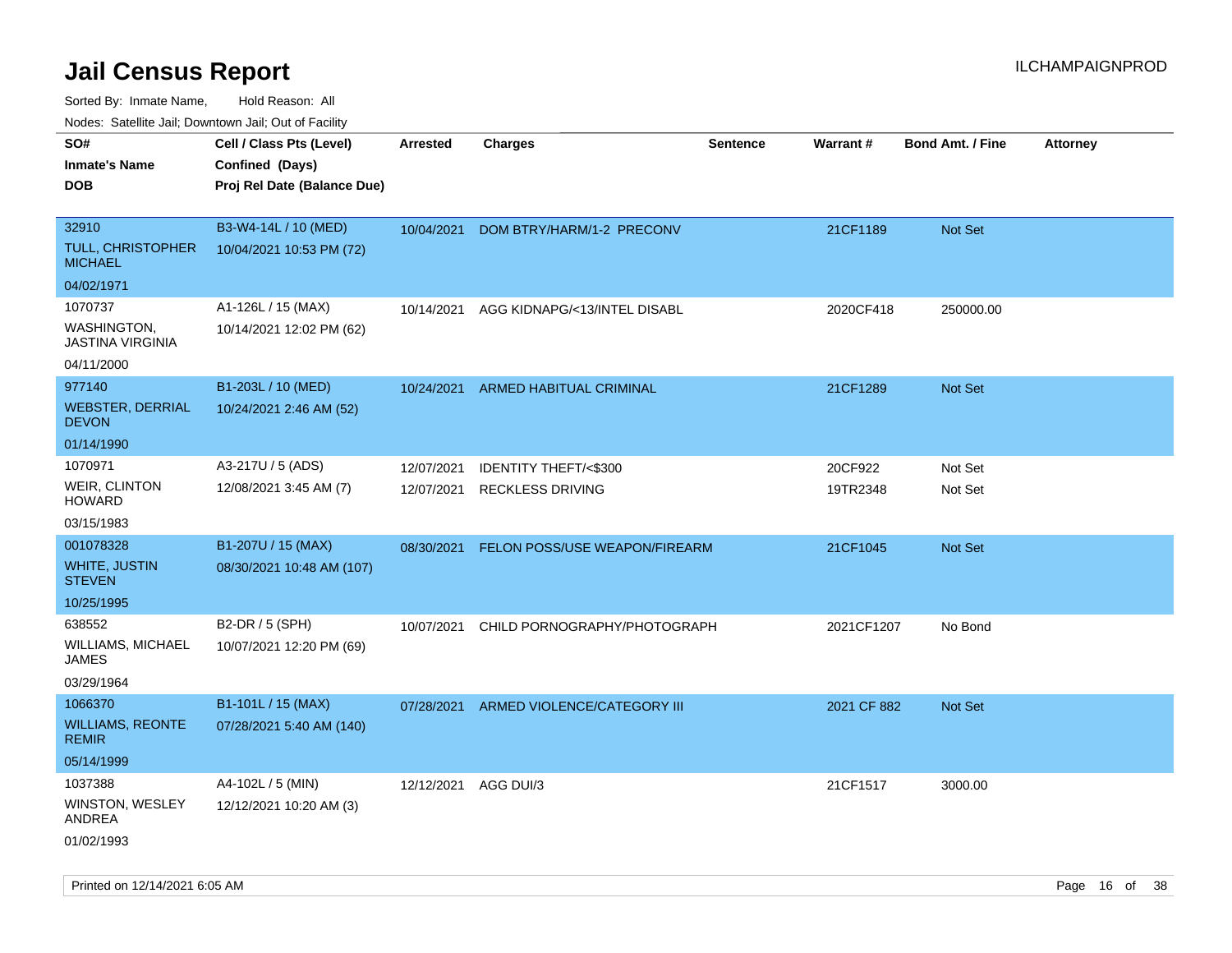Sorted By: Inmate Name, Hold Reason: All Nodes: Satellite Jail; Downtown Jail; Out of Facility

**Total Satellite Jail: 126 Males: 109 Females: 17 Unknown: 0**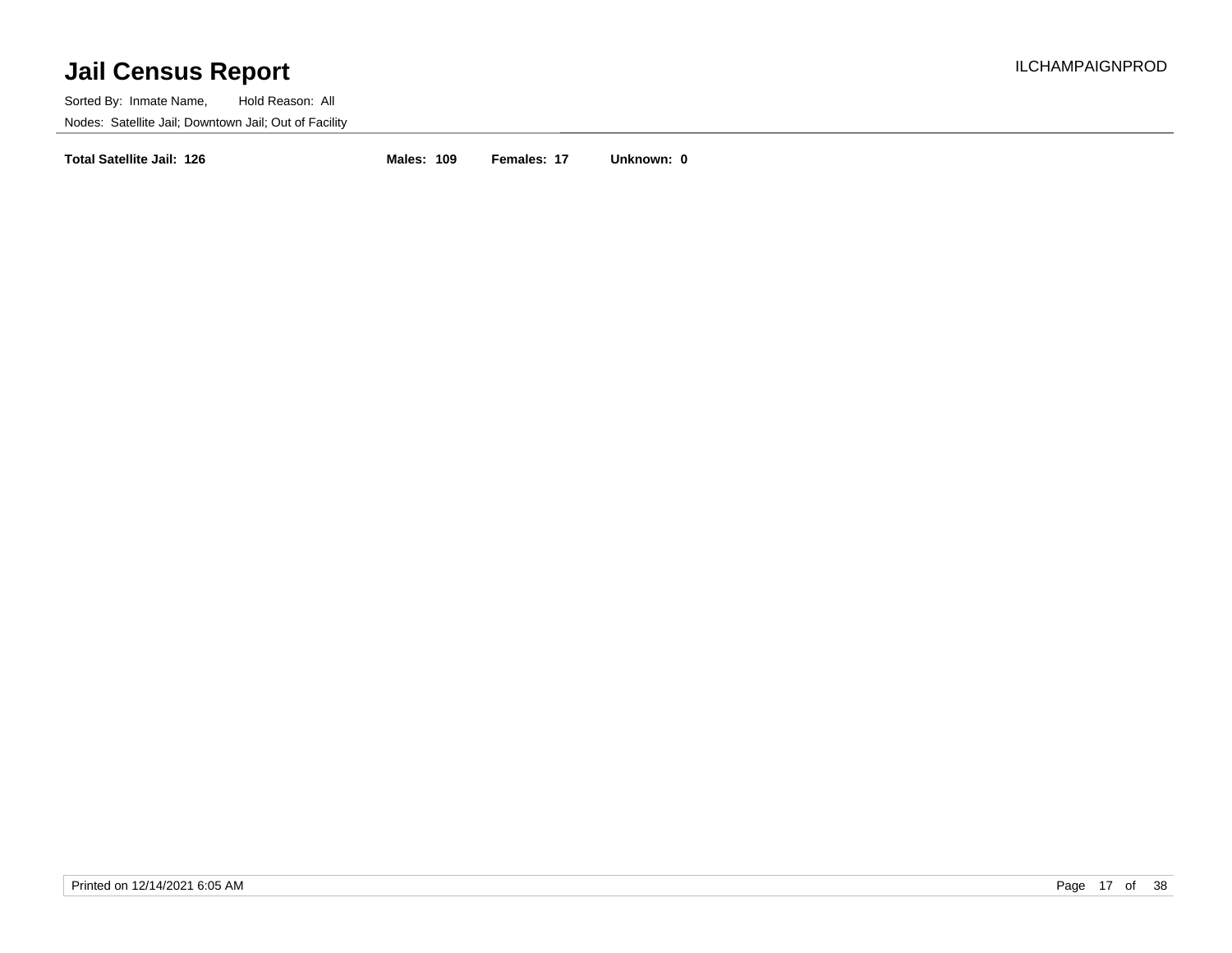| <b>Downtown Jail</b><br>SO#<br><b>Inmate's Name</b><br><b>DOB</b>                             | Cell / Class Pts (Level)<br>Confined (Days)<br>Proj Rel Date (Balance Due)              | <b>Arrested</b>                                                                  | <b>Charges</b>                                                                                                                                      | <b>Sentence</b> | Warrant#                                                | <b>Bond Amt. / Fine</b>                                      | <b>Attorney</b> |
|-----------------------------------------------------------------------------------------------|-----------------------------------------------------------------------------------------|----------------------------------------------------------------------------------|-----------------------------------------------------------------------------------------------------------------------------------------------------|-----------------|---------------------------------------------------------|--------------------------------------------------------------|-----------------|
| 1073165<br><b>ACKERMAN, CODY</b><br><b>JAMES</b><br>02/01/1989<br>1059371<br>BECKETT, ANQWAUN | G4L / 5 (MIN)<br>04/30/2021 4:48 PM (229)<br>F5U / 15 (MAX)<br>11/15/2021 11:01 AM (30) | 04/30/2021<br>04/30/2021<br>04/30/2021<br>05/03/2021<br>11/15/2021<br>11/15/2021 | UNLWFL POSS/DRIVER/VEH/STOLEN<br>FORGERY/ISSUE/DELIVER DOCUMENT<br><b>BURGLARY</b><br>FORGERY/ISSUE/DELIVER DOCUMENT<br><b>RESIDENTIAL BURGLARY</b> | 10y (DOC)       | 21CF486<br>19CF143<br>21CF516<br>2018CF689<br>2021CF154 | Not Set<br>75000.00<br>Not Set<br>2500.00 / 75.00<br>No Bond |                 |
| <b>JAWAUN</b><br>11/14/1996                                                                   |                                                                                         |                                                                                  | AGG BATTERY/PEACE OFFICER                                                                                                                           | 5y (DOC)        | 2021CF154                                               | No Bond                                                      |                 |
| 517915<br><b>BOXLEY, CHARLES</b><br><b>OMAR</b><br>01/10/1985                                 | G8U / 5 (MIN)<br>08/03/2021 2:18 PM (134)                                               | 08/03/2021<br>08/03/2021<br>08/03/2021                                           | <b>BURGLARY</b><br><b>BURGLARY</b><br>FORGERY/ISSUE/DELIVER DOCUMENT                                                                                |                 | 21CF289<br>21CF679                                      | 20000.00<br>20000.00<br>No Bond                              |                 |
| 1067476<br><b>BROWN, JAMES</b><br><b>BRONELL</b><br>01/08/1996                                | C1U / 10 (MED)<br>11/13/2021 2:35 AM (32)                                               | 11/13/2021<br>11/13/2021                                                         | AGG DOMESTIC BATTERY/STRANGLE<br><b>RESIDENTIAL BURGLARY</b>                                                                                        |                 | 20CF575<br>21CF385                                      | 5000.00<br>25000.00                                          |                 |
| 1075941<br><b>BROWN, LIONEL</b><br><b>TERRELL</b><br>10/19/1981                               | G2L / 5 (MIN)<br>10/08/2021 5:16 PM (68)                                                | 10/08/2021                                                                       | <b>HARASS WITNESS/FAMILY MBR/REP</b>                                                                                                                |                 | 2021CF1188                                              | 500000.00                                                    |                 |
| 1071534<br>BRYANT, KETONE<br><b>LEVELL</b><br>04/07/2000                                      | C4L / 15 (ADS)<br>09/18/2020 1:19 PM (453)                                              | 09/18/2020                                                                       | AGG BATTERY/DISCHARGE FIREARM                                                                                                                       |                 | 20CF1049                                                | Not Set                                                      |                 |
| 61904<br><b>BURNETT, TIMOTHY</b><br><b>LYNN</b><br>09/09/1983                                 | D <sub>4</sub> / 15 (ADS)<br>10/23/2021 5:43 PM (53)                                    | 10/23/2021                                                                       | <b>ROBBERY</b>                                                                                                                                      |                 | 21CF1287                                                | <b>Not Set</b>                                               |                 |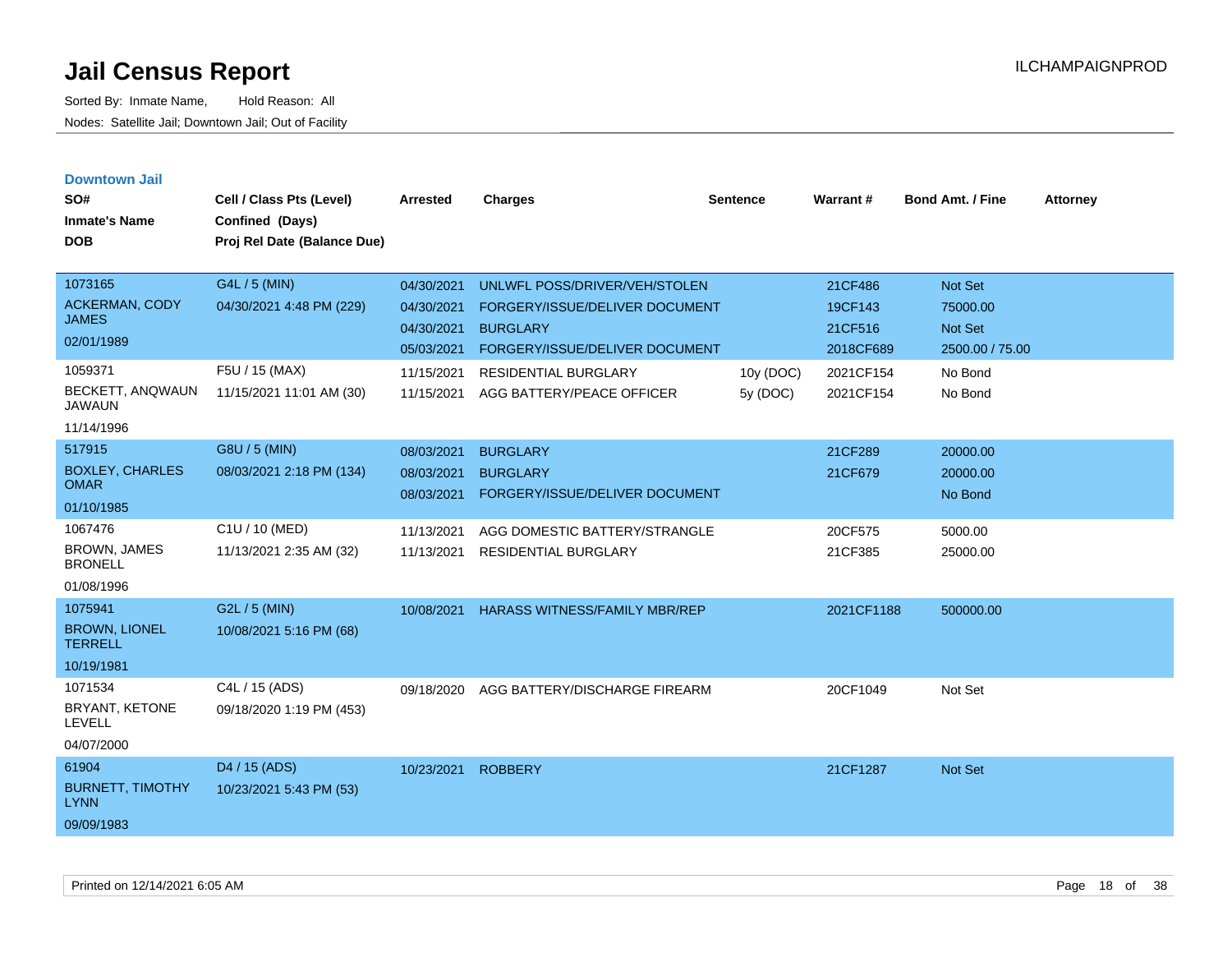Sorted By: Inmate Name, Hold Reason: All Nodes: Satellite Jail; Downtown Jail; Out of Facility

| rouce. Calcinic Jan, Downtown Jan, Out of Facility |                             |                          |                                                              |                 |                    |                         |                 |
|----------------------------------------------------|-----------------------------|--------------------------|--------------------------------------------------------------|-----------------|--------------------|-------------------------|-----------------|
| SO#                                                | Cell / Class Pts (Level)    | Arrested                 | <b>Charges</b>                                               | <b>Sentence</b> | Warrant#           | <b>Bond Amt. / Fine</b> | <b>Attorney</b> |
| <b>Inmate's Name</b>                               | Confined (Days)             |                          |                                                              |                 |                    |                         |                 |
| <b>DOB</b>                                         | Proj Rel Date (Balance Due) |                          |                                                              |                 |                    |                         |                 |
|                                                    |                             |                          |                                                              |                 |                    |                         |                 |
| 1075361                                            | J6L / 5 (ADS)               | 04/16/2021 BURGLARY      |                                                              |                 | 21CF414            | Not Set                 |                 |
| <b>COWART, TORREY</b><br><b>BENJAMEN, Junior</b>   | 04/16/2021 9:17 PM (243)    |                          |                                                              |                 |                    |                         |                 |
| 11/22/1987                                         |                             |                          |                                                              |                 |                    |                         |                 |
| 1067370                                            | E3L / 15 (MAX)              | 11/05/2021               | FIREARM/FOID INVALID/NOT ELIG                                |                 | 21CF1370           | Not Set                 |                 |
| DAVIS, AUSTIN<br><b>CHRISTOPHER</b>                | 11/06/2021 12:23 AM (39)    |                          |                                                              |                 |                    |                         |                 |
| 08/11/1997                                         |                             |                          |                                                              |                 |                    |                         |                 |
| 56063                                              | H4L / 10 (ADS)              | 09/18/2021               | <b>AGGRAVATED BATTERY</b>                                    |                 | 21CF1127           | Not Set                 |                 |
| <b>DAVIS, DAMIEN</b>                               | 09/18/2021 4:25 AM (88)     | 09/19/2021               | <b>AGGRAVATED BATTERY</b>                                    |                 | 21CF1132           | <b>Not Set</b>          |                 |
| <b>DOMINIQUE</b>                                   |                             | 11/24/2021               | <b>FUGITIVE FROM JUSTICE</b>                                 |                 | 21CF1454           | <b>Not Set</b>          |                 |
| 02/28/1977                                         |                             |                          |                                                              |                 |                    |                         |                 |
| 1066719                                            | C5L / 10 (MED)              | 06/09/2021               | RETAIL THEFT/DISP MERCH/<\$300                               |                 | 19CM897            | 3000.00                 |                 |
| DAVIS, TAVEON<br><b>CORNELIUS</b>                  | 06/09/2021 10:50 PM (189)   | 06/09/2021<br>06/09/2021 | AGG DOMESTIC BATTERY/STRANGLE<br>RET THEFT/DISP MERCH/>\$300 |                 | 21CF310<br>19CF959 | 100000.00<br>5000.00    |                 |
| 12/21/1997                                         |                             |                          |                                                              |                 |                    |                         |                 |
| 001078223                                          | G6L / 5 (MIN)               | 11/09/2021               | AGG DUI/NO VALID DL                                          |                 | 21CF1382           | <b>Not Set</b>          |                 |
| DIEGO-MATEO,<br><b>JOAQUIN</b>                     | 11/09/2021 10:52 PM (36)    |                          |                                                              |                 |                    |                         |                 |
| 01/23/2002                                         |                             |                          |                                                              |                 |                    |                         |                 |
| 571307                                             | J3L / 15 (ADS)              | 09/14/2020               | CRIM SEXUAL ABUSE/CONSENT                                    |                 | 2020CF1026         | Not Set                 |                 |
| DOMINGO-<br>CASTANEDA,                             | 09/14/2020 11:19 PM (457)   | 09/14/2020               | PRED CRIM SEX ASLT/VICTIM <13                                |                 | 2020CF1025         | Not Set                 |                 |
| 09/29/1989                                         |                             |                          |                                                              |                 |                    |                         |                 |
| 527379                                             | C9U / 15 (ADS)              | 10/25/2021               | <b>ARMED HABITUAL CRIMINAL</b>                               |                 | 21CF1297           | Not Set                 |                 |
| DRAKE, MARCELL<br><b>DEON</b>                      | 10/25/2021 5:05 PM (51)     | 10/27/2021               | AGG DOMESTIC BATTERY/STRANGLE                                |                 | 21CF1245           | Not Set                 |                 |
| 04/20/1987                                         |                             |                          |                                                              |                 |                    |                         |                 |
| 959292                                             | K1 / 15 (ADS)               |                          | 04/01/2021 ATTEMPT (FIRST DEGREE MURDER)                     |                 | 2020CF565          | 2000000.00              |                 |
| DUNCAN, COREYON<br><b>ANTHONY</b>                  | 04/01/2021 8:46 PM (258)    |                          |                                                              |                 |                    |                         |                 |
| 01/17/1989                                         |                             |                          |                                                              |                 |                    |                         |                 |

Printed on  $12/14/2021$  6:05 AM Page 19 of 38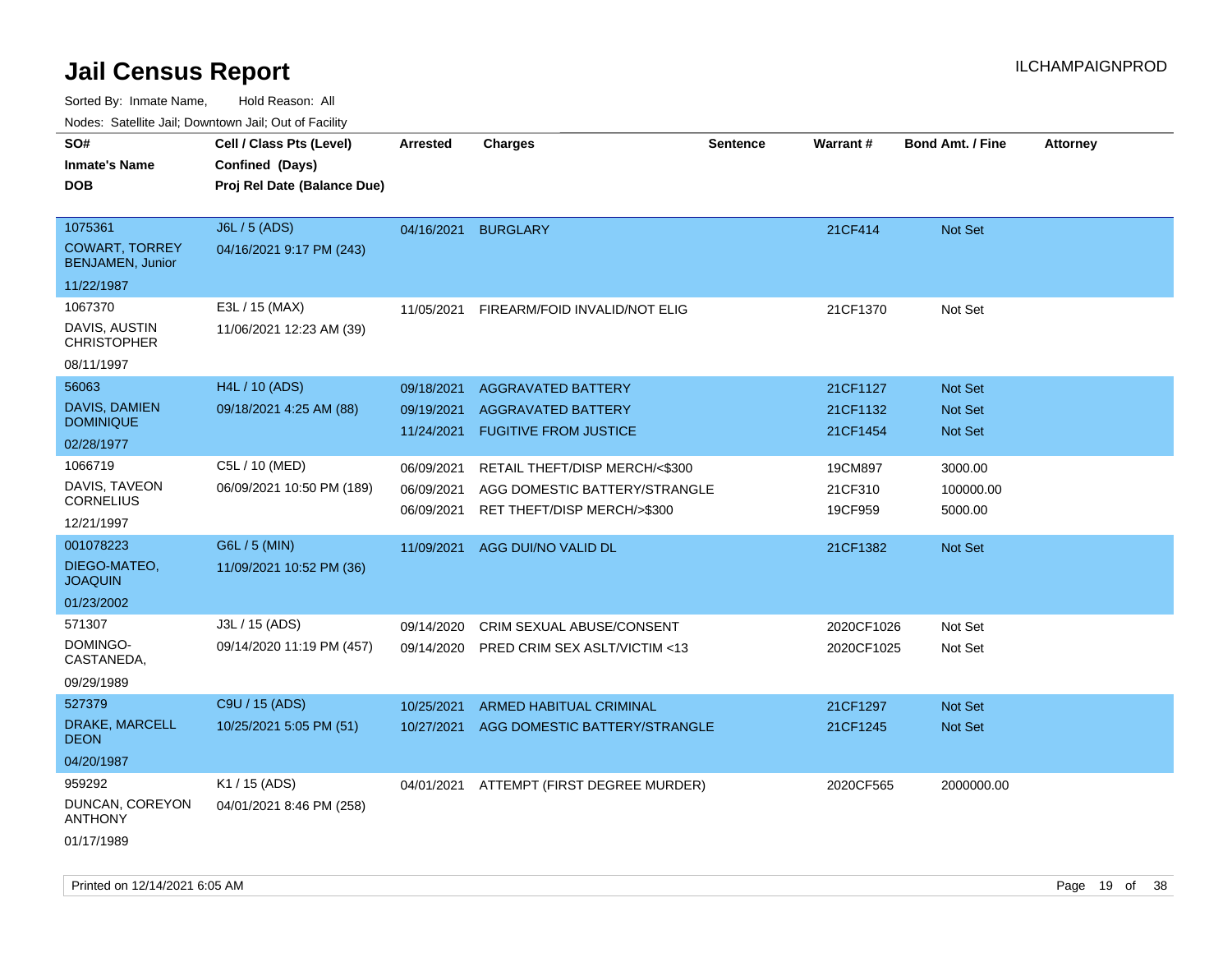Sorted By: Inmate Name, Hold Reason: All Nodes: Satellite Jail; Downtown Jail; Out of Facility

| SO#<br><b>Inmate's Name</b><br><b>DOB</b>        | Cell / Class Pts (Level)<br>Confined (Days)<br>Proj Rel Date (Balance Due) | <b>Arrested</b>          | <b>Charges</b>                                                       | <b>Sentence</b> | Warrant#            | <b>Bond Amt. / Fine</b> | <b>Attorney</b> |
|--------------------------------------------------|----------------------------------------------------------------------------|--------------------------|----------------------------------------------------------------------|-----------------|---------------------|-------------------------|-----------------|
| 1053207<br>FAUST, JAQUAVEON<br><b>LAVELL</b>     | K2 / 15 (SPH)<br>06/06/2019 2:24 PM (923)                                  |                          | 06/06/2019 MURDER/INTENT TO KILL/INJURE                              |                 | 2019-CF849          | 2000000.00              |                 |
| 07/25/1996                                       |                                                                            |                          |                                                                      |                 |                     |                         |                 |
| 962759                                           | E6L / 5 (ADS)<br>FINLEY, KEVIN DANTE 07/16/2021 9:44 PM (152)              | 07/16/2021<br>07/29/2021 | METH DELIVERY<5 GRAMS<br>AGG CRIM SEX ASSAULT/FELONY                 |                 | 21CF833<br>21CF891  | Not Set<br>No Bond      |                 |
| 12/28/1988                                       |                                                                            |                          |                                                                      |                 |                     |                         |                 |
| 524764<br><b>FISCUS, ROBERT</b><br><b>LOWELL</b> | G3L / 5 (MIN)<br>09/18/2021 10:50 AM (88)                                  |                          | 09/18/2021 METH DELIVERY/15<100 GRAMS                                |                 | 21CF627             | 50000.00                |                 |
| 02/17/1986                                       |                                                                            |                          |                                                                      |                 |                     |                         |                 |
| 1068917<br>GARCIA, JUAN<br>CARLOS                | H1L / 5 (MIN)<br>08/11/2021 9:24 PM (126)                                  | 08/11/2021               | VIO ORDER/PRIOR VIO OF ORDER                                         |                 | 21CF965             | Not Set                 |                 |
| 10/21/1997                                       |                                                                            |                          |                                                                      |                 |                     |                         |                 |
| 1069726                                          | G3U / 5 (MIN)<br>GREER, CONNOR JAY 11/17/2021 5:26 PM (28)                 | 11/17/2021<br>11/17/2021 | POSS AMT CON SUB EXCEPT(A)/(D)<br><b>BURGLARY W/O CAUSING DAMAGE</b> |                 | 21CF472<br>19CF1421 | 10000.00<br>10000.00    |                 |
| 02/22/1994                                       |                                                                            |                          |                                                                      |                 |                     |                         |                 |
| 32913<br>GROB, WARREN A,<br>Junior<br>12/07/1950 | $11 / 15$ (ADS)<br>12/03/2021 4:24 PM (12)                                 | 12/03/2021               | PRED CRIM SEX ASLT/VICTIM <13                                        |                 | 21CF1481            | Not Set                 |                 |
| 1073611                                          | G5L / 5 (MIN)                                                              | 02/09/2021               | MFG 15>100 GR ECSTASY/ANALOG                                         |                 | 21CF121             | 500000.00               |                 |
| <b>HAYES, CAMERON</b><br><b>TAYLOR MALEEK</b>    | 02/09/2021 3:10 PM (309)                                                   | 02/09/2021               | DELIVERY OF OR POSSESSION OF W/ INT                                  |                 | 21CF160             | Not Set                 |                 |
| 08/10/1998                                       |                                                                            |                          |                                                                      |                 |                     |                         |                 |
| 544770                                           | F6L / 10 (MED)                                                             | 08/14/2021               | AGG DOMESTIC BATTERY/STRANGLE                                        |                 | 2021CF514           | 25000.00                |                 |
| HAYES, DEVON<br><b>JERMAINE</b>                  | 08/14/2021 2:56 AM (123)                                                   | 08/14/2021               | AGGRAVATED DOMESTIC BATTERY                                          |                 | 21CF977             | No Bond                 |                 |
| 11/07/1987                                       |                                                                            |                          |                                                                      |                 |                     |                         |                 |

Printed on 12/14/2021 6:05 AM **Page 20 of 38**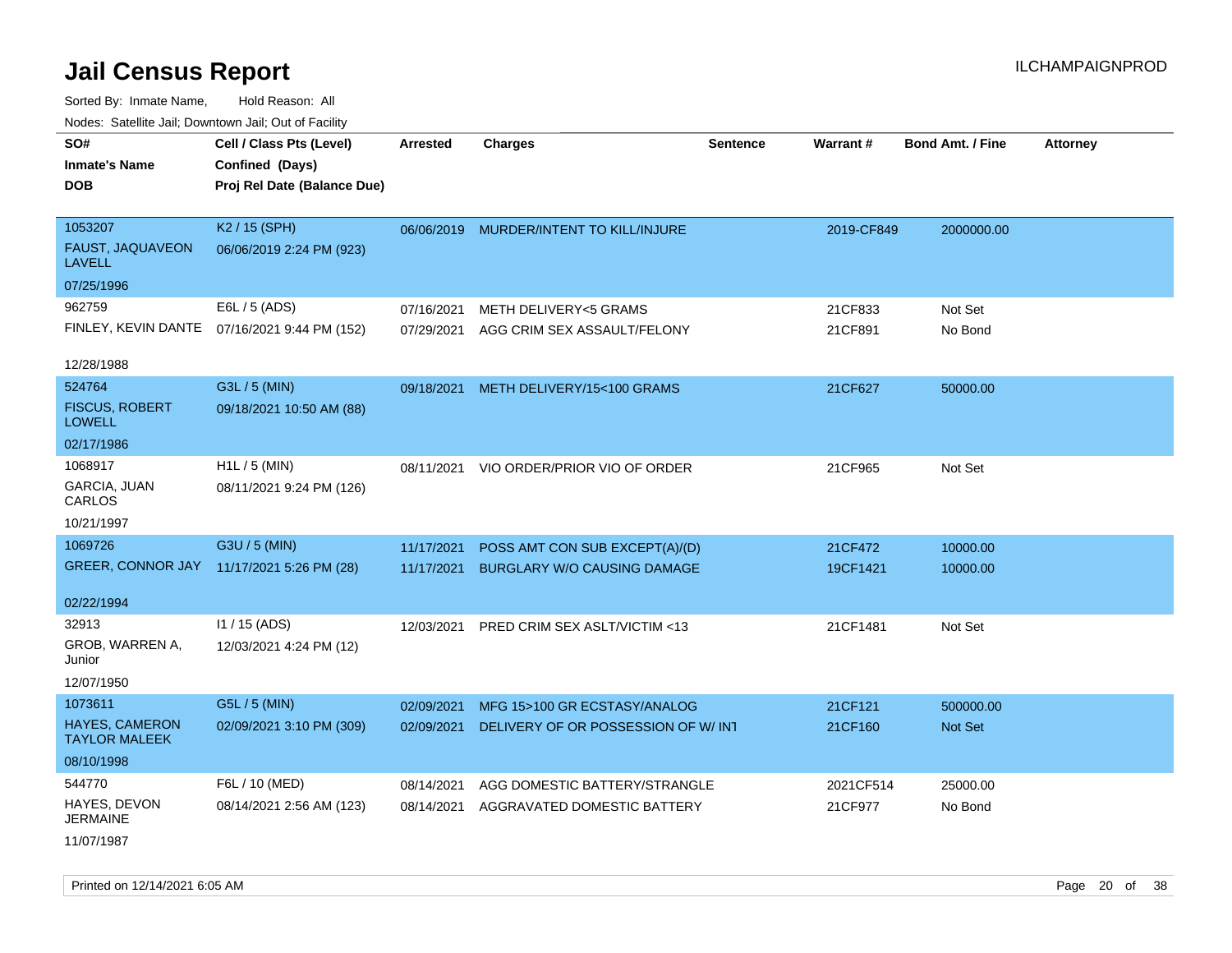| Noues. Salenne Jan, Downtown Jan, Out of Facility |                                            |            |                               |                 |             |                         |                 |
|---------------------------------------------------|--------------------------------------------|------------|-------------------------------|-----------------|-------------|-------------------------|-----------------|
| SO#                                               | Cell / Class Pts (Level)                   | Arrested   | <b>Charges</b>                | <b>Sentence</b> | Warrant#    | <b>Bond Amt. / Fine</b> | <b>Attorney</b> |
| <b>Inmate's Name</b>                              | Confined (Days)                            |            |                               |                 |             |                         |                 |
| <b>DOB</b>                                        | Proj Rel Date (Balance Due)                |            |                               |                 |             |                         |                 |
|                                                   |                                            |            |                               |                 |             |                         |                 |
| 1015002                                           | J1L / 10 (ADS)                             | 07/22/2021 | <b>AGGRAVATED BATTERY</b>     | 2y (DOC)        | 2021CF861   | Not Set                 |                 |
| HERRERA, ANDREW<br><b>WESLEY</b>                  | 07/22/2021 9:17 PM (146)                   |            |                               |                 |             |                         |                 |
| 12/17/1993                                        |                                            |            |                               |                 |             |                         |                 |
| 1024228                                           | K3 / 15 (SPH)                              | 04/24/2018 | *MURDER/INTENT TO KILL/INJURE |                 | 2018-CF1170 | 5000000.00              |                 |
| HILL, JAMONTE<br><b>RASHAD</b>                    | 04/24/2018 4:07 PM (1,331)                 |            |                               |                 |             |                         |                 |
| 05/23/1994                                        |                                            |            |                               |                 |             |                         |                 |
| 1063119                                           | J7L / 10 (MED)                             | 11/05/2021 | <b>BURGLARY</b>               |                 | 2018CF877   | 10000.00                |                 |
| HUNT, KHALLEEL<br><b>MALIK</b>                    | 11/05/2021 7:47 AM (40)                    |            |                               |                 |             |                         |                 |
| 03/28/1999                                        |                                            |            |                               |                 |             |                         |                 |
| 29206                                             | J5L / 15 (SPH)                             | 11/09/2021 | AGGRAVATED BATTERY            |                 |             | No Bond                 |                 |
| JOHNSON, REUBEN<br><b>MONTE</b>                   | 11/09/2021 11:30 AM (36)                   |            |                               |                 |             |                         |                 |
| 04/07/1956                                        | 12/22/2021 (0.00)                          |            |                               |                 |             |                         |                 |
| 1073894                                           | E4U / 10 (ADS)                             | 09/09/2021 | VIOLATE SEX OFFENDER REGIS/2+ |                 | 2021CF920   | 10000.00                |                 |
|                                                   | JOKICH, ANTON VEGO 09/09/2021 2:14 PM (97) |            |                               |                 |             |                         |                 |
|                                                   |                                            |            |                               |                 |             |                         |                 |
| 05/30/1969                                        |                                            |            |                               |                 |             |                         |                 |
| 23138                                             | D1 / 15 (MAX)                              | 06/17/2021 | STALKING/TRANSMITS THREAT     |                 | 18CF1332    | Not Set                 |                 |
| JONES, GLENN<br><b>CLAYTON</b>                    | 06/17/2021 12:51 PM (181)                  | 06/17/2021 | AGG CRIM SEXUAL ABUSE/FELONY  |                 | 18-CF-1333  | Not Set                 |                 |
| 08/17/1958                                        |                                            |            |                               |                 |             |                         |                 |
| 1017120                                           | C7L / 5 (MIN)                              | 10/29/2021 | AGG ASLT/USE DDLY WEAPON      |                 |             | No Bond                 |                 |
|                                                   | JONES, JOSHUA LYNN 10/29/2021 3:15 AM (47) |            |                               |                 |             |                         |                 |
|                                                   |                                            |            |                               |                 |             |                         |                 |
| 05/16/1993                                        | 1/25/2022 (0.00)                           |            |                               |                 |             |                         |                 |
| 24308                                             | D <sub>2</sub> / 15 (MAX)                  | 06/03/2021 | <b>ROBBERY</b>                |                 | 21CF625     | No Bond                 |                 |
| KWIATKOWSKI,<br>ROBERT JOHN                       | 06/03/2021 10:40 PM (195)                  |            |                               |                 |             |                         |                 |
| 08/08/1963                                        |                                            |            |                               |                 |             |                         |                 |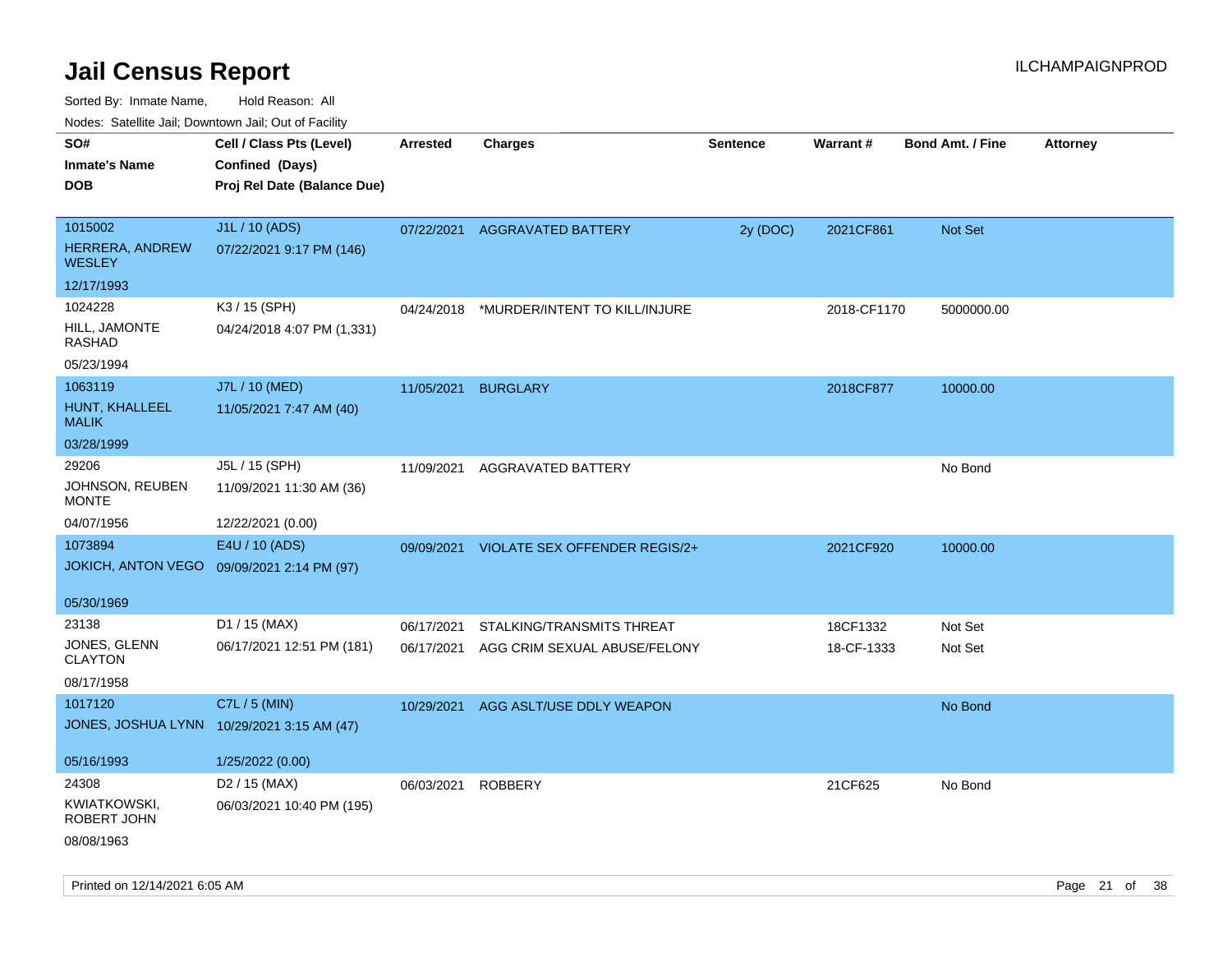| roaco. Odichile Jan, Downtown Jan, Out of Facility         |                                                                            |                          |                                                                |                 |                     |                         |                 |
|------------------------------------------------------------|----------------------------------------------------------------------------|--------------------------|----------------------------------------------------------------|-----------------|---------------------|-------------------------|-----------------|
| SO#<br><b>Inmate's Name</b><br><b>DOB</b>                  | Cell / Class Pts (Level)<br>Confined (Days)<br>Proj Rel Date (Balance Due) | <b>Arrested</b>          | <b>Charges</b>                                                 | <b>Sentence</b> | Warrant#            | <b>Bond Amt. / Fine</b> | <b>Attorney</b> |
| 29681<br>LENOIR, JOHN<br><b>CHRISTOPHER</b>                | J2L / 15 (ADS)<br>07/14/2020 12:51 PM (519)                                |                          | 07/14/2020 PREDATORY CRIMINAL SEX ASSLT/CHILE                  |                 | 20CF-781            | 250000.00               |                 |
| 04/20/1966                                                 |                                                                            |                          |                                                                |                 |                     |                         |                 |
| 001078320<br>MARSH, PAUL<br>OLUFUNMILAYO                   | C6L / 10 (MED)<br>11/23/2021 2:32 PM (22)                                  | 11/23/2021               | RESIST/OBSTRUCTING A PEACE OFFICEF                             |                 | 21CM539             | Not Set                 |                 |
| 07/13/1994                                                 |                                                                            |                          |                                                                |                 |                     |                         |                 |
| 45113<br><b>MARTIN, JEREMIAH</b><br><b>FRANCIS</b>         | E4L / 15 (MAX)<br>11/20/2021 1:18 AM (25)                                  | 11/20/2021               | <b>ARMED HABITUAL CRIMINAL</b>                                 |                 | 21CF1424            | No Bond                 |                 |
| 01/18/1977                                                 |                                                                            |                          |                                                                |                 |                     |                         |                 |
| 1066623<br>MATA-OROZCO,<br><b>OLEGARIO</b>                 | G6U / 5 (MIN)<br>11/17/2021 5:08 PM (28)                                   | 11/17/2021               | MFG/DEL 15<100 GR COCA/ANALOG                                  |                 | 17CF1093            | 75000.00                |                 |
| 03/06/1995                                                 |                                                                            |                          |                                                                |                 |                     |                         |                 |
| 001078249<br>MCCLENDON, CALVIN<br>м                        | B3 / 10 (MED)<br>08/07/2021 8:56 AM (130)                                  | 08/07/2021               | FELON POSS/USE WEAPON/FIREARM                                  |                 | 21CF947             | Not Set                 |                 |
| 04/29/1990                                                 |                                                                            |                          |                                                                |                 |                     |                         |                 |
| 40235<br>MERRIWEATHER,<br><b>MARCUS TODD</b><br>11/28/1967 | G9U / 5 (MIN)<br>10/04/2021 4:41 PM (72)                                   | 10/04/2021               | AGG DUI/4                                                      |                 | 2021CF1145          | 35000.00                |                 |
| 1040273<br>METCALFE, LANELL<br><b>JARON</b><br>09/22/1988  | E5U / 15 (ADS)<br>09/30/2021 11:32 PM (76)                                 | 09/30/2021               | PRED CRIM SEX ASLT/VICTIM <13                                  |                 | 21CF329             | 500000.00               |                 |
| 1075635<br>MILES, DEVLON VON,<br>Junior<br>11/04/2000      | B2 / 10 (ADS)<br>05/11/2021 10:39 PM (218)                                 | 05/11/2021<br>05/11/2021 | MFG/DEL CANNABIS/30-500 GRAMS<br>AGG DISCHARGE FIREARM/OCC VEH |                 | 20CF1402<br>21CF538 | 100000.00<br>Not Set    |                 |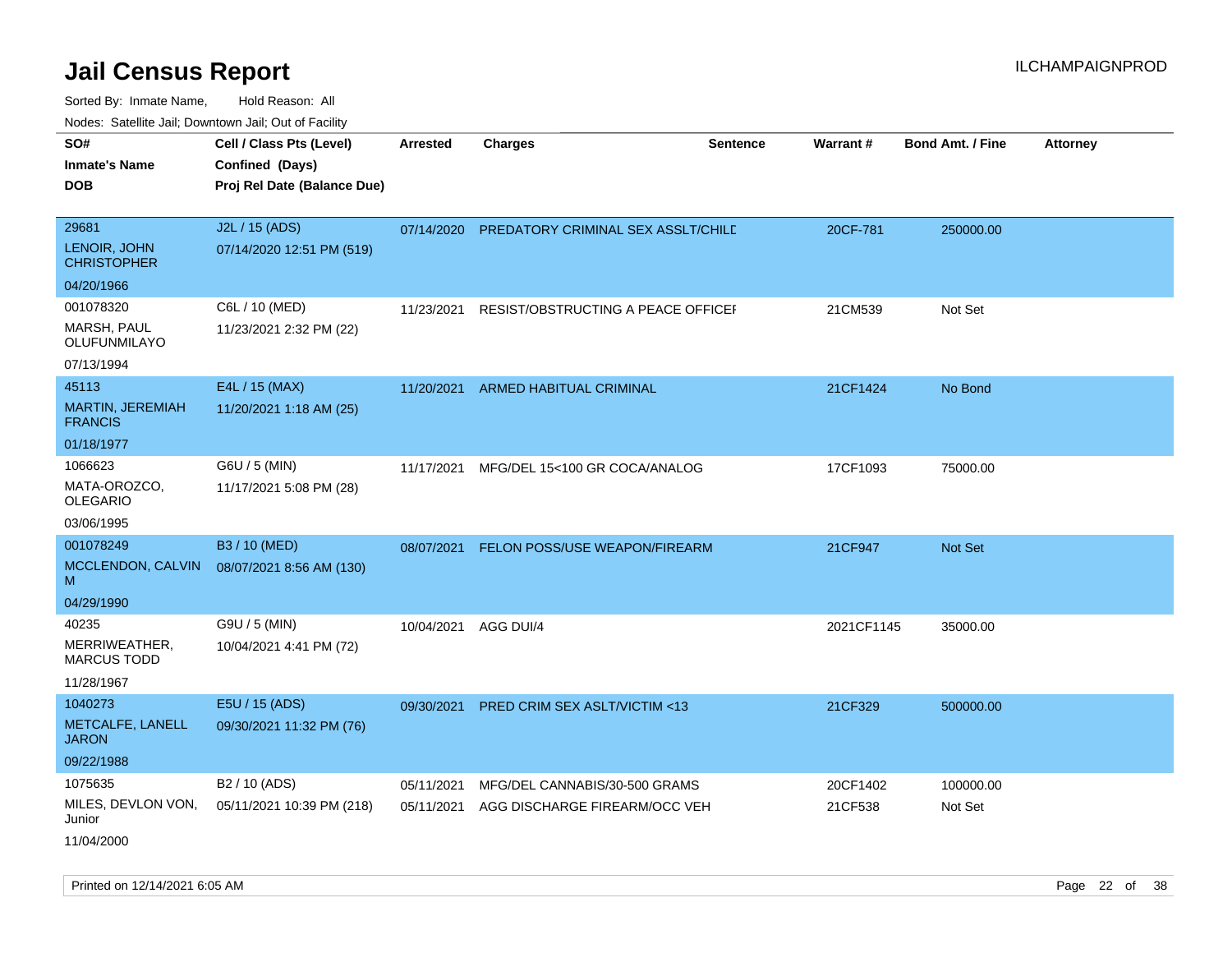| SO#<br><b>Inmate's Name</b><br><b>DOB</b>    | Cell / Class Pts (Level)<br>Confined (Days)<br>Proj Rel Date (Balance Due) | <b>Arrested</b>          | <b>Charges</b>                                           | <b>Sentence</b> | Warrant#               | <b>Bond Amt. / Fine</b> | <b>Attorney</b> |
|----------------------------------------------|----------------------------------------------------------------------------|--------------------------|----------------------------------------------------------|-----------------|------------------------|-------------------------|-----------------|
| 1069209<br>MOORE, DEVONTE<br>JAMAL           | H2L / 10 (ADS)<br>04/07/2021 6:25 PM (252)                                 | 04/07/2021               | AGG BATTERY/GREAT BODILY HARM                            |                 | 21CF376                | Not Set                 |                 |
| 09/24/1995                                   |                                                                            |                          |                                                          |                 |                        |                         |                 |
| 966887<br>NELSON, DARRYL<br>WAYNE            | F7L / 15 (MAX)<br>11/05/2021 11:00 AM (40)                                 | 11/05/2021               | DELIVERY OF OR POSSESSION OF W/IN110y/0m/0d (DC 19CF1425 |                 |                        | No Bond                 |                 |
| 01/16/1984                                   |                                                                            |                          |                                                          |                 |                        |                         |                 |
| 001078517<br><b>NELSON, RORY</b>             | C3L / 15 (MAX)<br>10/19/2021 3:55 AM (57)                                  |                          | 10/19/2021 ATTEMPT (FIRST DEGREE MURDER)                 |                 | 21CF1267               | <b>Not Set</b>          |                 |
| <b>DEMOND</b><br>08/14/1984                  |                                                                            |                          |                                                          |                 |                        |                         |                 |
| 001078357                                    | $H6L / 15$ (ADS)                                                           | 09/17/2021               | ARMED ROBBERY/ARMED W/FIREARM                            |                 | 21CF1230               | Not Set                 |                 |
| PETTIGREW, CAREY<br><b>CORNITRIAS DEOBLO</b> | 09/17/2021 9:56 AM (89)                                                    | 09/17/2021               | ARMED ROBBERY/ARMED W/FIREARM                            |                 | 21CF1128               | Not Set                 |                 |
| 08/31/1986                                   |                                                                            | 09/17/2021               | ARMED ROBBERY/ARMED W/FIREARM                            |                 | 21CF1129               | Not Set                 |                 |
| 1022441                                      | H3L / 10 (ADS)                                                             | 10/27/2021               | AGG BATTERY/PEACE OFFICER                                |                 | 2021 CF 12             | No Bond                 |                 |
| PICKENS, DONTRELL<br><b>DEMAR</b>            | 10/27/2021 1:39 PM (49)                                                    | 10/27/2021               | AGG BATTERY/PEACE OFFICER                                |                 | 2020 CF 1488           | No Bond                 |                 |
| 12/10/1993                                   |                                                                            |                          |                                                          |                 |                        |                         |                 |
| 1072114                                      | A1U / 15 (SPH)                                                             | 01/17/2021               | ATTEMPT (FIRST DEGREE MURDER)                            |                 | 2021CF65               | Not Set                 |                 |
|                                              | ROBINSON, DONNELL 01/17/2021 2:40 PM (332)                                 | 01/17/2021               | ARMED ROBBERY/NO FIREARM                                 |                 | 2020CF824              | 75000.00                |                 |
| <b>LEVON</b><br>10/23/2000                   |                                                                            | 02/17/2021               | AGGRAVATED BATTERY                                       | 4y (DOC)        |                        | 250000.00               |                 |
| 980761                                       | B1 / 10 (MED)                                                              | 06/07/2021               | DOMESTIC BATTERY/OTHER PRIOR                             | 5y (DOC)        |                        | <b>Not Set</b>          |                 |
| ROBINSON, LEON<br><b>SOLOMON</b>             | 06/07/2021 1:53 AM (191)                                                   |                          |                                                          |                 |                        |                         |                 |
| 10/22/1983                                   |                                                                            |                          |                                                          |                 |                        |                         |                 |
| 1006507                                      | C2L / 10 (MED)                                                             | 10/21/2021               | AGG ASLT/USE DDLY WEAPON                                 |                 | 21CM123                | 1000.00                 |                 |
| RODGERS, DYLAN<br>ROBERT                     | 10/21/2021 12:34 AM (55)                                                   | 10/21/2021<br>10/21/2021 | DOMESTIC BATTERY/OTHER PRIOR<br>PROBATION VIOLATION      |                 | 21CF1269<br>2019CF1220 | Not Set<br>10000.00     |                 |
| 12/12/1991                                   |                                                                            |                          |                                                          |                 |                        |                         |                 |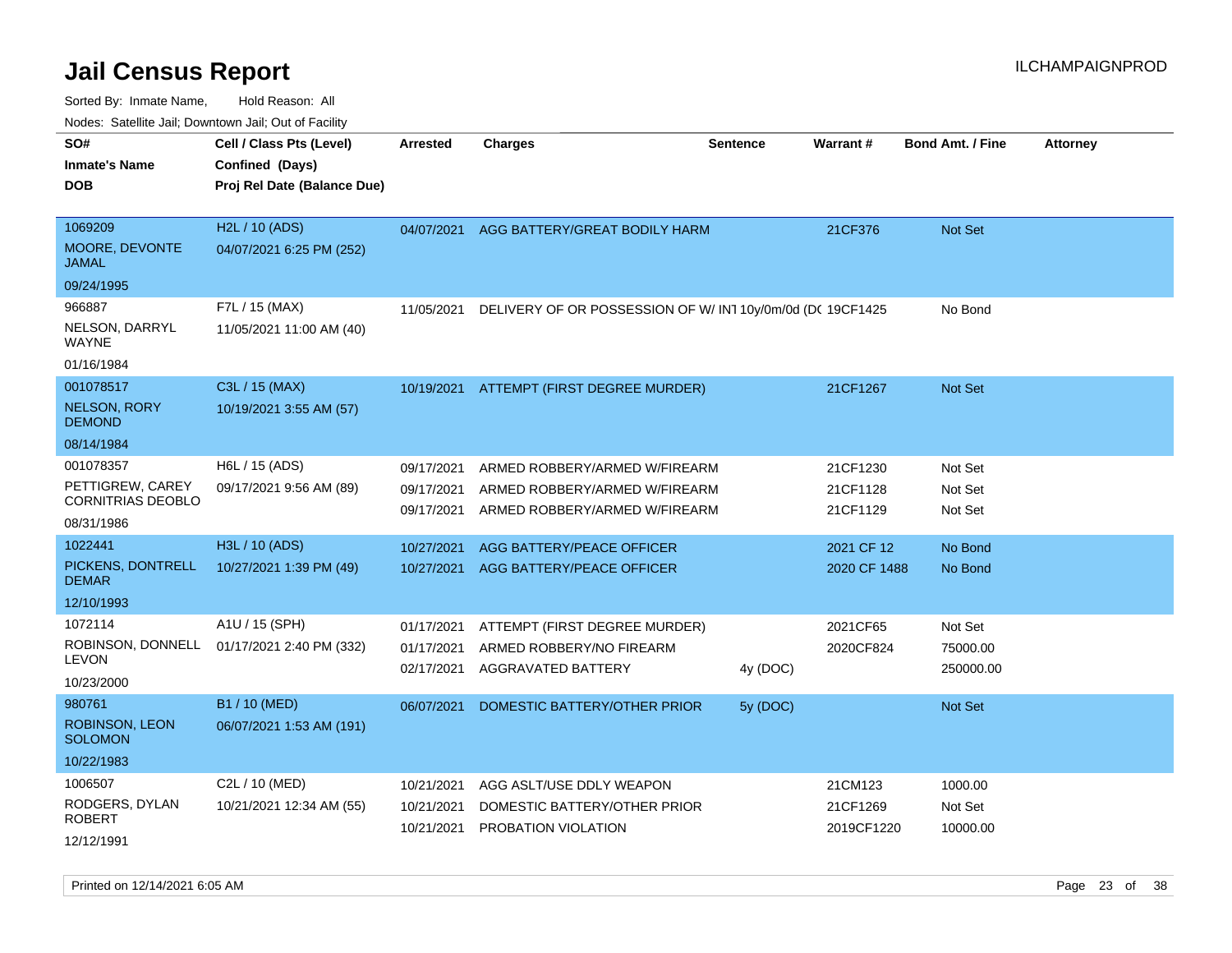Sorted By: Inmate Name, Hold Reason: All Nodes: Satellite Jail; Downtown Jail; Out of Facility

| roaco. Odichile Jan, Downtown Jan, Out of Facility             |                                                                            |                                        |                                                                           |                 |                                |                                             |                 |
|----------------------------------------------------------------|----------------------------------------------------------------------------|----------------------------------------|---------------------------------------------------------------------------|-----------------|--------------------------------|---------------------------------------------|-----------------|
| SO#<br><b>Inmate's Name</b><br><b>DOB</b>                      | Cell / Class Pts (Level)<br>Confined (Days)<br>Proj Rel Date (Balance Due) | <b>Arrested</b>                        | <b>Charges</b>                                                            | <b>Sentence</b> | Warrant#                       | <b>Bond Amt. / Fine</b>                     | <b>Attorney</b> |
| 1068592<br><b>ROSS, TEVONTAE</b><br><b>TERRANCE</b>            | C8L / 15 (ADS)<br>11/12/2021 8:41 AM (33)                                  | 11/12/2021 BURGLARY                    |                                                                           |                 | 21CF1393                       | Not Set                                     |                 |
| 12/15/1998                                                     |                                                                            |                                        |                                                                           |                 |                                |                                             |                 |
| 1069960<br>SHELTON, JOSIAH<br><b>TIMOTHY</b><br>02/23/1980     | G7L / 5 (MIN)<br>09/28/2021 2:04 AM (78)                                   | 09/28/2021                             | IDENTITY THEFT/\$2K-\$10K                                                 |                 | 21CF952                        | 10000.00                                    |                 |
| 960772<br><b>STARK, FARON</b><br><b>MICHAEL</b><br>05/12/1988  | G1L / 5 (MIN)<br>11/11/2021 10:28 PM (34)                                  | 11/11/2021                             | POSSESSION OF METH<5 GRAMS                                                | 3y (DOC)        | 2020CF362                      | No Bond                                     |                 |
| 1057312<br>STARKS, RAMEON<br><b>TAHZIER</b><br>12/18/1996      | G <sub>2U</sub><br>11/10/2021 9:51 PM (35)                                 | 11/10/2021<br>11/30/2021               | HOME INVASION/FIREARM<br>THEFT                                            |                 | 21CF1388<br>21CF1194           | Not Set<br>100000.00                        |                 |
| 1051104<br>STOVER, ANDREW<br><b>WADE</b><br>07/20/1994         | G1U / 5 (MIN)<br>05/27/2021 12:59 AM (202)                                 | 05/26/2021<br>05/26/2021<br>05/26/2021 | <b>BURGLARY</b><br>DRIVING ON REVOKED LICENSE<br>METH DELIVERY/5<15 GRAMS |                 | 21CF667<br>21TR4000<br>21CF598 | Not Set<br><b>Not Set</b><br><b>Not Set</b> |                 |
| 1024184<br>SULLIVAN, CODY<br><b>MICHAEL</b><br>08/15/1994      | H5L / 10 (ADS)<br>09/08/2021 3:28 PM (98)                                  | 09/08/2021                             | AGG ASLT PEACE OFF/FIRE/ER WRK                                            |                 | 20CF1051                       | No Bond                                     |                 |
| 1068839<br><b>TAYLOR, LONDON</b><br><b>JAVON</b><br>08/16/1999 | F8L / 15 (MAX)<br>08/07/2020 10:30 AM (495)                                | 08/07/2020                             | <b>HOMICIDE</b>                                                           |                 | 2020-CF851                     | 1000000.00                                  |                 |
| 1004142<br>TOY, KAYON LARENZ                                   | F9L / 15 (MAX)<br>10/22/2021 1:01 PM (54)                                  | 10/22/2021<br>10/27/2021               | PAROLE REVOCATION<br>POSSESSION OF METH/15<100GRAMS                       |                 | 2021CF1298                     | Not Set<br>1500000.00                       |                 |

09/12/1991

Printed on  $12/14/2021$  6:05 AM Page 24 of 38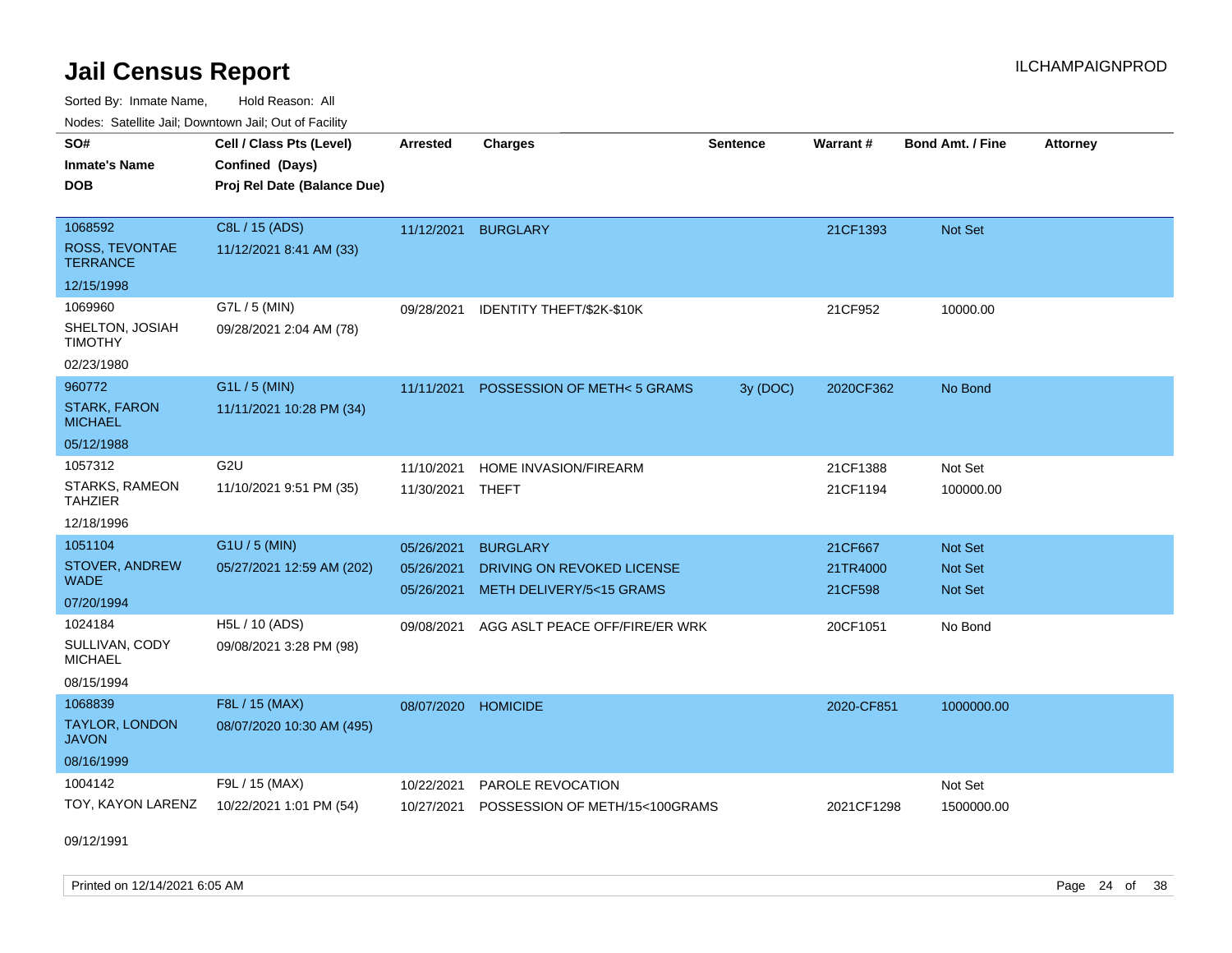| Hougo. Catolino can, Bowmown can, Cat or Fagint<br>SO#<br><b>Inmate's Name</b><br><b>DOB</b> | Cell / Class Pts (Level)<br>Confined (Days)<br>Proj Rel Date (Balance Due) | Arrested                 | <b>Charges</b>                                                   | <b>Sentence</b> | <b>Warrant#</b>       | <b>Bond Amt. / Fine</b> | <b>Attorney</b> |
|----------------------------------------------------------------------------------------------|----------------------------------------------------------------------------|--------------------------|------------------------------------------------------------------|-----------------|-----------------------|-------------------------|-----------------|
| 1056971<br><b>TRAVIS, DENZEL</b><br><b>DANTRELL</b><br>03/21/1993                            | D6 / 10 (ADS)<br>08/07/2021 7:36 AM (130)                                  | 08/07/2021<br>08/08/2021 | <b>FELON POSS/USE WEAPON/FIREARM</b><br>AGG BATTERY/PUBLIC PLACE |                 | 21CF948<br>2020CF647  | No Bond<br>25000.00     |                 |
| 001078250<br>TRAVIS, JORDAN<br><b>TESHAUN</b><br>03/03/1996                                  | F2L / 10 (MED)<br>08/07/2021 10:27 AM (130)                                | 08/07/2021               | FELON POSS WEAPON/BODY ARMOR                                     |                 | 21CF950               | Not Set                 |                 |
| 969709<br><b>TUFTE, BRYCE</b><br><b>MATTHEW</b><br>05/30/1988                                | D3 / 5 (MIN)<br>10/29/2021 3:14 PM (47)<br>12/20/2021 (0.00)               | 10/29/2021<br>10/29/2021 | CRIM DMG TO PROP \$500-10K<br>DRIVING ON SUSPENDED LICENSE       |                 | 20TR2181              | Not Set<br>5000.00      |                 |
| 56994<br>TURNER, ROBERT<br>EARL, Senior<br>09/07/1982                                        | I3 / 15 (MAX)<br>12/09/2021 9:23 PM (6)                                    | 12/09/2021<br>12/13/2021 | STALKING/CAUSE FEAR FOR SAFETY<br>PAROLE REVOCATION              |                 | 21CF1514<br>CH2107735 | Not Set<br>Not Set      |                 |
| 30108<br>VANDYKE, DARYL<br><b>ANTHONY</b><br>10/04/1965                                      | J4L / 15 (ADS)<br>07/30/2021 8:29 PM (138)                                 | 07/30/2021 MURDER        |                                                                  |                 | 21CF902               | 2000000.00              |                 |
| 968681<br>WADE, DEMETRIUS<br>DARYL<br>01/07/1987                                             | D5 / 15 (ADS)<br>08/27/2021 2:25 AM (110)                                  | 08/27/2021<br>08/27/2021 | AGG CRIM SX AB/VIC 13<18/TRUST<br>INDIRECT CRIMINAL CONTEMPT     | 5y (DOC)        | 2020CF499<br>2021CC16 | 250000.00<br>No Bond    |                 |
| 1070904<br><b>WANKEL, JONAH</b><br><b>JAMES</b><br>12/15/1993                                | G7U / 5 (MIN)<br>10/28/2021 3:42 AM (48)                                   | 10/28/2021               | <b>BURGLARY</b>                                                  |                 | 2021CF321             | 15000.00                |                 |
| 1058072<br>WILLIAMS, KENNETH<br><b>BERNARD</b><br>10/04/1985                                 | A2U / 15 (SPH)<br>02/25/2021 3:24 PM (293)                                 | 02/25/2021               | ARMED HABITUAL CRIMINAL                                          |                 |                       | Not Set                 |                 |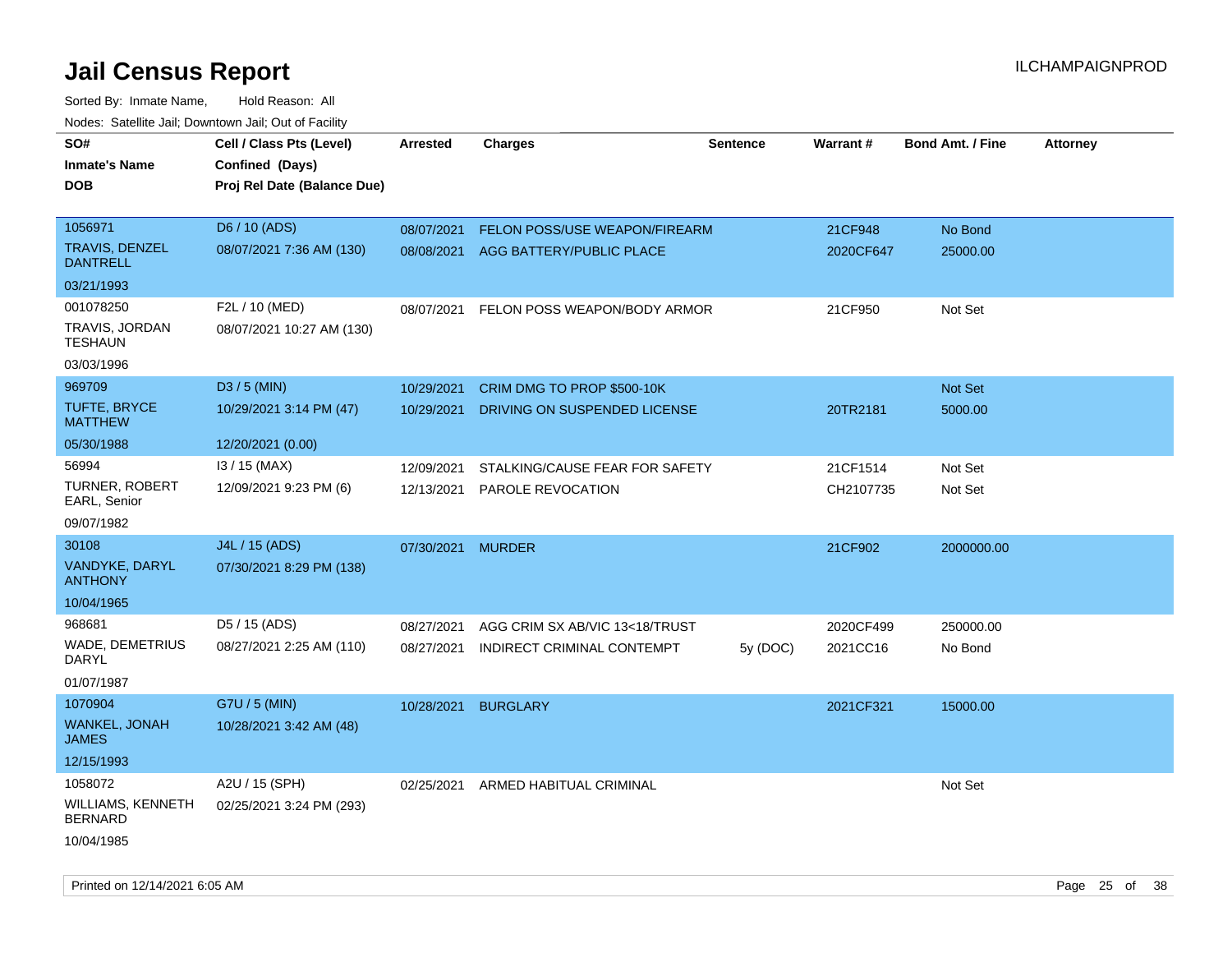| SO#<br><b>Inmate's Name</b><br><b>DOB</b> | Cell / Class Pts (Level)<br>Confined (Days)<br>Proj Rel Date (Balance Due) | Arrested   | <b>Charges</b>             | <b>Sentence</b> | Warrant#    | <b>Bond Amt. / Fine</b> | <b>Attorney</b> |
|-------------------------------------------|----------------------------------------------------------------------------|------------|----------------------------|-----------------|-------------|-------------------------|-----------------|
| 53518                                     | $15/15$ (ADS)                                                              | 08/19/2021 | <b>AGGRAVATED BATTERY</b>  |                 | 21CF1014    | Not Set                 |                 |
| <b>WILLIAMS, TORREY</b><br><b>TOSHIBA</b> | 08/19/2021 10:10 AM (118)                                                  | 09/01/2021 | <b>PROBATION VIOLATION</b> |                 | 20CF381     | Not Set                 |                 |
| 03/30/1975                                |                                                                            |            |                            |                 |             |                         |                 |
| 9326                                      | $12/5$ (ADS)                                                               | 06/14/2021 | BURGLARY                   |                 | 2020-CF-625 | Not Set                 |                 |
| YOUNG, ANTHONY<br>PAUL                    | 06/14/2021 12:07 PM (184)                                                  |            |                            |                 |             |                         |                 |
| 03/13/1954                                |                                                                            |            |                            |                 |             |                         |                 |
| <b>Total Downtown Jail: 65</b>            |                                                                            | Males: 65  | Unknown: 0<br>Females: 0   |                 |             |                         |                 |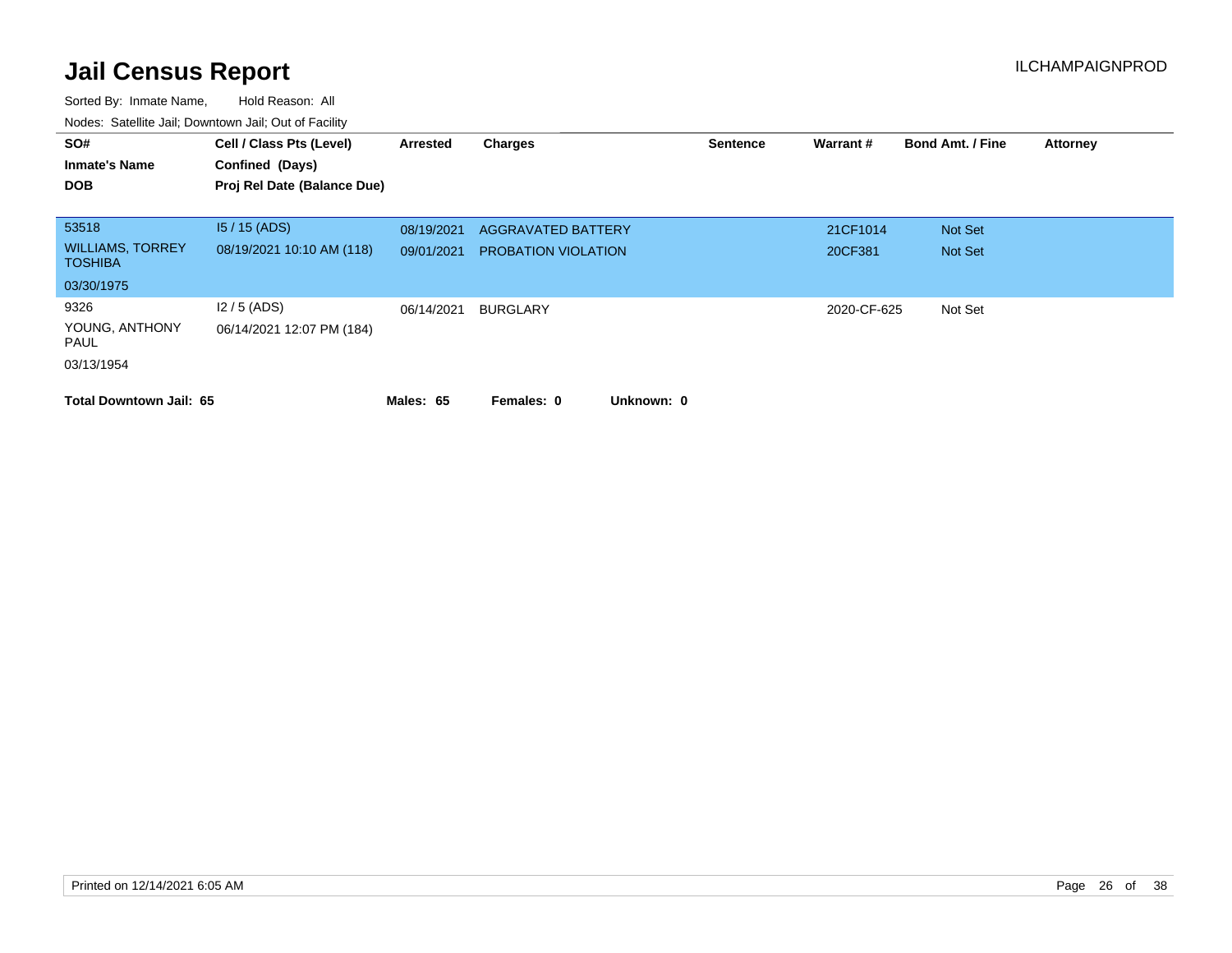|  | <b>Out of Facility</b> |  |
|--|------------------------|--|
|  |                        |  |
|  |                        |  |

| SO#<br><b>Inmate's Name</b>             | Cell / Class Pts (Level)<br>Confined (Days)   | Arrested   | <b>Charges</b>                   | <b>Sentence</b> | Warrant#   | <b>Bond Amt. / Fine</b> | <b>Attorney</b> |
|-----------------------------------------|-----------------------------------------------|------------|----------------------------------|-----------------|------------|-------------------------|-----------------|
| <b>DOB</b>                              | Proj Rel Date (Balance Due)                   |            |                                  |                 |            |                         |                 |
| 61095                                   | <b>DEW / 10 (ADS)</b>                         | 05/02/2021 | HOME INVASION/CAUSE INJURY       |                 | 2021CF323  | 100000.00               |                 |
| AMOS, DERRICK<br><b>JAMES</b>           | 05/02/2021 9:02 PM (227)                      |            |                                  |                 |            |                         |                 |
| 06/12/1985                              |                                               |            |                                  |                 |            |                         |                 |
| 19971                                   | EHD                                           | 11/09/2021 | DRIVING RVK/SUSP DUI/SSS 4-9     |                 | 2021CF968  | Not Set                 |                 |
| <b>LYNN</b>                             | BARNESKE, RAYMOND 11/09/2021 9:32 AM (36)     |            |                                  |                 |            |                         |                 |
| 08/17/1961                              | 5/6/2022 (0.00)                               |            |                                  |                 |            |                         |                 |
| 516062                                  | <b>DEW / 15 (MAX)</b>                         | 02/22/2021 | AGG DISCH FIR/VEH/PC OFF/FRMAN   |                 | 21CF210    | No Bond                 |                 |
| <b>BENNETT, JOHN</b><br><b>MICHAEL</b>  | 02/22/2021 10:47 AM (296)                     | 02/22/2021 | <b>PHONE HARASSMENT/2+</b>       |                 | 20CF194    | 5000.00                 |                 |
| 04/30/1986                              |                                               |            |                                  |                 |            |                         |                 |
| 976538                                  | EHD                                           | 10/12/2021 | DOMESTIC BATTERY/OTHER PRIOR     |                 | 2020CF1095 | Not Set                 |                 |
|                                         | BLISSIT, WYATT TYRES 10/12/2021 10:05 AM (64) |            |                                  |                 |            |                         |                 |
| 09/05/1989                              | 1/6/2022 (0.00)                               |            |                                  |                 |            |                         |                 |
| 974830                                  | <b>EHD</b>                                    | 12/07/2021 | AGG DUI/3                        |                 | 2020CF791  | Not Set                 |                 |
| <b>BOOK, RORY ALAN</b>                  | 12/07/2021 9:37 AM (8)                        |            |                                  |                 |            |                         |                 |
| 08/13/1988                              | 12/20/2021 (0.00)                             |            |                                  |                 |            |                         |                 |
| 33993                                   | DEW / 10 (MED)                                | 06/14/2021 | AGGRAVATED DOMESTIC BATTERY      |                 | 21CF688    | Not Set                 |                 |
| <b>BOOKER, STEPHON</b>                  | 06/14/2021 7:42 PM (184)                      | 06/14/2021 | POSSESSING A CONTROLLED SUBSTANC |                 | 21CF657    | Not Set                 |                 |
| <b>MONTELL</b>                          |                                               | 06/14/2021 | PAROLE REVOCATION                |                 | CH2103612  | No Bond                 |                 |
| 06/11/1971                              |                                               |            |                                  |                 |            |                         |                 |
| 1074315                                 | <b>DEW / 15 (MAX)</b>                         | 07/27/2021 | AGG DISCHARGE FIREARM/VEH/SCH    |                 | 21CF927    | Not Set                 |                 |
| <b>BRIGGS, PATRICK</b><br><b>MONTAY</b> | 08/03/2021 4:56 PM (134)                      |            |                                  |                 |            |                         |                 |
| 08/05/2001                              |                                               |            |                                  |                 |            |                         |                 |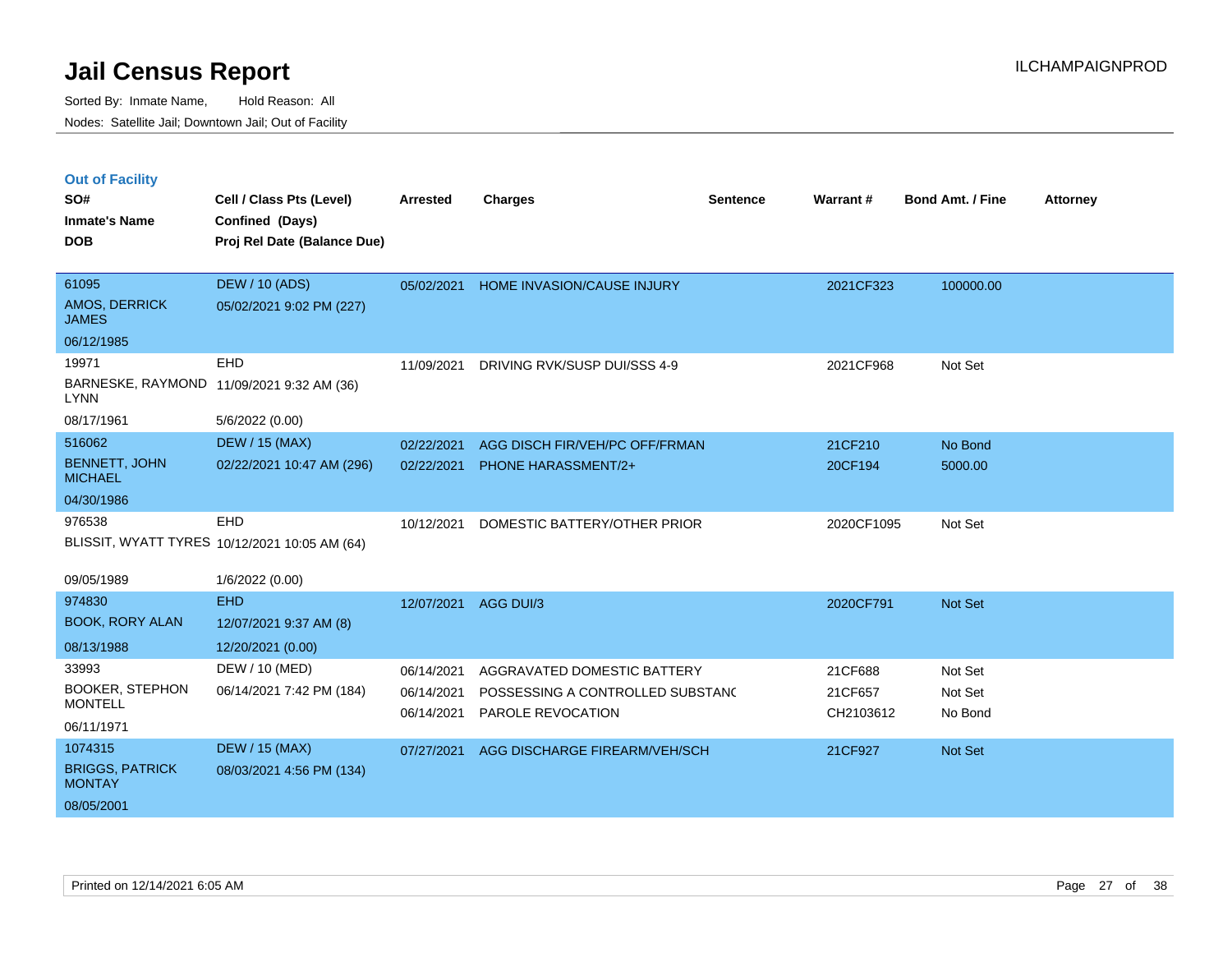| roaco. Calcinio dan, Downtown dan, Cal or Fability |                             |            |                                          |                 |                 |                         |                 |
|----------------------------------------------------|-----------------------------|------------|------------------------------------------|-----------------|-----------------|-------------------------|-----------------|
| SO#                                                | Cell / Class Pts (Level)    | Arrested   | Charges                                  | <b>Sentence</b> | <b>Warrant#</b> | <b>Bond Amt. / Fine</b> | <b>Attorney</b> |
| Inmate's Name                                      | Confined (Days)             |            |                                          |                 |                 |                         |                 |
| DOB                                                | Proj Rel Date (Balance Due) |            |                                          |                 |                 |                         |                 |
|                                                    |                             |            |                                          |                 |                 |                         |                 |
| 001078065                                          | <b>KAN / 10 (ADS)</b>       | 06/17/2021 | AGG BATTERY/DISCHARGE FIREARM            |                 | 21CF704         | 1000000.00              |                 |
| <b>BROWN, CHARMAN</b><br>LAKEEF                    | 06/17/2021 12:32 PM (181)   |            |                                          |                 |                 |                         |                 |
| 11/30/2002                                         |                             |            |                                          |                 |                 |                         |                 |
| 1038554                                            | KAN / 15 (MAX)              | 08/18/2021 | DELIVERY OF OR POSSESSION OF W/ INT      |                 | 21CF1009        | No Bond                 |                 |
| <b>BROWN, CORRION</b><br><b>DEVONTAE</b>           | 08/18/2021 5:40 PM (119)    | 08/18/2021 | ARMED HABITUAL CRIMINAL                  |                 | 21CF1162        | Not Set                 |                 |
| 04/19/1995                                         |                             |            |                                          |                 |                 |                         |                 |
| 1062585                                            | <b>EHD</b>                  | 11/30/2021 | AGG DUI/LIC SUSP OR REVOKED              |                 | 2020CF1152      | <b>Not Set</b>          |                 |
| <b>BROWN, ERRICK</b><br>LAMONT, Junior             | 11/30/2021 9:39 AM (15)     |            |                                          |                 |                 |                         |                 |
| 02/12/1994                                         | 12/20/2021 (0.00)           |            |                                          |                 |                 |                         |                 |
| 1071662                                            | KAN / 15 (MAX)              | 12/07/2020 | FELON POSS/USE FIREARM PRIOR             | 7y (DOC)        | 20CF1418        | 250000.00               |                 |
| BROWN, JAWON<br>EDWARD                             | 12/14/2020 6:02 PM (366)    |            |                                          |                 |                 |                         |                 |
| 04/21/2000                                         |                             |            |                                          |                 |                 |                         |                 |
| 1038579                                            | <b>KAN / 15 (MAX)</b>       | 08/18/2021 | FELON POSS/USE WEAPON/FIREARM            |                 | 21CF1010        | Not Set                 |                 |
| <b>BROWN, MARKEL</b><br>rikki                      | 08/18/2021 2:05 PM (119)    |            |                                          |                 |                 |                         |                 |
| 01/06/1995                                         |                             |            |                                          |                 |                 |                         |                 |
| 1003006                                            | KAN / 15 (MAX)              | 08/19/2021 | FELON POSS/USE MACHINE GUN               |                 | 21CF1011        | No Bond                 |                 |
| BROWN, ROCKEITH<br>JAVONTE                         | 08/19/2021 12:55 AM (118)   |            |                                          |                 |                 |                         |                 |
| 07/23/1991                                         |                             |            |                                          |                 |                 |                         |                 |
| 987334                                             | <b>DEW / 15 (MAX)</b>       |            | 03/10/2021 ATTEMPT (FIRST DEGREE MURDER) |                 | 19CF689         | <b>Not Set</b>          |                 |
| CAIN, ISAIAH<br>DEPRIEST                           | 03/10/2021 2:22 PM (280)    |            |                                          |                 |                 |                         |                 |
| 12/23/1990                                         |                             |            |                                          |                 |                 |                         |                 |
| 992962                                             | DEW / 15 (ADS)              | 05/25/2021 | MURDER/INTENT TO KILL/INJURE             |                 | 2018CF1045      | 1000000.00              |                 |
| CAMPBELL, KEITH<br>KNAQEEB                         | 05/25/2021 1:19 PM (204)    |            |                                          |                 |                 |                         |                 |
| 07/22/1991                                         |                             |            |                                          |                 |                 |                         |                 |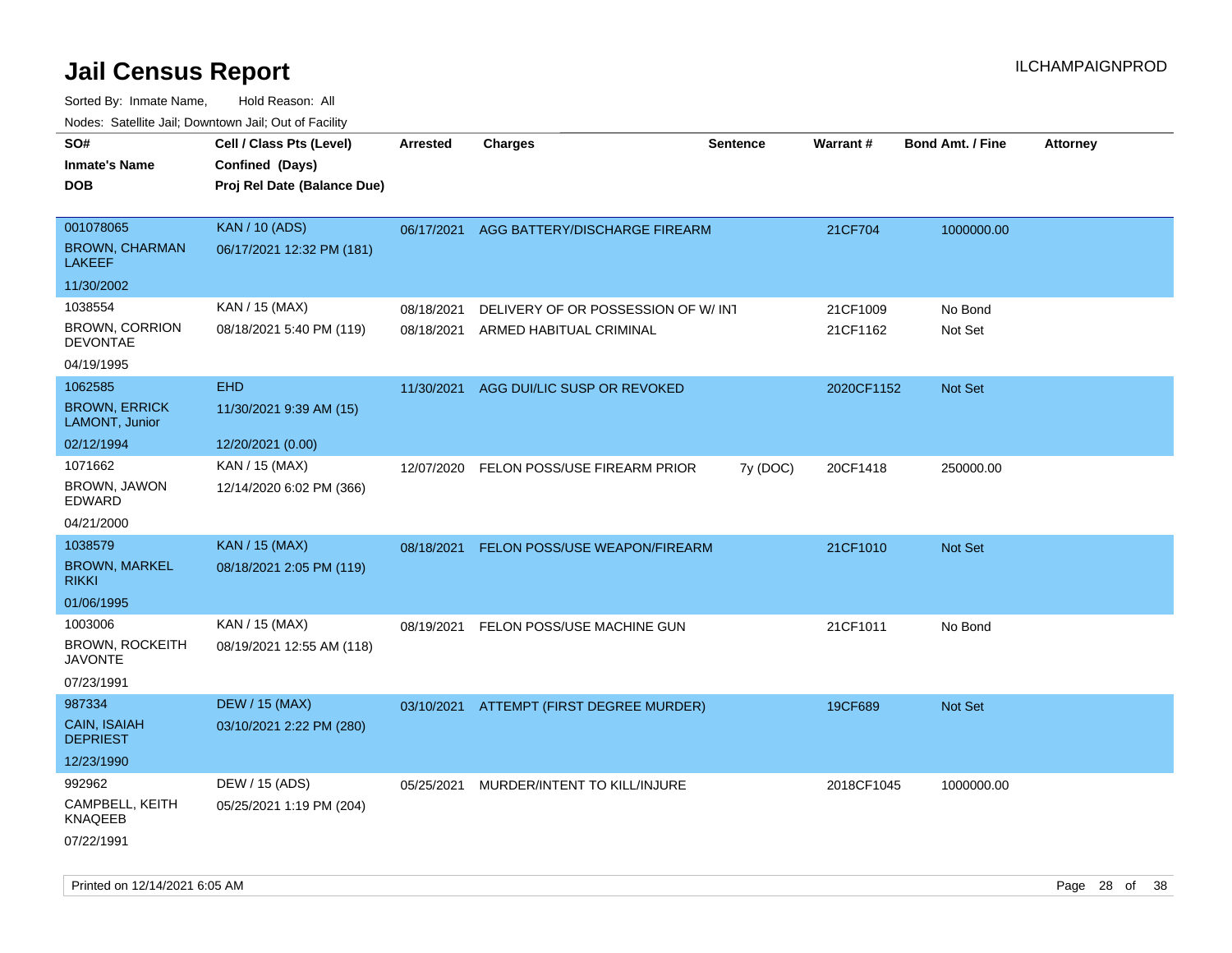Sorted By: Inmate Name, Hold Reason: All

Nodes: Satellite Jail; Downtown Jail; Out of Facility

| SO#                                | Cell / Class Pts (Level)    | <b>Arrested</b> | <b>Charges</b>                       | <b>Sentence</b> | <b>Warrant#</b> | <b>Bond Amt. / Fine</b> | <b>Attorney</b> |
|------------------------------------|-----------------------------|-----------------|--------------------------------------|-----------------|-----------------|-------------------------|-----------------|
| <b>Inmate's Name</b>               | Confined (Days)             |                 |                                      |                 |                 |                         |                 |
| <b>DOB</b>                         | Proj Rel Date (Balance Due) |                 |                                      |                 |                 |                         |                 |
|                                    |                             |                 |                                      |                 |                 |                         |                 |
| 001078576                          | <b>KAN / 15 (MAX)</b>       | 11/09/2021      | UNLAWFUL USE OF A WEAPON             |                 | 21CF1383        | <b>Not Set</b>          |                 |
| CARTER, DEMONDRE<br><b>DAVON</b>   | 11/09/2021 6:01 PM (36)     |                 |                                      |                 |                 |                         |                 |
| 05/27/2001                         |                             |                 |                                      |                 |                 |                         |                 |
| 1064992                            | KAN / 15 (MAX)              | 09/20/2021      | ARMED VIOLENCE/CATEGORY I            |                 | 21CF1137        | Not Set                 |                 |
| CARTER, KEJUAN<br><b>JAVONTE</b>   | 09/20/2021 11:42 PM (86)    |                 |                                      |                 |                 |                         |                 |
| 06/27/1998                         |                             |                 |                                      |                 |                 |                         |                 |
| 959420                             | <b>EHD</b>                  | 11/16/2021      | AGG DUI/NO VALID DL                  |                 | 2021CF673       | Not Set                 |                 |
| CHAPPLE, RAYMOND<br><b>DEONTE</b>  | 11/16/2021 9:49 AM (29)     |                 |                                      |                 |                 |                         |                 |
| 06/30/1988                         | 12/29/2021 (0.00)           |                 |                                      |                 |                 |                         |                 |
| 1068848                            | KAN / 15 (MAX)              | 02/06/2020      | MURDER/INTENT TO KILL/INJURE         | 60y (DOC)       | 20CF-156        | No Bond                 |                 |
| CHATMAN, MICHAEL<br><b>DAISEAN</b> | 02/06/2020 5:22 PM (678)    |                 |                                      |                 |                 |                         |                 |
| 11/12/1999                         |                             |                 |                                      |                 |                 |                         |                 |
| 001078461                          | <b>KAN / 10 (MED)</b>       | 10/07/2021      | AGG UNLAWFUL USE WEAPON/PERSON       |                 | 2021CF1209      | No Bond                 |                 |
| COLE, ERIC JOSE                    | 10/08/2021 12:25 AM (68)    | 10/07/2021      | AGG DOMESTIC BATTERY/STRANGLE        |                 | 2021CF1208      | <b>Not Set</b>          |                 |
| 01/24/2002                         |                             | 10/08/2021      | <b>HARASS WITNESS/FAMILY MBR/REP</b> |                 | 21CF1218        | <b>Not Set</b>          |                 |
| 57733                              | KAN / 15 (SPH)              | 02/25/2020      | <b>HOMICIDE</b>                      |                 | 2020-CF250      | 2000000.00              |                 |
| <b>CRAIG, ANTOINE</b><br>DARRELL   | 02/25/2020 4:08 PM (659)    | 02/25/2020      | FELON POSS/USE WEAPON/FIREARM        |                 | 19CF-1827       | 80000.00                |                 |
| 10/09/1982                         |                             |                 |                                      |                 |                 |                         |                 |
| 001077939                          | <b>DEW / 10 (MED)</b>       | 05/10/2021      | FIREARM/FOID INVALID/NOT ELIG        |                 | 21CF526         | No Bond                 |                 |
| <b>CROSS, PATRICK</b>              | 05/10/2021 7:31 PM (219)    | 06/02/2021      | POSS STOLEN VEHICLE > \$25,000       |                 | 21CF612         | <b>Not Set</b>          |                 |
| <b>DONTRELLE</b>                   |                             |                 |                                      |                 |                 |                         |                 |
| 11/07/2001                         |                             |                 |                                      |                 |                 |                         |                 |
| 1061304                            | DEW / 15 (MAX)              | 10/11/2021      | ARMED HABITUAL CRIMINAL              |                 | 21CF1226        | No Bond                 |                 |
| DORRIS, KEMION                     | 10/11/2021 7:30 PM (65)     | 10/11/2021      | ARMED HABITUAL CRIMINAL              |                 | 21CF1227        | No Bond                 |                 |
| <b>DAETOCE</b>                     |                             | 10/11/2021      | <b>HOME INVASION/FIREARM</b>         |                 | 21CF1228        | No Bond                 |                 |
| 11/19/1997                         |                             |                 |                                      |                 |                 |                         |                 |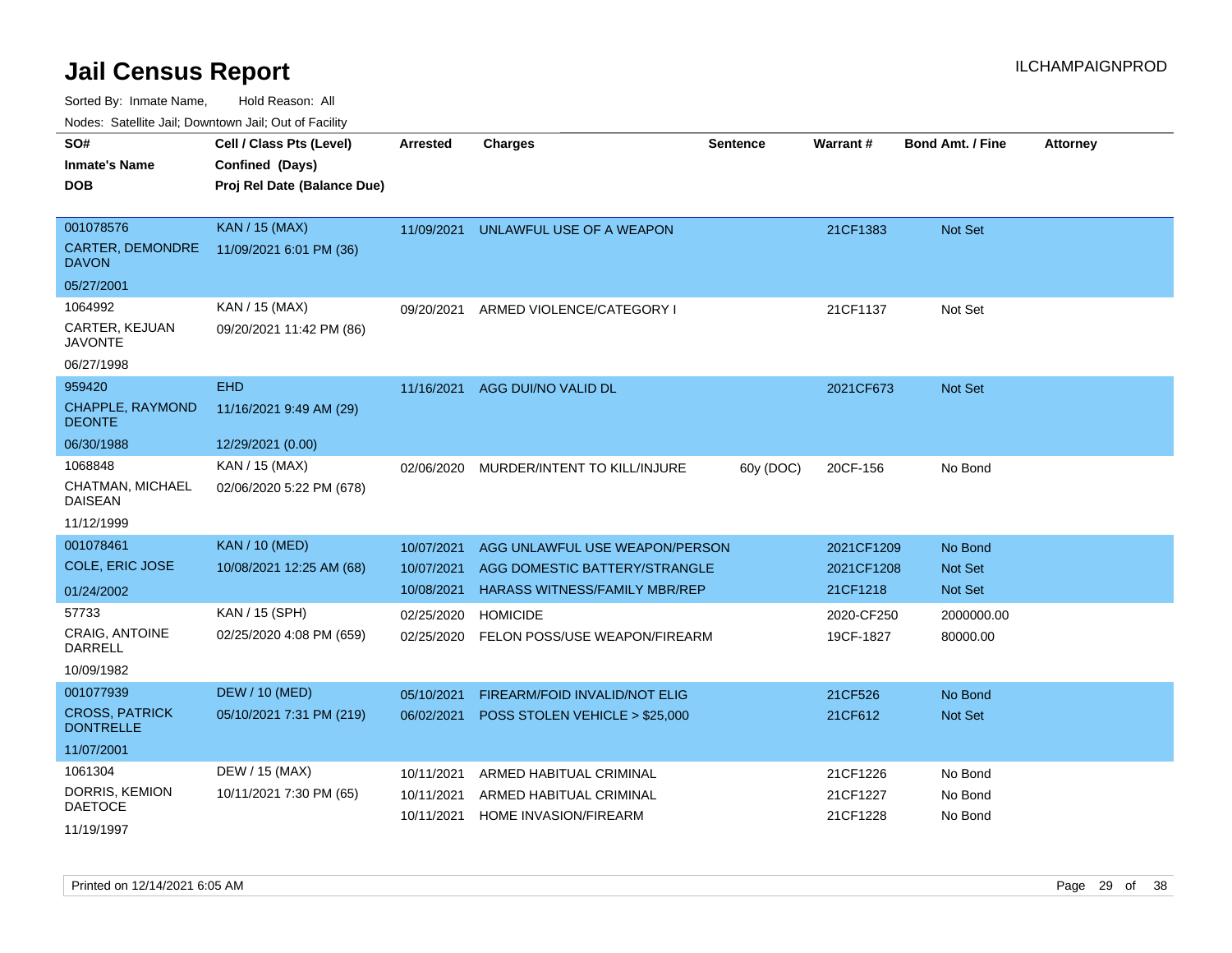Sorted By: Inmate Name, Hold Reason: All Nodes: Satellite Jail; Downtown Jail; Out of Facility

| roaco. Calcinio dan, Domntonn dan, Out or Fability |                                              |            |                                           |                 |            |                         |                 |
|----------------------------------------------------|----------------------------------------------|------------|-------------------------------------------|-----------------|------------|-------------------------|-----------------|
| SO#                                                | Cell / Class Pts (Level)                     | Arrested   | <b>Charges</b>                            | <b>Sentence</b> | Warrant#   | <b>Bond Amt. / Fine</b> | <b>Attorney</b> |
| <b>Inmate's Name</b>                               | Confined (Days)                              |            |                                           |                 |            |                         |                 |
| DOB                                                | Proj Rel Date (Balance Due)                  |            |                                           |                 |            |                         |                 |
|                                                    |                                              |            |                                           |                 |            |                         |                 |
| 1076663                                            | <b>DEW / 15 (MAX)</b>                        | 07/15/2020 | *ARMED HABITUAL CRIMINAL                  | 18y             | 2020-CF783 | 500000.00               |                 |
| DYE, KENNE YAKIEM                                  | 07/15/2020 11:49 AM (518)                    | 01/02/2021 | <b>RESIST/OBSTRUCT WITH INJURY</b>        | 2y              | 21CF2      | <b>Not Set</b>          |                 |
| 05/30/1988                                         |                                              |            |                                           |                 |            |                         |                 |
| 995885                                             | <b>EHD</b>                                   | 11/30/2021 | DRIVING ON SUSPENDED LICENSE              |                 | 2021TR4222 | Not Set                 |                 |
| FINLEY, KENON                                      |                                              |            |                                           |                 |            |                         |                 |
| <b>MARQUIS</b>                                     | 11/30/2021 10:33 AM (15)                     |            |                                           |                 |            |                         |                 |
| 09/13/1991                                         | 12/29/2021 (0.00)                            |            |                                           |                 |            |                         |                 |
| 27428                                              | <b>EHD</b>                                   | 09/21/2021 | DRIVING RVK/SUSP DUI/SSS 3RD              |                 | 2020CF1368 | <b>Not Set</b>          |                 |
| <b>FRANKLIN, TYRONE</b>                            | 09/21/2021 9:27 AM (85)                      | 09/21/2021 | DRIVING RVK/SUSP DUI/SSS 3RD              |                 | 2021CF435  | <b>Not Set</b>          |                 |
| Senior                                             |                                              |            |                                           |                 |            |                         |                 |
| 09/12/1966                                         | 12/19/2021 (0.00)                            |            |                                           |                 |            |                         |                 |
| 60154                                              | <b>EHD</b>                                   | 10/20/2021 | AGG DUI/LIC SUSP OR REVOKED               |                 | 2021cf261  | Not Set                 |                 |
| GARCIA-MEZA,<br>CARLOS                             | 10/20/2021 9:23 AM (56)                      |            |                                           |                 |            |                         |                 |
| 03/06/1983                                         | 1/16/2022 (0.00)                             |            |                                           |                 |            |                         |                 |
| 001077363                                          | <b>KAN / 25 (SPH)</b>                        | 10/30/2020 | <b>HOME INVASION/FIREARM</b>              |                 | 20CF1202   | 500000.00               |                 |
| GARY, DAKOTA<br><b>TREVON</b>                      | 10/30/2020 10:41 AM (411)                    |            |                                           |                 |            |                         |                 |
| 12/31/2001                                         |                                              |            |                                           |                 |            |                         |                 |
| 1013012                                            | KAN / 15 (MAX)                               | 07/08/2021 | ATTEMPT (FIRST DEGREE MURDER)             |                 | 2021CF790  | 1000000.00              |                 |
|                                                    | GARY, XAVIER LAMAR  07/08/2021 9:24 AM (160) | 07/08/2021 | FELON POSS/USE FIREARM PRIOR              |                 | 2020CF650  | 25000.00                |                 |
|                                                    |                                              |            |                                           |                 |            |                         |                 |
| 12/14/1991                                         |                                              | 07/08/2021 | FELON POSS/USE FIREARM PRIOR              |                 | 21CF798    | Not Set                 |                 |
| 1065946                                            | <b>KAN / 10 (MED)</b>                        | 09/04/2021 | AGG BATTERY/DISCHARGE FIREARM             |                 | 21CF1057   | 750000.00               |                 |
| <b>GODBOLT, DESMOND</b><br><b>DEVONTAE</b>         | 09/04/2021 1:17 AM (102)                     | 09/04/2021 | <b>RESIST/OBSTRUCTING A PEACE OFFICEF</b> |                 | 21CM407    | Not Set                 |                 |
| 11/15/1997                                         |                                              |            |                                           |                 |            |                         |                 |
| 1070118                                            | KAN / 15 (MAX)                               | 08/31/2021 | AGGRAVATED DOMESTIC BATTERY               |                 | 21CF1049   | No Bond                 |                 |
| GRAHAM, CORTEZ                                     | 08/31/2021 9:32 PM (106)                     | 09/02/2021 | PROBATION VIOLATION                       |                 | 21CF55     | Not Set                 |                 |
| <b>LAMON</b>                                       |                                              |            |                                           |                 |            |                         |                 |

03/31/1976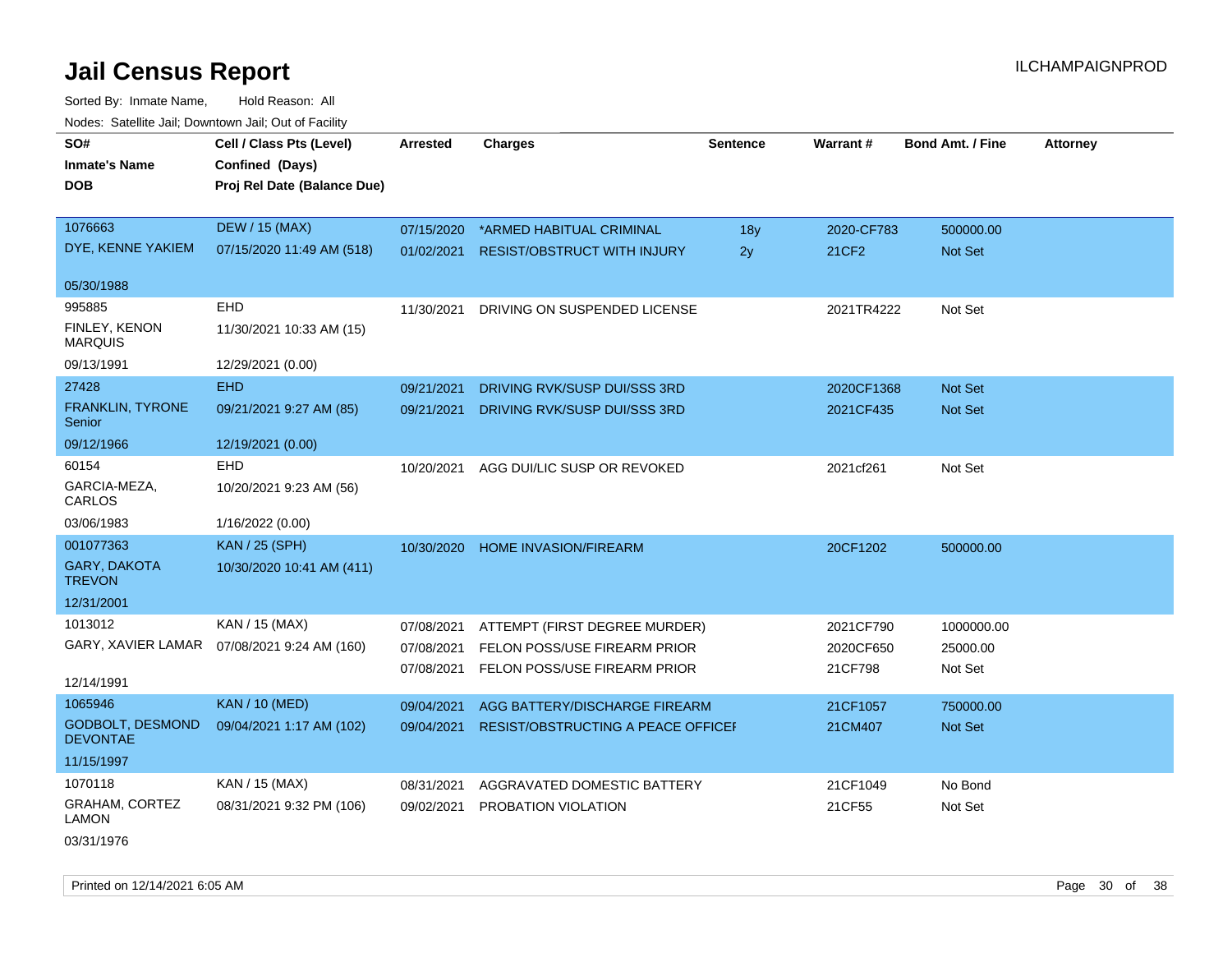| rougs. Calcinic Jan, Downtown Jan, Out of Facility |                                                                            |                 |                                |                 |                 |                         |                 |
|----------------------------------------------------|----------------------------------------------------------------------------|-----------------|--------------------------------|-----------------|-----------------|-------------------------|-----------------|
| SO#<br><b>Inmate's Name</b><br><b>DOB</b>          | Cell / Class Pts (Level)<br>Confined (Days)<br>Proj Rel Date (Balance Due) | <b>Arrested</b> | <b>Charges</b>                 | <b>Sentence</b> | <b>Warrant#</b> | <b>Bond Amt. / Fine</b> | <b>Attorney</b> |
| 1000641<br><b>GRANT, CEDRIC</b><br><b>DYSHAWN</b>  | <b>KAN / 10 (MED)</b><br>09/14/2021 6:32 PM (92)                           | 09/14/2021      | ARMED HABITUAL CRIMINAL        |                 | 21CF1116        | No Bond                 |                 |
| 01/03/1991                                         |                                                                            |                 |                                |                 |                 |                         |                 |
| 46548                                              | EHD                                                                        | 11/16/2021      | DRIVING RVK/SUSP DUI/SSS 2ND   |                 | 2021CF739       | Not Set                 |                 |
| <b>GRAY, DEMARCO</b><br><b>COTESS</b>              | 11/16/2021 9:13 AM (29)                                                    |                 |                                |                 |                 |                         |                 |
| 10/19/1976                                         | 12/15/2021 (0.00)                                                          |                 |                                |                 |                 |                         |                 |
| 1076506                                            | KAN / 15 (MAX)                                                             | 09/17/2021      | AGG UUW/PERSON/CM THREAT VIOL  |                 | 21CF1131        | <b>Not Set</b>          |                 |
|                                                    | GRAY, JAMARH EMERE 09/17/2021 10:41 AM (89)                                | 09/20/2021      | <b>DOMESTIC BATTERY</b>        |                 | 21CM430         | <b>Not Set</b>          |                 |
| 06/21/2003                                         |                                                                            |                 |                                |                 |                 |                         |                 |
| 1041176                                            | DEW / 15 (MAX)                                                             | 10/05/2021      | PAROLE REVOCATION              |                 |                 | Not Set                 |                 |
| HART, DAVEON<br>LATTEEF                            | 10/05/2021 10:35 AM (71)                                                   | 10/06/2021      | AGGRAVATED DOMESTIC BATTERY    |                 |                 | Not Set                 |                 |
| 03/15/1996                                         |                                                                            |                 |                                |                 |                 |                         |                 |
| 1045186                                            | <b>DEW / 15 (MAX)</b>                                                      | 08/16/2021      | ARMED VIOLENCE/CATEGORY I      |                 | 21CF934         | 1000000.00              |                 |
| <b>HOLBROOK, JOHNNIE</b>                           | 08/16/2021 11:07 AM (121)                                                  | 08/16/2021      | FELON POSS/USE WEAPON/FIREARM  |                 | 19CF968         | <b>Not Set</b>          |                 |
| <b>MATHIS</b>                                      |                                                                            | 08/16/2021      | AGG FLEEING POLICE/21 MPH OVER |                 | 21CF988         | <b>Not Set</b>          |                 |
| 07/19/1996                                         |                                                                            | 08/16/2021      | FELON POSS/USE WEAPON/FIREARM  |                 | 21CF989         | <b>Not Set</b>          |                 |
| 001078146                                          | DEW / 15 (MAX)                                                             | 07/09/2021      | AGG BATTERY/DISCHARGE FIREARM  |                 | 21CF795         | 1000000.00              |                 |
| HUNT, TEIGAN<br><b>JAZAIREO</b>                    | 07/09/2021 12:41 PM (159)                                                  | 07/09/2021      | ARMED ROBBERY/ARMED W/FIREARM  |                 | 21CF806         | Not Set                 |                 |
| 05/14/2003                                         |                                                                            |                 |                                |                 |                 |                         |                 |
| 989743                                             | <b>DEW / 15 (ADS)</b>                                                      | 04/13/2021      | AGG DISCHARGE FIREARM/VEH/SCH  |                 | 21CF400         | <b>Not Set</b>          |                 |
| <b>JACKSON, STEVE</b><br>ALLEN                     | 04/13/2021 2:45 AM (246)                                                   | 04/13/2021      | AGGRAVATED DOMESTIC BATTERY    |                 | 21CF399         | <b>Not Set</b>          |                 |
| 06/04/1991                                         |                                                                            |                 |                                |                 |                 |                         |                 |
| 50495                                              | EHD                                                                        | 08/10/2021      | DRIVING RVK/SUSP DUI/SSS 10-14 |                 | 2020CF997       | Not Set                 |                 |
| JENKINS, ARNOLD<br><b>FARRIS</b>                   | 08/10/2021 9:08 AM (127)                                                   | 08/10/2021      | DRIVING RVK/SUSP DUI/SSS 10-14 |                 | 2019CF1363      | Not Set                 |                 |
| 04/19/1962                                         | 2/4/2022 (0.00)                                                            |                 |                                |                 |                 |                         |                 |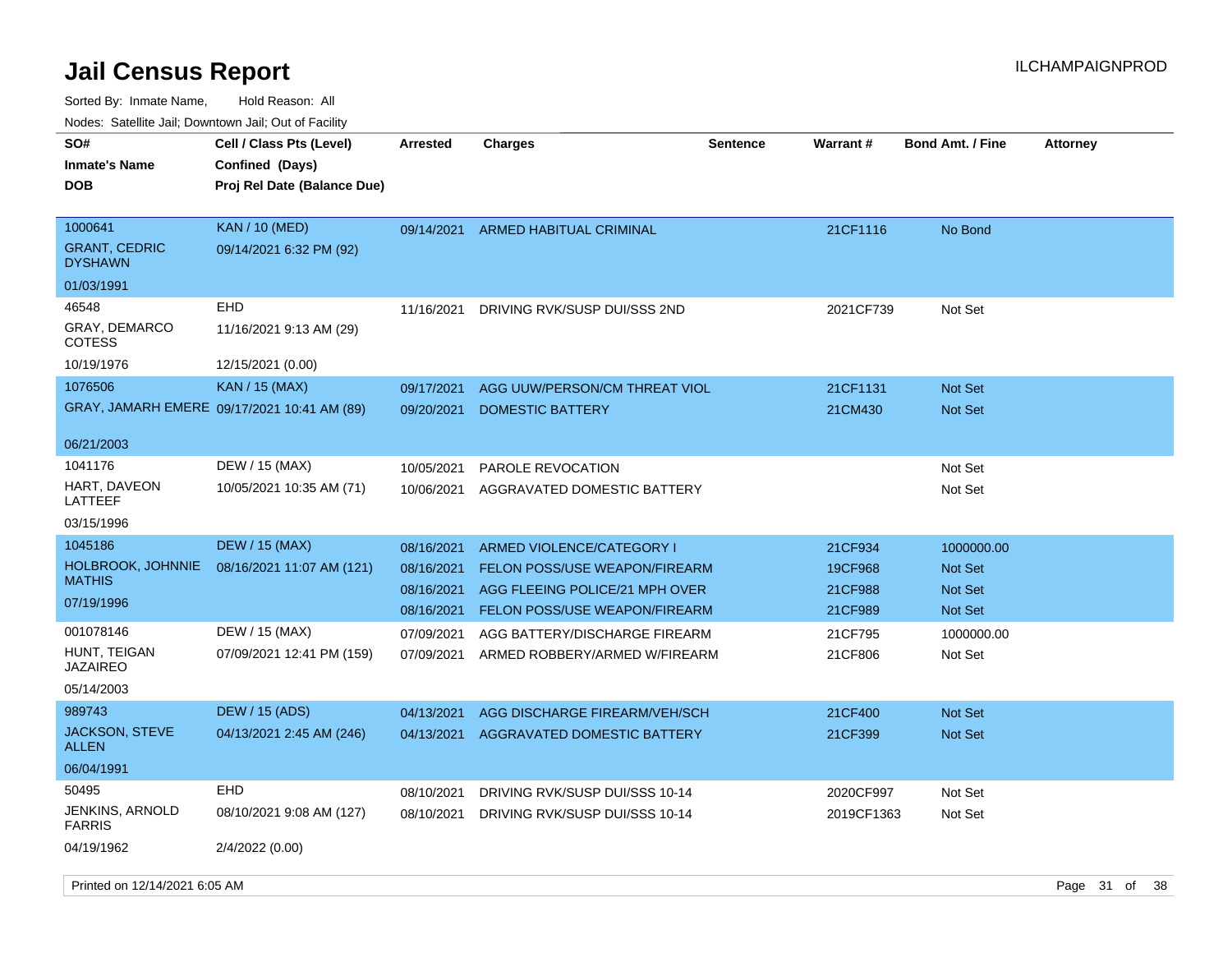Sorted By: Inmate Name, Hold Reason: All

| Nodes: Satellite Jail: Downtown Jail: Out of Facility |                             |                 |                                |                 |            |                         |                 |  |  |
|-------------------------------------------------------|-----------------------------|-----------------|--------------------------------|-----------------|------------|-------------------------|-----------------|--|--|
| SO#                                                   | Cell / Class Pts (Level)    | <b>Arrested</b> | <b>Charges</b>                 | <b>Sentence</b> | Warrant #  | <b>Bond Amt. / Fine</b> | <b>Attorney</b> |  |  |
| <b>Inmate's Name</b>                                  | Confined (Days)             |                 |                                |                 |            |                         |                 |  |  |
| <b>DOB</b>                                            | Proj Rel Date (Balance Due) |                 |                                |                 |            |                         |                 |  |  |
|                                                       |                             |                 |                                |                 |            |                         |                 |  |  |
| 001077709                                             | EHD                         | 07/06/2021      | DRIVING RVK/SUSP DUI/SSS 4-9   |                 | 2021CF167  | Not Set                 |                 |  |  |
| <b>JINKINS, DEWAYNE</b><br><b>ALLEN</b>               | 07/06/2021 9:00 AM (162)    |                 |                                |                 |            |                         |                 |  |  |
| 01/02/1967                                            | 1/1/2022(0.00)              |                 |                                |                 |            |                         |                 |  |  |
| 1076450                                               | DEW / 15 (MAX)              | 06/25/2020      | MURDER/INTENT TO KILL/INJURE   |                 | 2020-CF703 | 750000.00               |                 |  |  |
| JONES, CARLOS<br><b>ANTONIO</b>                       | 06/25/2020 2:13 PM (538)    | 11/02/2020      | HOME INVASION/FIREARM          |                 | 20CF1204   | 500000.00               |                 |  |  |
| 11/18/2001                                            |                             |                 |                                |                 |            |                         |                 |  |  |
| 001077877                                             | DEW / 10 (MED)              | 04/24/2021      | AGG DISCHARGE FIREARM/OCC BLDG | 5y (DOC)        |            | Not Set                 |                 |  |  |
| <b>JORDAN, PATRICK</b><br><b>RODEL</b>                | 04/24/2021 3:53 PM (235)    |                 |                                |                 |            |                         |                 |  |  |

| 10/22/2002 |  |
|------------|--|
| ------     |  |

| <b>NUDEL</b>                         |                           |            |                                   |           |           |
|--------------------------------------|---------------------------|------------|-----------------------------------|-----------|-----------|
| 10/22/2002                           |                           |            |                                   |           |           |
| 998873                               | <b>EHD</b>                | 10/12/2021 | DRIVING RVK/SUSP DUI/SSS 3RD      | 2021CF235 | Not Set   |
| KINCAID, AMANDA<br>MICHELLE          | 10/12/2021 11:31 AM (64)  |            |                                   |           |           |
| 01/07/1990                           | 1/9/2022 (0.00)           |            |                                   |           |           |
| 001078401                            | DEW / 10 (ADS)            | 09/19/2021 | UNLAWFUL VEHICULAR INVASION       | 21CF1134  | Not Set   |
| KNIGHT, ERIC                         | 09/19/2021 7:32 PM (87)   | 09/19/2021 | <b>HRSMT/THREATEN PERSON/KILL</b> | 2021CF561 | 50000.00  |
| 07/11/1991                           |                           | 09/21/2021 | <b>BURGLARY</b>                   | 21CF1139  | Not Set   |
| 1064445                              | DEW / 15 (MAX)            | 04/23/2021 | AGG DISCHARGE FIREARM/OCC VEH     | 2021CF295 | 500000.00 |
| LARUE, TERENCE                       | 04/23/2021 11:18 AM (236) | 04/23/2021 | POSSESS 15<100 GRAMS COCAINE      | 19CF1052  | 10000.00  |
| TRAMEL                               |                           | 04/23/2021 | FELON POSS/USE FIREARM/PAROLE     | 21CF899   | Not Set   |
| 12/23/1998                           |                           |            |                                   |           |           |
| 001078237                            | <b>KAN / 15 (ADS)</b>     | 08/03/2021 | AGG DISCHARGE FIREARM/OCC VEH     | 21CF928   | No Bond   |
| <b>LAWS, TERON</b><br><b>RAMONTE</b> | 08/03/2021 6:29 PM (134)  |            |                                   |           |           |
| 04/03/2001                           |                           |            |                                   |           |           |
| 001078470                            | DEW / 15 (MAX)            | 10/10/2021 | MURDER/INTENT TO KILL/INJURE      | 21CF1221  | Not Set   |
| $F = 111110001$                      | . <i>.</i>                |            |                                   |           |           |

LEE, AMAHRION JA'MERE 10/10/2021 1:23 PM (66)

11/05/2002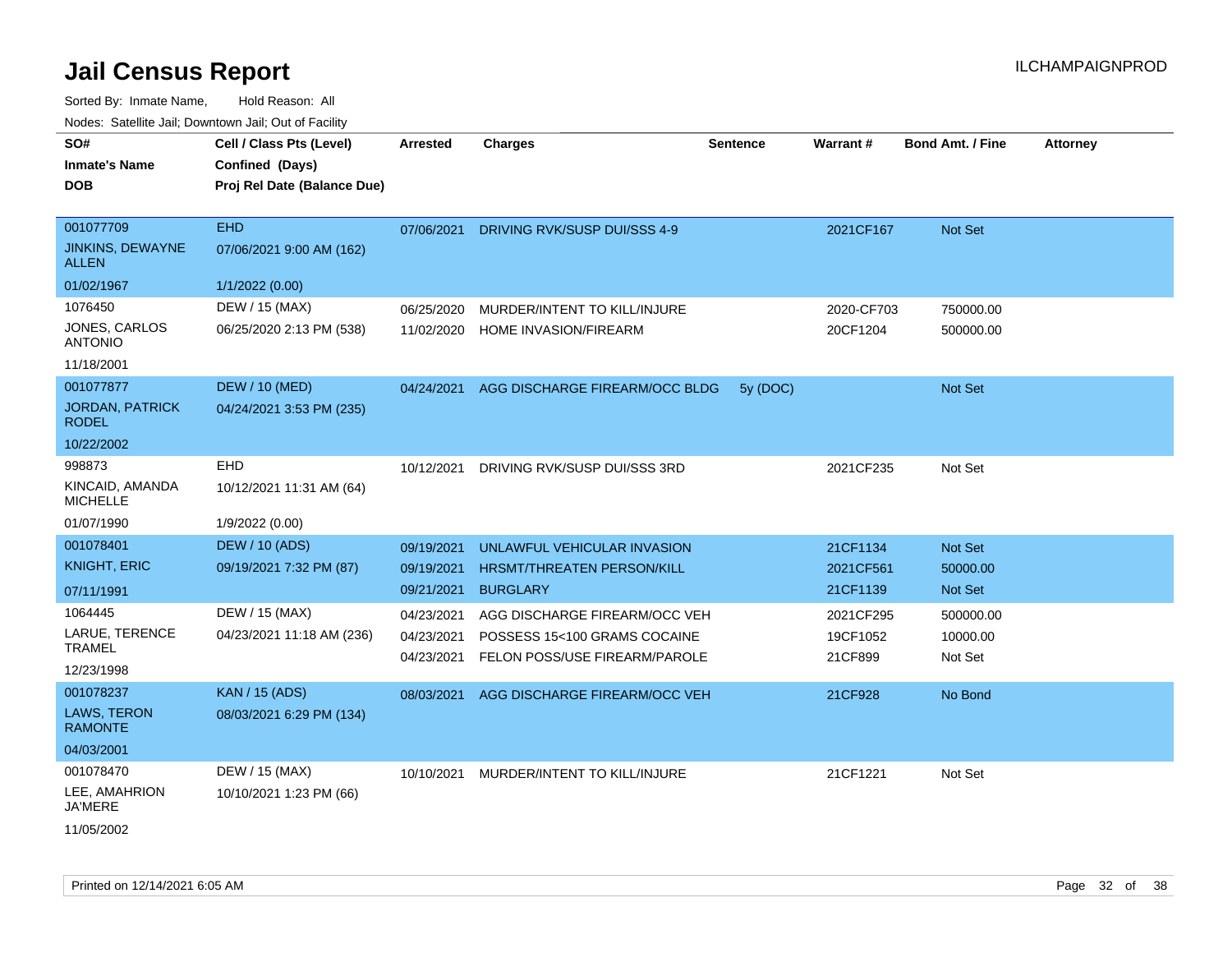| SO#                                             | Cell / Class Pts (Level)    | <b>Arrested</b> | <b>Charges</b>                           | <b>Sentence</b> | Warrant#     | <b>Bond Amt. / Fine</b> | <b>Attorney</b> |
|-------------------------------------------------|-----------------------------|-----------------|------------------------------------------|-----------------|--------------|-------------------------|-----------------|
| <b>Inmate's Name</b>                            | Confined (Days)             |                 |                                          |                 |              |                         |                 |
| <b>DOB</b>                                      | Proj Rel Date (Balance Due) |                 |                                          |                 |              |                         |                 |
|                                                 |                             |                 |                                          |                 |              |                         |                 |
| 001078170                                       | <b>KAN / 10 (MED)</b>       | 09/07/2021      | AGG UNLAWFUL USE OF WEAPON/VEH           |                 | 21CF1060     | Not Set                 |                 |
| LEMONS, DEANGELO<br><b>DEVELLE</b>              | 09/07/2021 12:49 AM (99)    |                 |                                          |                 |              |                         |                 |
| 05/29/2003                                      |                             |                 |                                          |                 |              |                         |                 |
| 56792                                           | DEW / 10 (MED)              | 02/02/2021      | ARMED HABITUAL CRIMINAL                  |                 | 2021CF141    | 500000.00               |                 |
| LILLARD, LAWRENCE<br><b>TYRONE</b>              | 02/02/2021 2:11 PM (316)    | 02/22/2021      | DRIVING ON REVOKED LICENSE               |                 | 21TR426      | 5000.00                 |                 |
| 10/20/1982                                      |                             |                 |                                          |                 |              |                         |                 |
| 001078407                                       | <b>EHD</b>                  | 09/21/2021      | DRIVING ON SUSPENDED LICENSE             |                 | 2019TR16777  | Not Set                 |                 |
| LOVE, BRANDON<br><b>TERRELL</b>                 | 09/21/2021 11:26 AM (85)    |                 |                                          |                 |              |                         |                 |
| 06/13/1994                                      | 12/19/2021 (0.00)           |                 |                                          |                 |              |                         |                 |
| 46837                                           | KAN / 15 (MAX)              | 09/07/2021      | <b>RESIDENTIAL BURGLARY</b>              |                 | 2019-CF-1207 | 25000.00                |                 |
| MARCRUM, JEFFERY<br><b>LEE</b>                  | 09/07/2021 11:43 AM (99)    |                 |                                          |                 |              |                         |                 |
| 11/17/1968                                      |                             |                 |                                          |                 |              |                         |                 |
| 1069949                                         | <b>EHD</b>                  | 11/30/2021      | DRIVING ON REVOKED LICENSE               |                 | 2021TR1726   | Not Set                 |                 |
| <b>MARSHALL, ERIC</b><br><b>VONTREAL</b>        | 11/30/2021 3:13 PM (15)     |                 |                                          |                 |              |                         |                 |
| 04/28/1997                                      | 12/29/2021 (0.00)           |                 |                                          |                 |              |                         |                 |
| 001078575                                       | KAN / 10 (MED)              | 11/09/2021      | <b>GUNRUNNING</b>                        |                 | 21CF1330     | 750000.00               |                 |
| MCLAURIN, KEYON A                               | 11/09/2021 12:41 PM (36)    |                 |                                          |                 |              |                         |                 |
| 11/19/2002                                      |                             |                 |                                          |                 |              |                         |                 |
| 1011046                                         | <b>KAN / 15 (ADS)</b>       |                 | 04/10/2021 ATTEMPT (FIRST DEGREE MURDER) |                 | 21CF392      | Not Set                 |                 |
| <b>MILES, DARRION</b><br><b>ANTONIO KEVONTA</b> | 04/11/2021 12:46 AM (248)   |                 |                                          |                 |              |                         |                 |
| 03/18/1990                                      |                             |                 |                                          |                 |              |                         |                 |
| 001077278                                       | DEW / 15 (MAX)              | 10/06/2020      | MURDER/INTENT TO KILL/INJURE             |                 | 2020CF146    | 2000000.00              |                 |
| MILLER, D'ANDRE                                 | 10/06/2020 12:49 PM (435)   | 10/06/2020      | AGG FLEEING POLICE/21 MPH OVER           |                 | 2019CF1171   | 50000.00                |                 |
| 09/08/1986                                      |                             |                 |                                          |                 |              |                         |                 |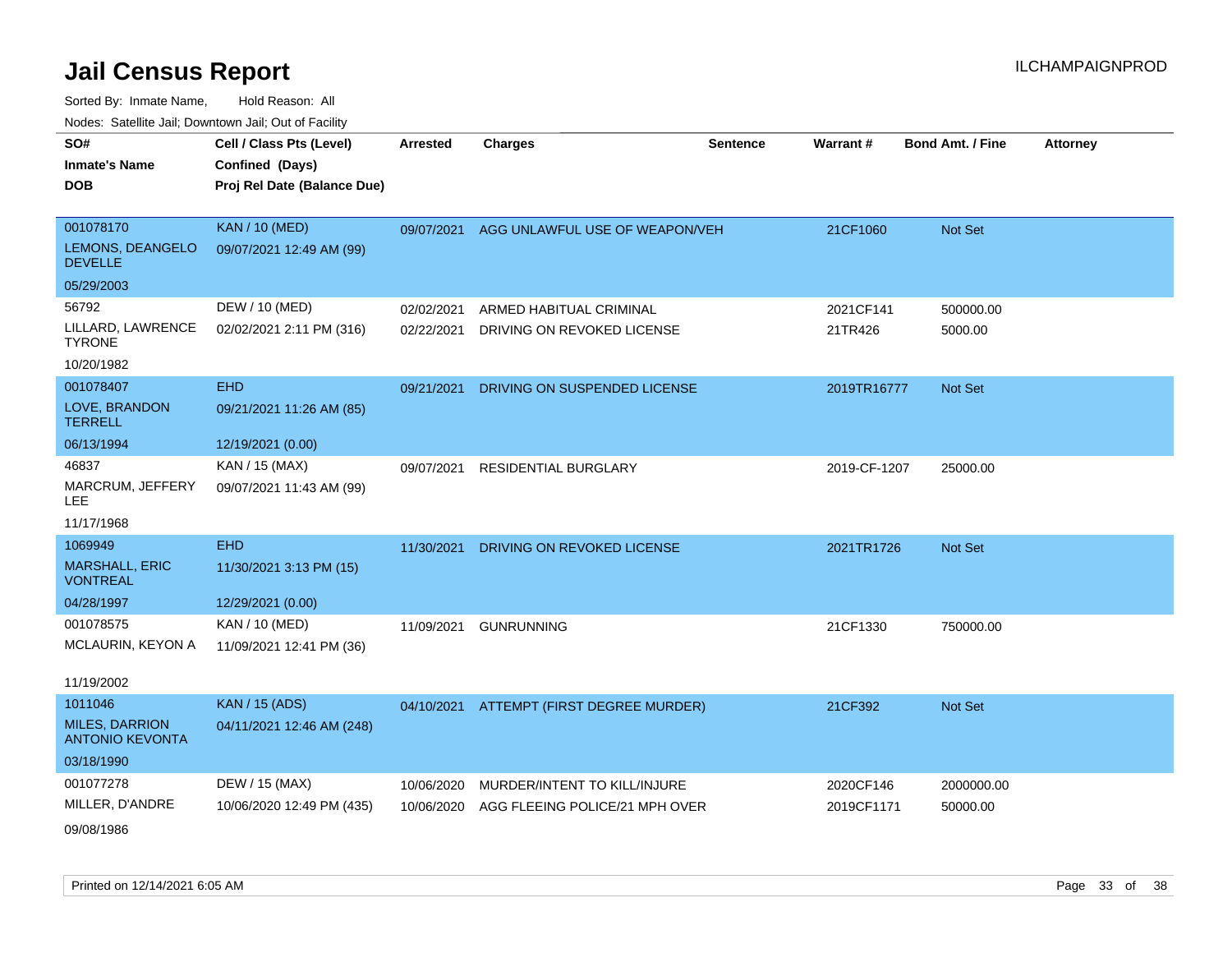| rouco. Calcinic Jan, Downtown Jan, Out of Facility |                                               |                 |                                          |                 |             |                         |                 |
|----------------------------------------------------|-----------------------------------------------|-----------------|------------------------------------------|-----------------|-------------|-------------------------|-----------------|
| SO#<br><b>Inmate's Name</b>                        | Cell / Class Pts (Level)<br>Confined (Days)   | <b>Arrested</b> | <b>Charges</b>                           | <b>Sentence</b> | Warrant#    | <b>Bond Amt. / Fine</b> | <b>Attorney</b> |
| <b>DOB</b>                                         | Proj Rel Date (Balance Due)                   |                 |                                          |                 |             |                         |                 |
| 1026477                                            | <b>KAN / 15 (ADS)</b>                         | 09/21/2021      | AGG DISCHARGE FIREARM/OCC VEH            |                 | 21CF1138    | <b>Not Set</b>          |                 |
| NEWBILL, DEVONTRE<br><b>LAMONT</b>                 | 09/21/2021 2:27 AM (85)                       | 09/22/2021      | PROBATION VIOLATION                      |                 | 20CF577     | <b>Not Set</b>          |                 |
| 11/22/1993                                         |                                               |                 |                                          |                 |             |                         |                 |
| 1072907                                            | <b>KAN</b>                                    | 07/14/2021      | CRIMINAL DAMAGE <\$500/SCHOOL            |                 | 2021CF840   | 5000.00                 |                 |
| NIKOLAEV, YEVGENIY                                 | 07/14/2021 10:10 PM (154)                     | 07/14/2021      | ATTEMPT (FIRST DEGREE MURDER)            |                 | 2021-CF-832 | 2000000.00              |                 |
| 10/06/1983                                         |                                               |                 |                                          |                 |             |                         |                 |
| 001078558                                          | <b>DEW / 10 (MED)</b>                         | 11/03/2021      | UNLAWFUL USE OF A WEAPON                 |                 | 21CF1352    | Not Set                 |                 |
| PARRISH, DOMINIC<br><b>WALTER</b>                  | 11/03/2021 1:25 PM (42)                       |                 |                                          |                 |             |                         |                 |
| 08/23/2001                                         |                                               |                 |                                          |                 |             |                         |                 |
| 001077928                                          | <b>EHD</b>                                    | 09/01/2021      | AGG DOMESTIC BATTERY/STRANGLE            |                 | 2021CF515   | Not Set                 |                 |
| PATTON, MICHAEL<br>RYAN                            | 09/01/2021 9:43 AM (105)                      |                 |                                          |                 |             |                         |                 |
| 08/15/1994                                         | 12/31/2021 (0.00)                             |                 |                                          |                 |             |                         |                 |
| 001078063                                          | <b>DEW / 15 (MAX)</b>                         | 06/15/2021      | AGG CRIM SEX ASSAULT/WEAPON              |                 | 2021CF678   | 1000000.00              |                 |
|                                                    | PERRY, ROBERT Junior 06/15/2021 4:37 PM (183) | 06/15/2021      | <b>ROBBERY</b>                           |                 | 2021CF159   | 25000.00                |                 |
| 12/21/1990                                         |                                               |                 |                                          |                 |             |                         |                 |
| 1072761                                            | EHD                                           | 11/03/2021      | DRIVING ON SUSPENDED LICENSE             |                 | 2020TR5958  | Not Set                 |                 |
| POWELL, KYESHA<br><b>MONAE</b>                     | 11/03/2021 10:01 AM (42)                      |                 |                                          |                 |             |                         |                 |
| 07/14/2000                                         | 12/17/2021 (0.00)                             |                 |                                          |                 |             |                         |                 |
| 001077614                                          | <b>KAN / 15 (MAX)</b>                         |                 | 01/17/2021 ATTEMPT (FIRST DEGREE MURDER) |                 | 21CF66      | <b>Not Set</b>          |                 |
| <b>DEVON</b>                                       | ROBINSON, DONTRELL 01/17/2021 3:08 PM (332)   |                 |                                          |                 |             |                         |                 |
| 09/22/2002                                         |                                               |                 |                                          |                 |             |                         |                 |
| 1061216                                            | KAN / 10 (MED)                                | 06/22/2021      | <b>HOME INVASION/FIREARM</b>             |                 | 21CF727     | Not Set                 |                 |
| RUNGE, ANDRE<br><b>MARSEAN</b>                     | 06/22/2021 4:42 PM (176)                      |                 |                                          |                 |             |                         |                 |
| 12/05/1997                                         |                                               |                 |                                          |                 |             |                         |                 |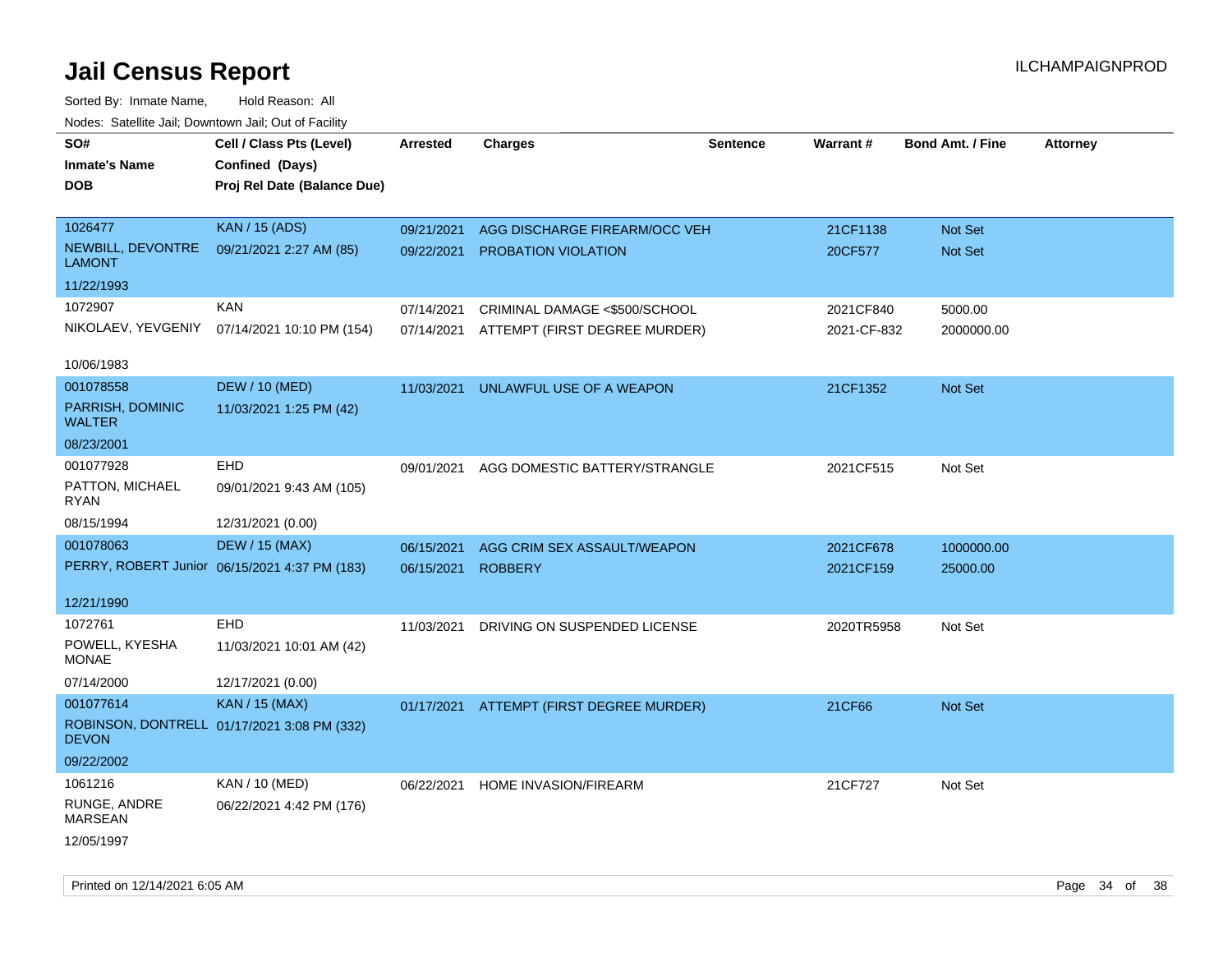| SO#<br><b>Inmate's Name</b><br><b>DOB</b>                                                        | Cell / Class Pts (Level)<br>Confined (Days)<br>Proj Rel Date (Balance Due)                      | <b>Arrested</b>                                                                                | <b>Charges</b>                                                                                                                                                                                                                    | <b>Sentence</b> | Warrant#                                                                                    | <b>Bond Amt. / Fine</b>                                                               | <b>Attorney</b> |
|--------------------------------------------------------------------------------------------------|-------------------------------------------------------------------------------------------------|------------------------------------------------------------------------------------------------|-----------------------------------------------------------------------------------------------------------------------------------------------------------------------------------------------------------------------------------|-----------------|---------------------------------------------------------------------------------------------|---------------------------------------------------------------------------------------|-----------------|
| 650295<br>SANDAGE, JERALD<br><b>EUGENE</b><br>06/07/1971<br>1062194<br>SIMMONS, MICHAEL<br>JAMAL | <b>PIA / 50 (MAX)</b><br>04/22/2020 6:30 AM (602)<br>DEW / 15 (MAX)<br>02/27/2020 1:11 PM (657) | 04/22/2020<br>04/22/2020<br>04/22/2020<br>04/22/2020<br>04/22/2020<br>02/27/2020<br>09/23/2020 | <b>CRIMINAL SEXUAL ASSAULT</b><br><b>CRIMINAL SEXUAL ASSAULT</b><br><b>CRIMINAL SEXUAL ABUSE</b><br><b>CRIMINAL SEXUAL ASSAULT</b><br><b>OFFICIAL MISCONDUCT</b><br>MURDER/OTHER FORCIBLE FELONY<br>AGG BATTERY/DISCHARGE FIREARM |                 | 2020-CF407<br>2020-CF408<br>2020-CF409<br>2020-CF410<br>2019-CF1811<br>20CF-247<br>20CF1061 | 750000.00<br>750000.00<br>750000.00<br>750000.00<br>25000.00<br>1000000.00<br>Not Set |                 |
| 11/03/1997<br>001078115<br>SMITH, JAMES<br>NASHAUN, Junior<br>09/18/2000                         | <b>KAN / 15 (MAX)</b><br>07/01/2021 2:44 PM (167)                                               | 07/01/2021<br>07/30/2021                                                                       | ARMED VIOLENCE/CATEGORY I<br>DRIVING ON SUSPENDED LICENSE                                                                                                                                                                         |                 | 21CF772<br>21TR5804                                                                         | Not Set<br>1500.00                                                                    |                 |
| 55331<br>SMITH, TARRIO<br><b>TERRELLE</b><br>04/25/1982                                          | DEW / 15 (MAX)<br>07/31/2021 2:22 AM (137)                                                      | 07/31/2021                                                                                     | ARMED HABITUAL CRIMINAL                                                                                                                                                                                                           | 10y/0m/0d (DC   |                                                                                             | Not Set                                                                               |                 |
| 001077868<br>SPEARMENT,<br><b>KENTRELL</b><br>01/21/2002                                         | <b>DEW / 15 (MAX)</b><br>04/21/2021 9:48 PM (238)                                               | 04/21/2021<br>08/19/2021                                                                       | ARMED ROBBERY/ARMED W/FIREARM<br><b>FLEEING/ATTEMPT ELUDE OFFICER</b>                                                                                                                                                             |                 | 21CF445<br>2021TR1053                                                                       | Not Set<br>1000.00                                                                    |                 |
| 001077854<br>STUKINS, DANNY RAY<br>07/05/1985                                                    | EHD<br>09/15/2021 10:17 AM (91)<br>3/13/2022 (0.00)                                             | 09/15/2021                                                                                     | DRIVING RVK/SUSP DUI/SSS 4-9                                                                                                                                                                                                      |                 | 2021CF306                                                                                   | Not Set                                                                               |                 |
| 1046632<br>08/10/1996                                                                            | <b>KAN / 15 (MAX)</b><br>TATE, JAVON MARQUIS 09/14/2021 12:10 PM (92)                           | 09/14/2021                                                                                     | ARMED VIOLENCE/CATEGORY II                                                                                                                                                                                                        |                 | 21CF912                                                                                     | 750000.00                                                                             |                 |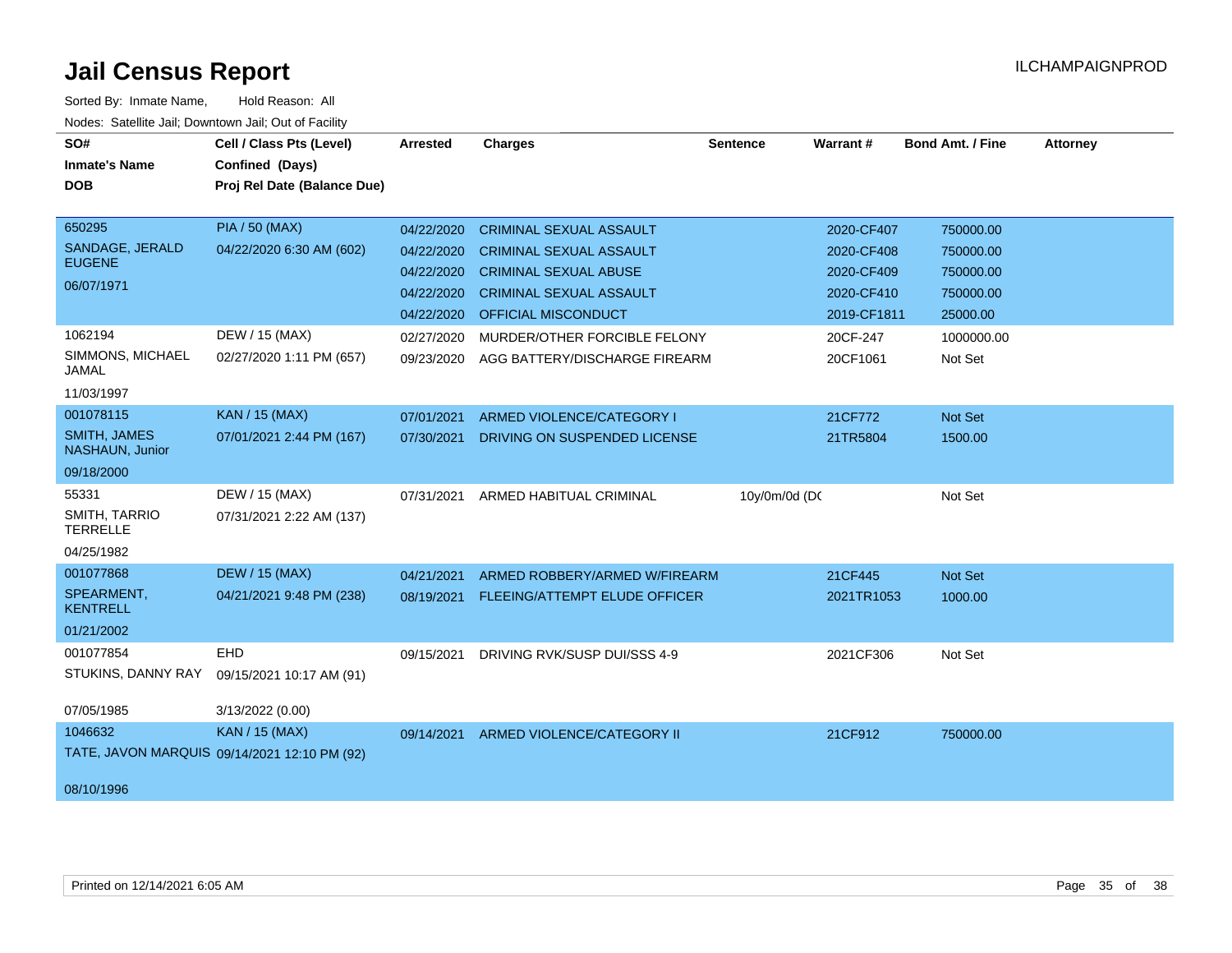| roaco. Oatomto dan, Downtown dan, Oat or Fability |                                                                            |            |                                          |                 |            |                         |                 |
|---------------------------------------------------|----------------------------------------------------------------------------|------------|------------------------------------------|-----------------|------------|-------------------------|-----------------|
| SO#<br><b>Inmate's Name</b><br><b>DOB</b>         | Cell / Class Pts (Level)<br>Confined (Days)<br>Proj Rel Date (Balance Due) | Arrested   | <b>Charges</b>                           | <b>Sentence</b> | Warrant#   | <b>Bond Amt. / Fine</b> | <b>Attorney</b> |
|                                                   |                                                                            |            |                                          |                 |            |                         |                 |
| 949990                                            | <b>DEW / 15 (MAX)</b>                                                      | 07/27/2021 | AGG DISCHARGE FIREARM/OCC VEH            | 2y/6m (DOC)     | 2021CF829  | 750000.00               |                 |
| THATCH, CALVIN<br><b>ANTHONY</b>                  | 07/27/2021 5:12 PM (141)                                                   | 07/27/2021 | <b>WARRANT OUT OF COUNTY</b>             |                 | 21TR49     | 1500.00                 |                 |
| 07/09/1986                                        |                                                                            |            |                                          |                 |            |                         |                 |
| 001077662                                         | DEW / 15 (MAX)                                                             |            | 02/03/2021 ARMED ROBBERY/ARMED W/FIREARM | 12y (DOC)       | 21CF123    | 250000.00               |                 |
| TIPSORD, NOAH LEE                                 | 02/03/2021 4:33 PM (315)                                                   |            |                                          |                 |            |                         |                 |
| 08/14/1998                                        |                                                                            |            |                                          |                 |            |                         |                 |
| 1033031                                           | KAN / 15 (MAX)                                                             | 08/19/2020 | *AGG BATTERY W/FIREARM/PERSON            |                 | 2020-CF923 | 500000.00               |                 |
| <b>TOMS, ANDREW</b><br><b>CHUCKY</b>              | 08/19/2020 5:59 PM (483)                                                   |            |                                          |                 |            |                         |                 |
| 09/28/1978                                        |                                                                            |            |                                          |                 |            |                         |                 |
| 27007                                             | KAN / 15 (MAX)                                                             | 09/19/2021 | DOMESTIC BATTERY/OTHER PRIOR             |                 | 21CF1133   | No Bond                 |                 |
| TUELL, ROBERT<br><b>STEPHEN</b>                   | 09/19/2021 9:51 AM (87)                                                    |            |                                          |                 |            |                         |                 |
| 09/25/1967                                        |                                                                            |            |                                          |                 |            |                         |                 |
| 001078263                                         | <b>KAN / 10 (ADS)</b>                                                      | 08/11/2021 | AGG BATTERY/PUBLIC PLACE                 |                 | 2020CF420  | 7500.00                 |                 |
| <b>TURK, BRANDON</b><br><b>LARSHAWN</b>           | 08/11/2021 6:23 PM (126)                                                   | 08/11/2021 | RECEIVE/POSS/SELL STOLEN VEH             |                 | 2020CF928  | 200000.00               |                 |
| 10/18/1995                                        |                                                                            |            |                                          |                 |            |                         |                 |
| 001078386                                         | KAN / 10 (MED)                                                             | 09/14/2021 | POSSESSION OF STOLEN FIREARM             |                 | 2021CF1099 | 250000.00               |                 |
| <b>TURNER, AMARIO</b>                             | 09/14/2021 11:42 PM (92)                                                   |            |                                          |                 |            |                         |                 |
| 09/23/2002                                        |                                                                            |            |                                          |                 |            |                         |                 |
| 1050636                                           | KAN / 15 (MAX)                                                             |            | 09/24/2021 FELON POSS/USE WEAPON/FIREARM | 4y (DOC)        | 21CF1154   | Not Set                 |                 |
| TURNER, TIMOTHY<br><b>SEANTEZ</b>                 | 09/24/2021 9:18 PM (82)                                                    |            |                                          |                 |            |                         |                 |
| 09/27/1994                                        |                                                                            |            |                                          |                 |            |                         |                 |
| 1040925                                           | KAN / 10 (MED)                                                             | 10/05/2021 | AGG BATTERY/DISCHARGE FIREARM            |                 | 2021CF1105 | 1000000.00              |                 |
| <b>WEATHERALL,</b><br>JOHNNY EARL JAMES           | 10/05/2021 4:17 PM (71)                                                    |            |                                          |                 |            |                         |                 |
| 04/29/1994                                        |                                                                            |            |                                          |                 |            |                         |                 |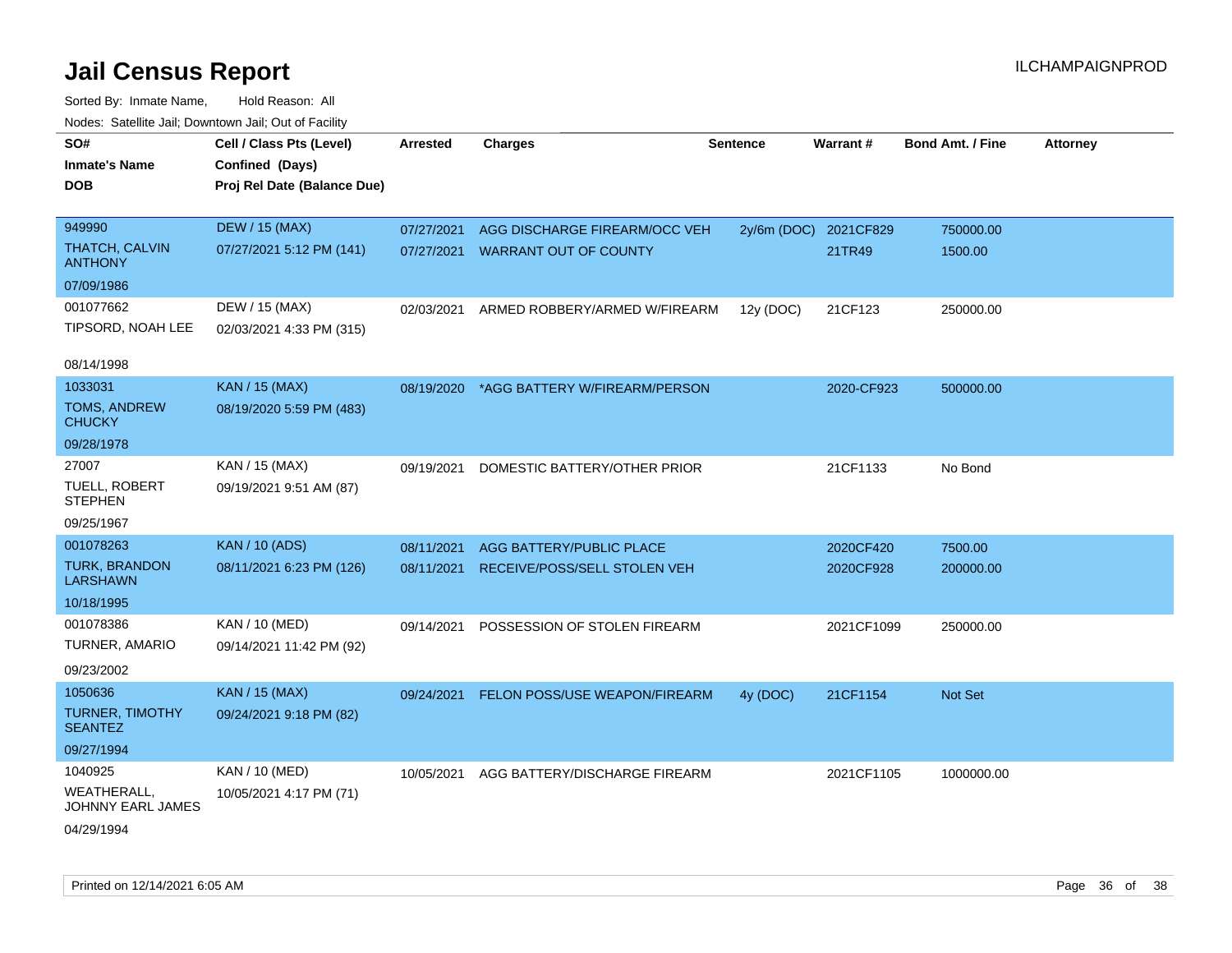| SO#<br><b>Inmate's Name</b><br><b>DOB</b>                            | Cell / Class Pts (Level)<br>Confined (Days)<br>Proj Rel Date (Balance Due) | Arrested                                                           | <b>Charges</b>                                                                                                                                              | <b>Sentence</b> | Warrant#                                                                      | <b>Bond Amt. / Fine</b>                               | <b>Attorney</b> |
|----------------------------------------------------------------------|----------------------------------------------------------------------------|--------------------------------------------------------------------|-------------------------------------------------------------------------------------------------------------------------------------------------------------|-----------------|-------------------------------------------------------------------------------|-------------------------------------------------------|-----------------|
| 1062558<br><b>WELLS, JIAMANTE</b><br><b>AMORE</b>                    | <b>DEW / 10 (MED)</b><br>10/02/2021 8:29 PM (74)                           | 10/02/2021                                                         | FELON POSS/USE WEAPON/FIREARM                                                                                                                               |                 | 21CF1185                                                                      | Not Set                                               |                 |
| 09/02/1995                                                           |                                                                            |                                                                    |                                                                                                                                                             |                 |                                                                               |                                                       |                 |
| 1002033<br><b>WEST, ANTONIO</b><br><b>DEONTA</b><br>04/15/1992       | KAN / 15 (MAX)<br>09/08/2021 11:01 PM (98)                                 | 09/08/2021<br>09/08/2021<br>09/08/2021<br>09/08/2021<br>09/08/2021 | ARMED ROBBERY/ARMED W/FIREARM<br>AGG UNLAWFUL USE OF WEAPON/VEH<br>OBSTRCT JUSTICE/LEAVE STATE<br>ARMED VIOLENCE/CATEGORY I<br>DRIVING ON SUSPENDED LICENSE |                 | 2020-CF-1406<br>2021-CF-AWOW<br>2021-CF-AWOW<br>2021-CF-AWOW<br>2019-TR-11944 | 500000.00<br>Not Set<br>Not Set<br>Not Set<br>5000.00 |                 |
| 1022068                                                              | <b>DEW / 15 (ADS)</b>                                                      | 10/10/2021                                                         | FELON POSS/USE WEAPON/FIREARM                                                                                                                               |                 | 21CF1212                                                                      | Not Set                                               |                 |
| <b>WILKINS, MICHAEL</b><br><b>CARL</b>                               | 10/10/2021 5:07 AM (66)                                                    |                                                                    |                                                                                                                                                             |                 |                                                                               |                                                       |                 |
| 07/10/1992                                                           |                                                                            |                                                                    |                                                                                                                                                             |                 |                                                                               |                                                       |                 |
| 001077508<br><b>WILLIAMS, CALVIN</b><br><b>TIMOTHY</b><br>10/23/2002 | DEW / 15 (ADS)<br>12/10/2020 8:55 PM (370)                                 | 12/10/2020                                                         | MURDER/STRONG PROB KILL/INJURE                                                                                                                              | 55y (DOC)       | 2020CF1293                                                                    | No Bond                                               |                 |
| 539662                                                               | <b>KAN / 10 (MED)</b>                                                      | 08/14/2021                                                         | <b>AGGRAVATED BATTERY</b>                                                                                                                                   |                 | 21CF979                                                                       | No Bond                                               |                 |
| <b>WILLIAMS, JAVONTAE</b><br><b>DEMAR</b><br>07/28/1991              | 08/14/2021 1:28 AM (123)                                                   | 08/14/2021<br>08/14/2021<br>08/14/2021                             | AGGRAVATED DOMESTIC BATTERY<br>DOM BTRY/CONTACT/1-2 PRECONV<br><b>CITY OV ARREST</b>                                                                        |                 | 2020CF1098<br>2021CF770<br>2017OV893                                          | 25000.00<br>250000.00<br>1000.00                      |                 |
| 1037579<br><b>WILLIAMS, STEVEN</b><br>PATRICK, Second<br>11/25/1994  | KAN / 10 (MED)<br>08/17/2021 8:16 PM (120)                                 | 08/17/2021                                                         | FELON POSS/USE WEAPON/FIREARM                                                                                                                               |                 | 2019CF73                                                                      | No Bond                                               |                 |
| 001078632                                                            | <b>EHD</b>                                                                 | 12/01/2021                                                         | DRIVING ON SUSPENDED LICENSE                                                                                                                                |                 | 2021TR1420                                                                    | Not Set                                               |                 |
| <b>WILSON, CIERRA</b><br><b>LYNAI</b>                                | 12/01/2021 10:27 AM (14)                                                   |                                                                    |                                                                                                                                                             |                 |                                                                               |                                                       |                 |
| 03/24/1992                                                           | 1/14/2022 (0.00)                                                           |                                                                    |                                                                                                                                                             |                 |                                                                               |                                                       |                 |